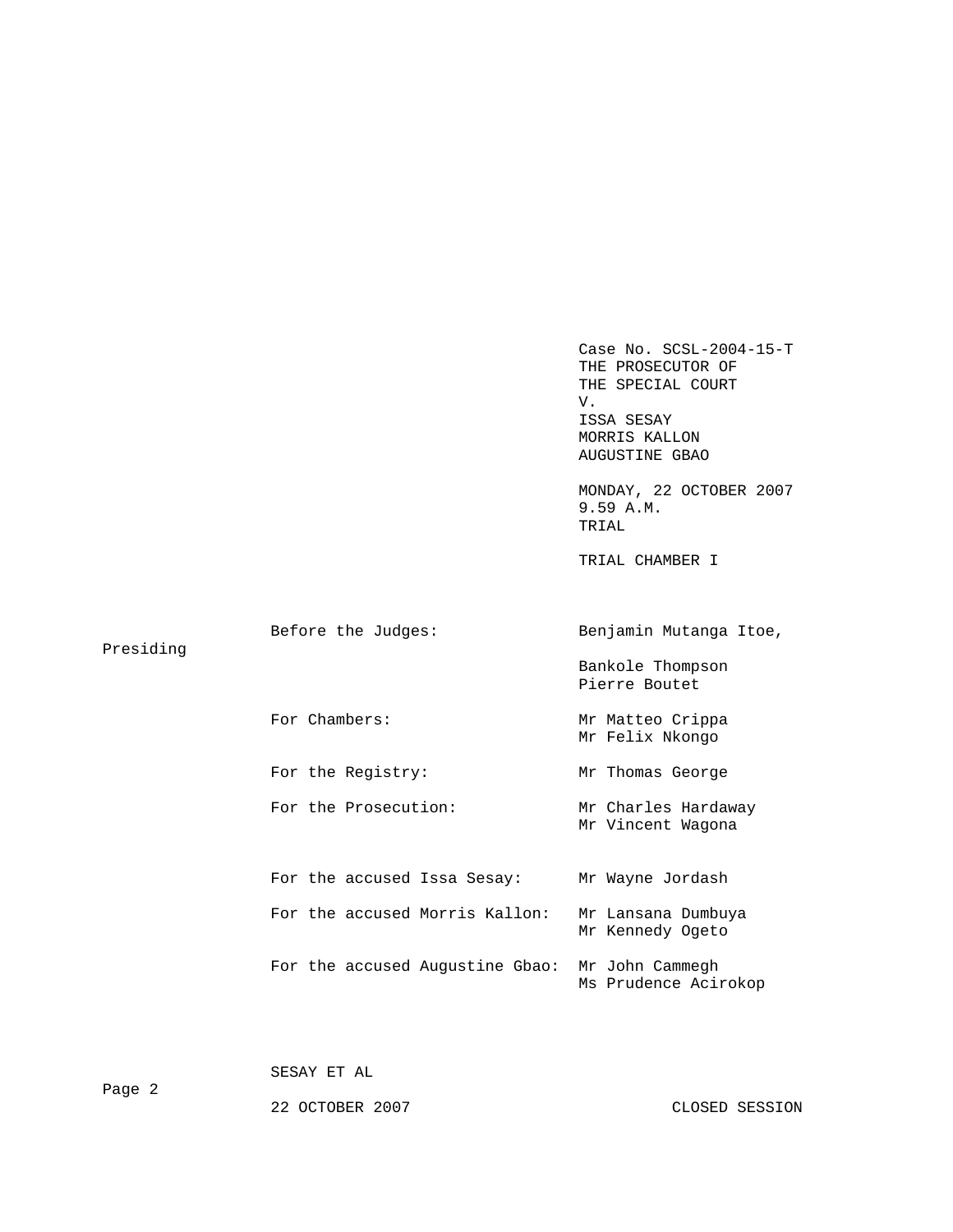|          | $\mathbf 1$         | [RUF220CT07A - JS]                                        |
|----------|---------------------|-----------------------------------------------------------|
|          | $\overline{c}$      | Monday, 22 October 2007                                   |
|          | $\mathbf{3}$        | [The accused present]                                     |
|          | $\overline{4}$      | [Closed session]                                          |
|          | 5                   | [Upon commencing at 9.59 a.m.]                            |
|          | 6                   | [At this point in the proceedings, a portion of the       |
|          | $\boldsymbol{7}$    | transcript, pages 1 to 63, was extracted and sealed under |
|          | $\,8\,$             | separate cover, as the proceeding was heard in a closed   |
| session] |                     |                                                           |
|          | $\mathsf 9$<br>$10$ |                                                           |
|          | 11                  |                                                           |
|          | 12                  |                                                           |
|          | $13$                |                                                           |
|          | 14                  |                                                           |
|          | 15                  |                                                           |
|          | 16                  |                                                           |
|          | 17                  |                                                           |
|          | $18\,$              |                                                           |
|          | 19                  |                                                           |
|          | $20$                |                                                           |
|          | 21                  |                                                           |
|          | $2\sqrt{2}$         |                                                           |
|          | 23                  |                                                           |
|          | 24                  |                                                           |
|          | 25                  |                                                           |
|          | 26                  |                                                           |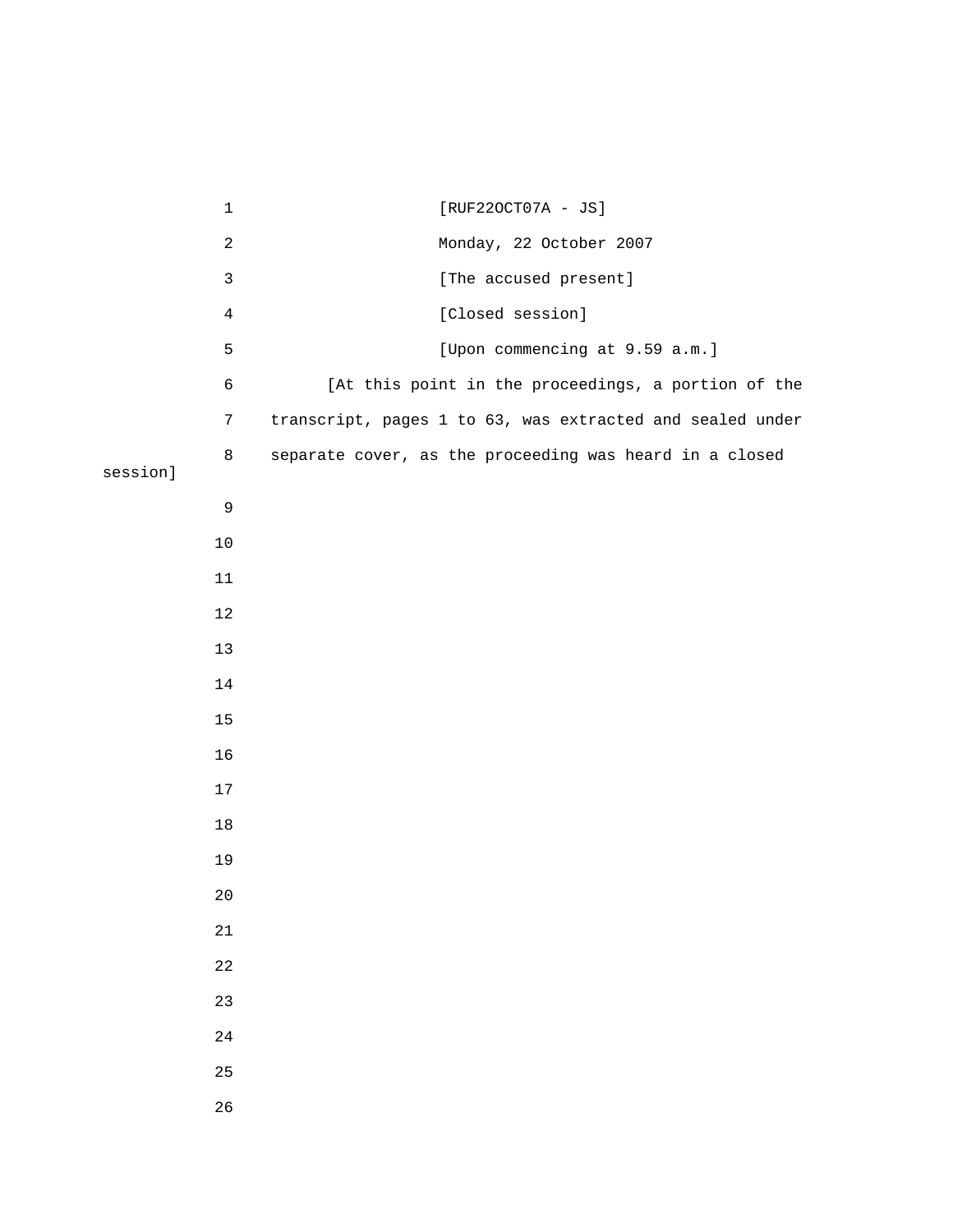27 28

29

SCSL - TRIAL CHAMBER I

 SESAY ET AL Page 64 22 OCTOBER 2007 OPEN SESSION

1 [Open session] 2 [Upon resuming at 2.49 p.m.] 3 PRESIDING JUDGE: Good afternoon, learned counsel. We will 4 resume in open session, I understand. Mr Jordash, you confirm 14:49:35 5 that we are back to the open session, I suppose. You are through  $6$  with  $-$  7 MR JORDASH: Yes. 8 PRESIDING JUDGE: But there is one question which I wanted 9 to -- supposing, you know, I don't know how we're going to manage 14:49:35 10 it because some of the questions might, in cross-examination in 11 open session, might touch on issues, you know, that arose in 12 closed session. So, I don't know what -- yes. 13 MR JORDASH: My feeling is that the witness can testify to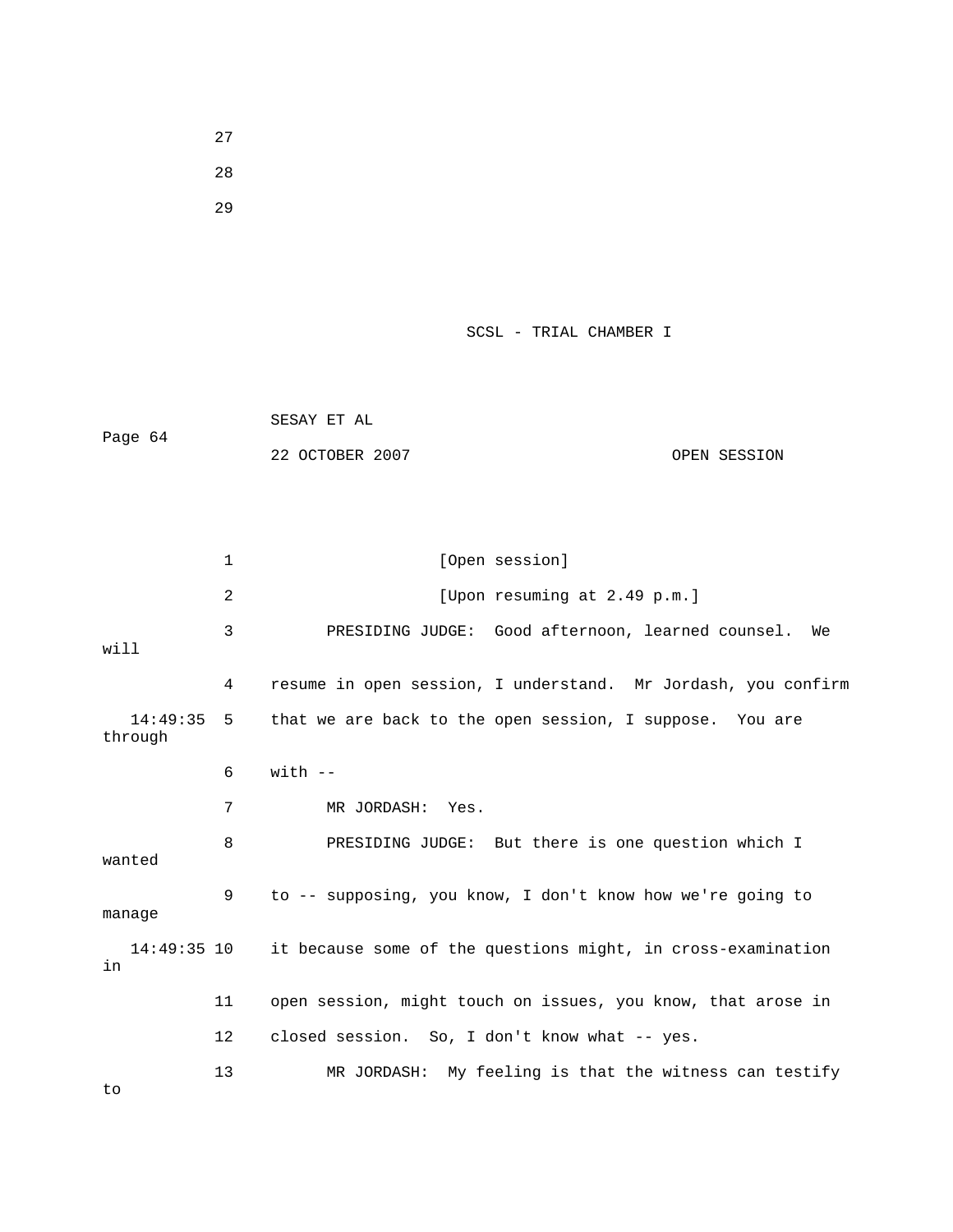|                       | 14 | the events without reference to his own role or without too  |
|-----------------------|----|--------------------------------------------------------------|
| $14:49:54$ 15         |    | specific a reference to his own role from here on in.        |
| is                    | 16 | PRESIDING JUDGE: Mr Hardaway, is that -- yes, Mr Ogeto,      |
|                       | 17 | that -- Mr Hardaway, can you sit down, please.               |
| that                  | 18 | MR OGETO: Yes, My Lords. The nature of the questions         |
| him,                  | 19 | we will be asking this witness will most likely not identify |
| $14:50:29$ 20         |    | so for now I think I can say that we will safely conduct our |
|                       | 21 | cross-examination in the open session.                       |
|                       | 22 | PRESIDING JUDGE: Right, okay. Thank you. Mr Cammegh?         |
|                       | 23 | I intend to ask questions in open session<br>MR CAMMEGH:     |
|                       | 24 | only.                                                        |
| $14:50:43$ 25<br>your |    | PRESIDING JUDGE: Thank you. Yes, Mr Hardaway, what's         |
|                       | 26 | position?                                                    |
|                       | 27 | MR HARDAWAY: I'm sure during that the course of my           |
| positions             | 28 | cross-examination, Your Honour, I will be referring to       |
| such                  | 29 | held by the witness. However, I believe I can frame them in  |

| Page 65 | SESAY ET AL     |              |
|---------|-----------------|--------------|
|         | 22 OCTOBER 2007 | OPEN SESSION |

1 a way as to be very general and refer to the positions perhaps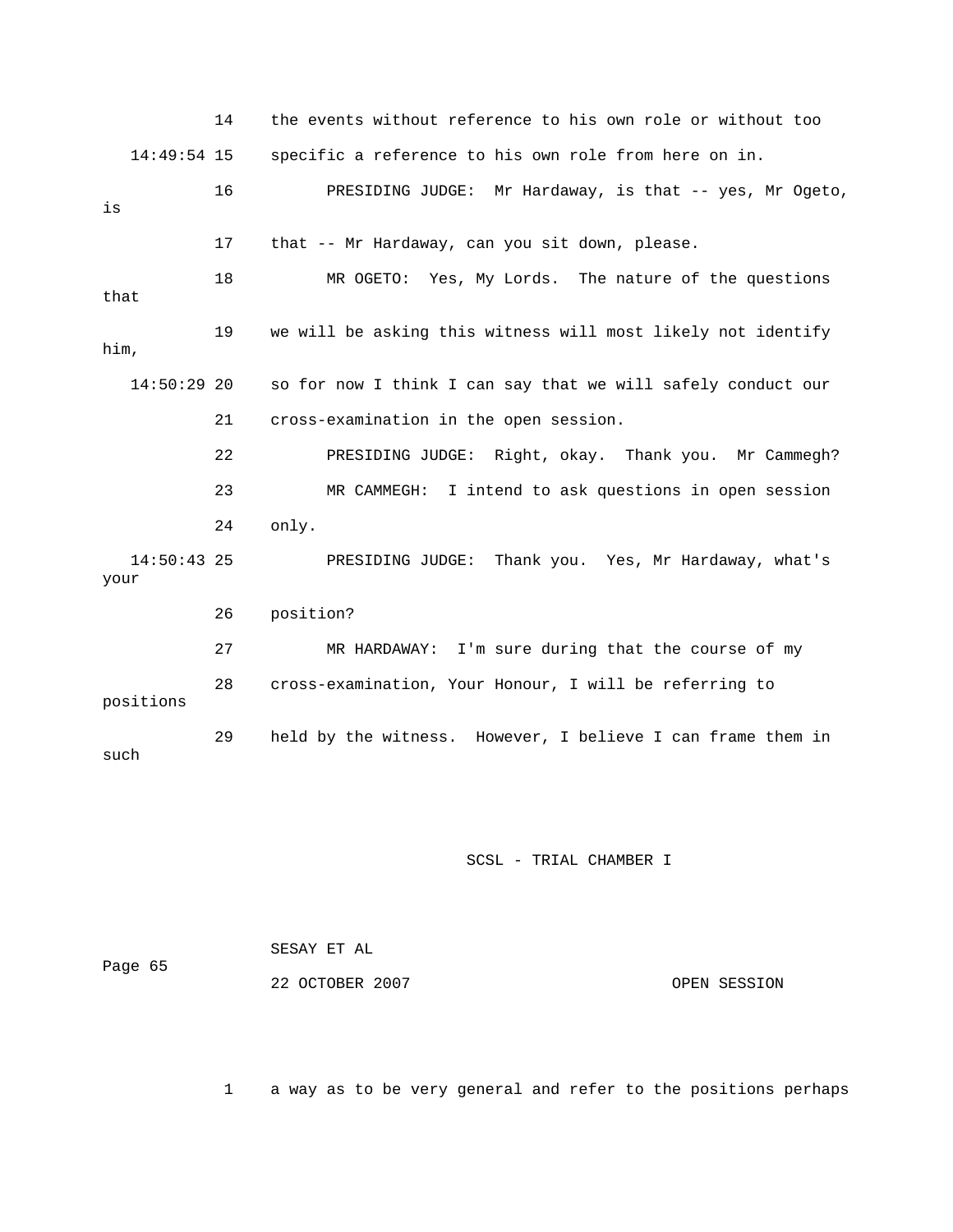2 based on location as opposed to specific title. 3 PRESIDING JUDGE: Well, all we're trying to do is to ensure 4 that his identity is not disclosed and that the purpose for which 14:51:21 5 we went into a closed session is not defeated in the course of 6 the cross-examination in open session. Well, this said, I think 7 we can safely move on to the -- Court Management, are we in open 8 session already? 9 MR GEORGE: We are, Your Honour. 14:51:47 10 PRESIDING JUDGE: Right. 11 This is the ruling of the Court regarding the two 12 applications by Mr Jordash for the Court to move into a closed 13 session. We will now resume the trial in open session and this 14 is a ruling of the Chamber in respect of Mr Jordash's application 14:52:05 15 for the first accused, and it is this: 16 Consistent with the general requirement that criminal 17 proceedings are to be conducted in public as enjoined by Rule 78 18 of the Rules of Procedure and Evidence of this Court, and taking 19 into consideration Article 17(2) of the Statute of the Court, but 14:52:25 20 exceptionally as authorised by Rule 79(A)(ii) of the said Rules 21 and the need to protect witnesses as provided for in Rule 75, 22 this Chamber, on the application of counsel for the first 23 accused, made an application for certain portions of the 24 testimony of witness number DIS-069 or so, 069, to be heard in 14:53:00 25 closed session. The Chamber did, by way of an exceptional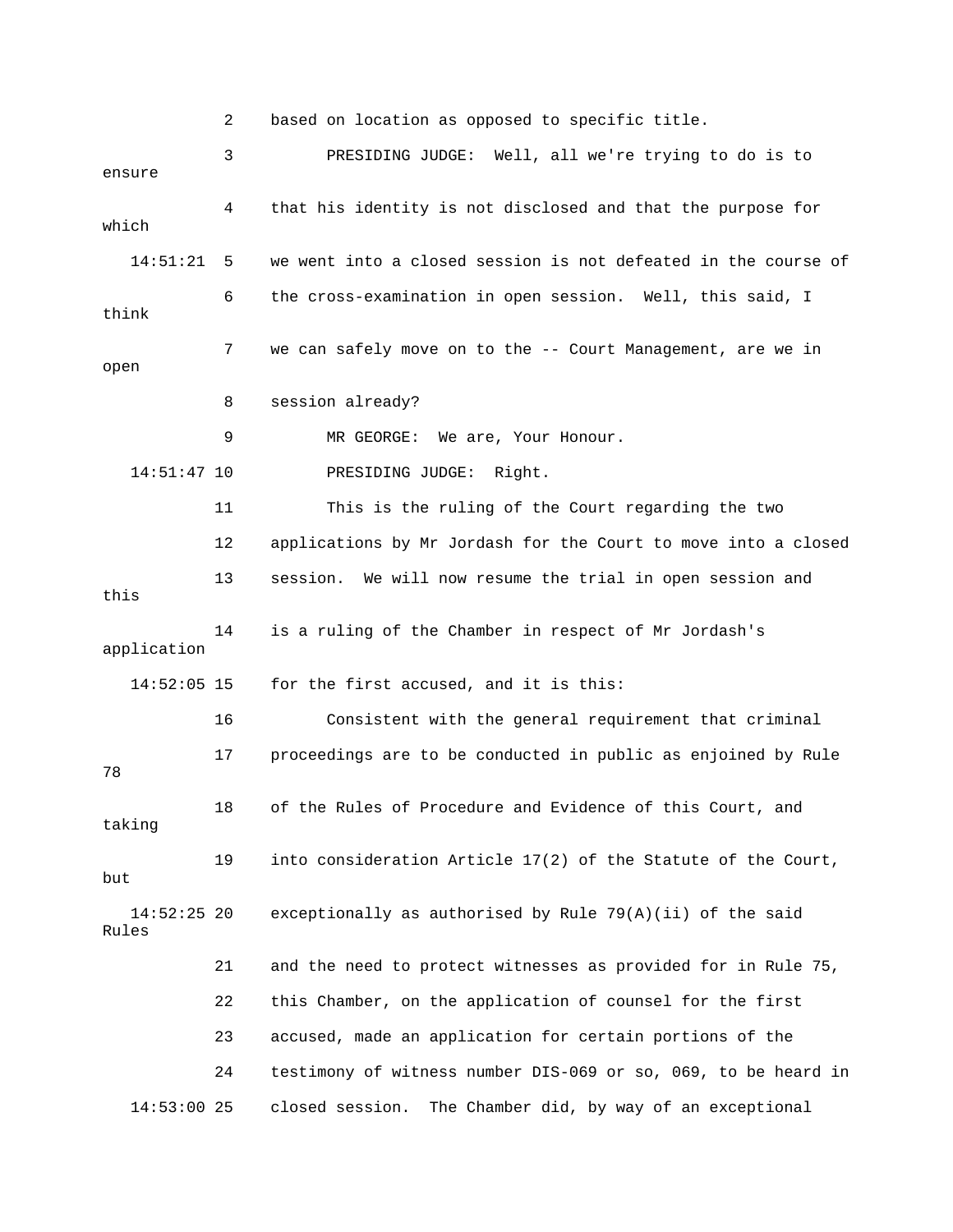26 procedure, grant the said application for reasons advanced in

27 support thereof.

- 28 Mr Jordash, we may now proceed.
- 29 MR JORDASH: Thank you, Your Honour.

SCSL - TRIAL CHAMBER I

 SESAY ET AL Page 66

22 OCTOBER 2007 CPEN SESSION

|       |               | $\mathbf 1$ |    | PRESIDING JUDGE: And continue with your                 |
|-------|---------------|-------------|----|---------------------------------------------------------|
|       |               | 2           |    | examination-in-chief in open session.                   |
|       |               | 3           |    | MR JORDASH: Thank you.                                  |
|       |               | 4           | Q. | Mr Witness, good afternoon.                             |
|       | 14:53:25      | 5           | Α. | Good afternoon.                                         |
|       |               | 6           | О. | We are in an open session, so don't say anything which  |
|       |               | 7           |    | might identify you to the public.                       |
|       |               | 8           | Α. | Okay.                                                   |
| could |               | 9           | Q. | You've spoken about going to Zogoda. Just briefly,      |
|       |               |             |    | 14:53:55 10 you describe Zogoda; was it in a forest?    |
| the   |               | 11          | Α. | Yes, Zogoda was in -- it was in the Kamboi Hills.<br>In |
|       |               | 12          |    | Kamboi Hills.                                           |
|       |               | 13          | 0. | And did it -- what did it consist of?                   |
|       |               | 14          |    | PRESIDING JUDGE: It was in which hills?                 |
|       | $14:54:26$ 15 |             |    | The Kamboi. K-A-M-B-O-I.<br>MR JORDASH:                 |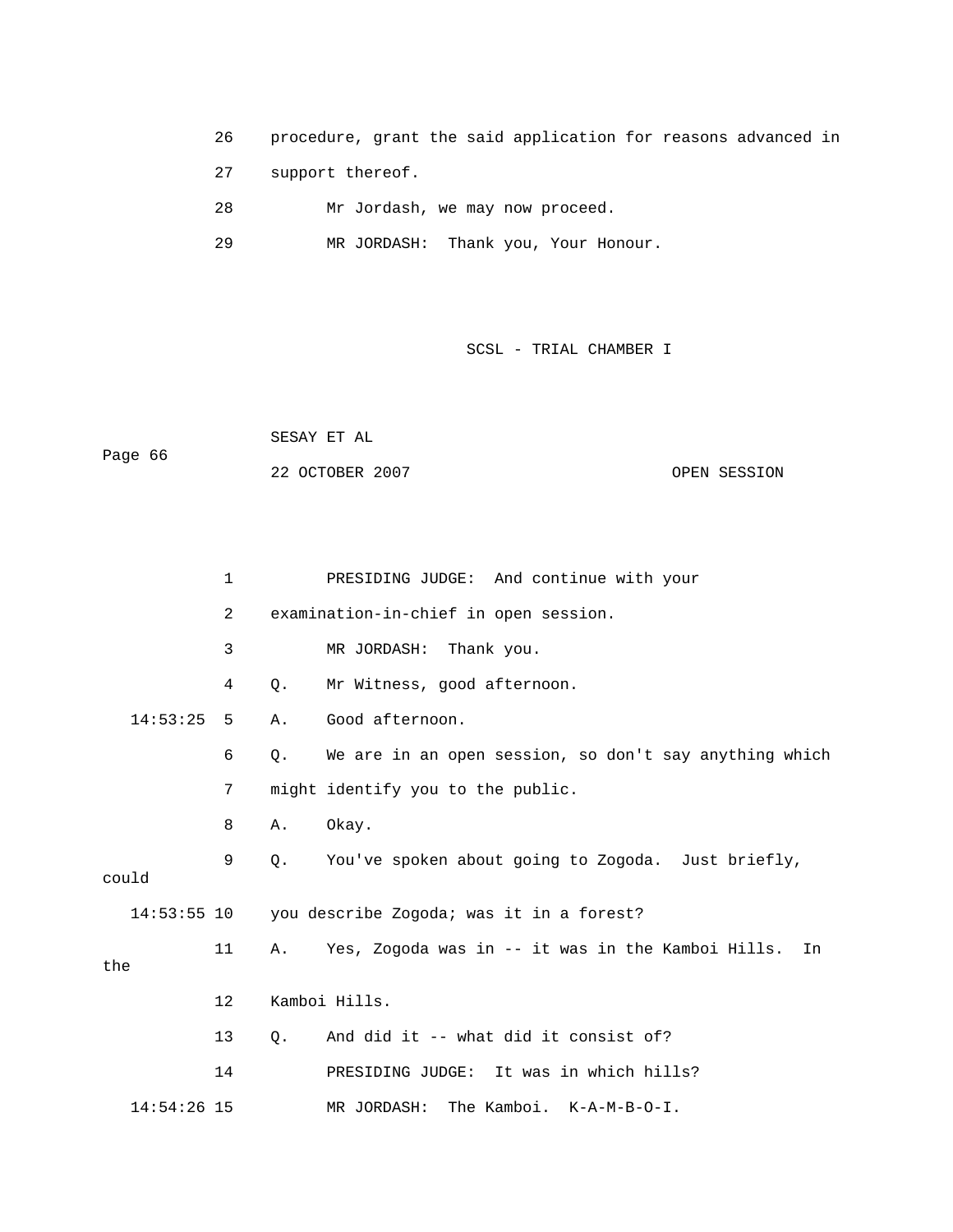|                     | 16 | When you $-$ - I want you to relate it to your visit $-$ -<br>Q.    |
|---------------------|----|---------------------------------------------------------------------|
|                     | 17 | PRESIDING JUDGE: Is it Kamboi Forest or Kamboi Hills?               |
|                     | 18 | THE WITNESS: Kamboi Hills. Those are the hills. It is               |
|                     | 19 | the hills that comprise of the forest.                              |
| $14:54:48$ 20       |    | MR JORDASH:                                                         |
|                     | 21 | And which -- what did you find as you went towards it;<br>$\circ$ . |
|                     | 22 | could you describe it?                                              |
|                     | 23 | Yes. We had quard posts. The first area we met before<br>Α.         |
| first               | 24 | entering Zogoda, it was called Kenema bypass. That is the           |
| 14:55:24 25<br>make |    | place you have to enter. There, they have to search you and         |
|                     | 26 | sure that you are the rightful person who should enter Zogoda.      |
|                     | 27 | Then, from there, you will proceed very close to Zogoda. You        |
|                     | 28 | will meet the first checkpoint, which they will have to search      |
| time,               | 29 | you for -- so that you don't take any drugs. Even at that           |

| Page 67 | SESAY ET AL     |              |
|---------|-----------------|--------------|
|         | 22 OCTOBER 2007 | OPEN SESSION |

 1 see, everything he is seeing you, they will take it from you, 2 then you should not enter there with any alcohol. Then you have 3 to go again from there. You will meet another gate where a --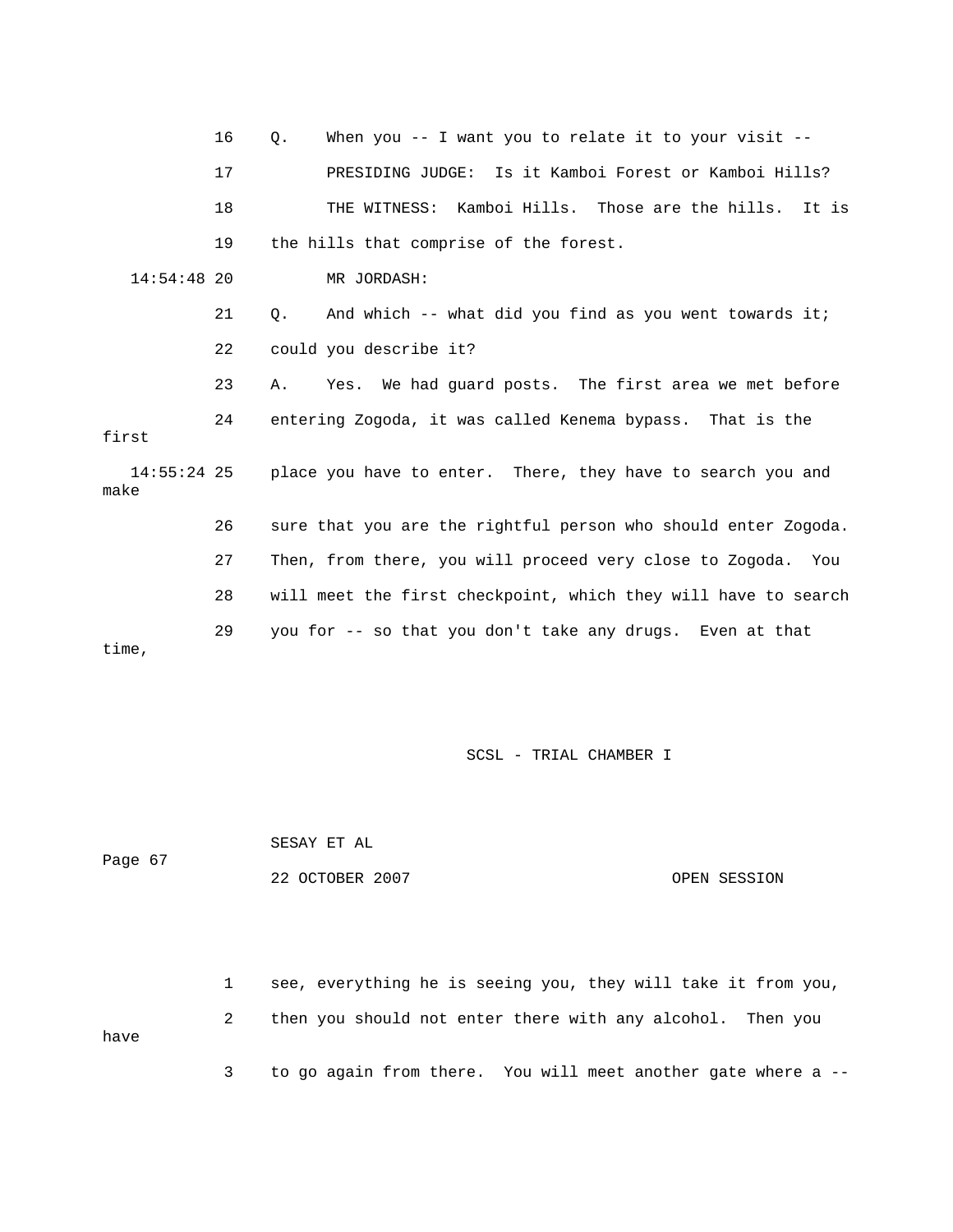| you                    | 4  | manned by the MPs and the Black Guards. There again, there       |
|------------------------|----|------------------------------------------------------------------|
| 14:56:29<br>arms,      | 5  | will have to hand over your arms, if you have come with any      |
|                        | 6  | and from there now finally you will enter Zogoda. And at that    |
| Civilians              | 7  | time it was only soldiers that were living in Zogoda.            |
|                        | 8  | were not living in that camp. So this was how Zogoda was.        |
|                        | 9  | You went, as you've told us, in 1996. Do you know if<br>Q.       |
| $14:57:16$ 10<br>time? |    | civilians had been there earlier or were there after that        |
|                        | 11 | If you don't know, you don't know.                               |
| were                   | 12 | Well, actually, up to the time I went there, civilians<br>Α.     |
| have                   | 13 | not there. I never knew -- I cannot tell whether civilians       |
| were                   | 14 | lived there before, but up to the time I went there, there       |
| $14:57:41$ 15          |    | no civilians.                                                    |
|                        | 16 | Thank you. At this time in 1996, and throughout 1996,<br>Q.      |
|                        | 17 | where was the nearest front line to Kailahun Town?               |
|                        | 18 | In 1996, Kailahun of itself was a front line.<br>Kailahun<br>Α.  |
|                        | 19 | Town was enemy zone. Enemy troops occupied there. So we were     |
| $14:58:31$ 20          |    | right in Kailahun Town. Let us say from Giema up to Bandajuma    |
|                        | 21 | Sinneh.                                                          |
|                        | 22 | What about Pendembu; was that --<br>Q.                           |
| there.                 | 23 | Pendembu itself, it was government troops were based<br>Α.       |
| Kailahun               | 24 | We had our front line in Jaima. One for Pendembu.<br>For         |
| $14:58:56$ 25          |    | we had Bandajuma Sinneh and Borbu.                               |
|                        | 26 | Now, I want to take you back to the junta period, and I<br>$Q$ . |
|                        |    |                                                                  |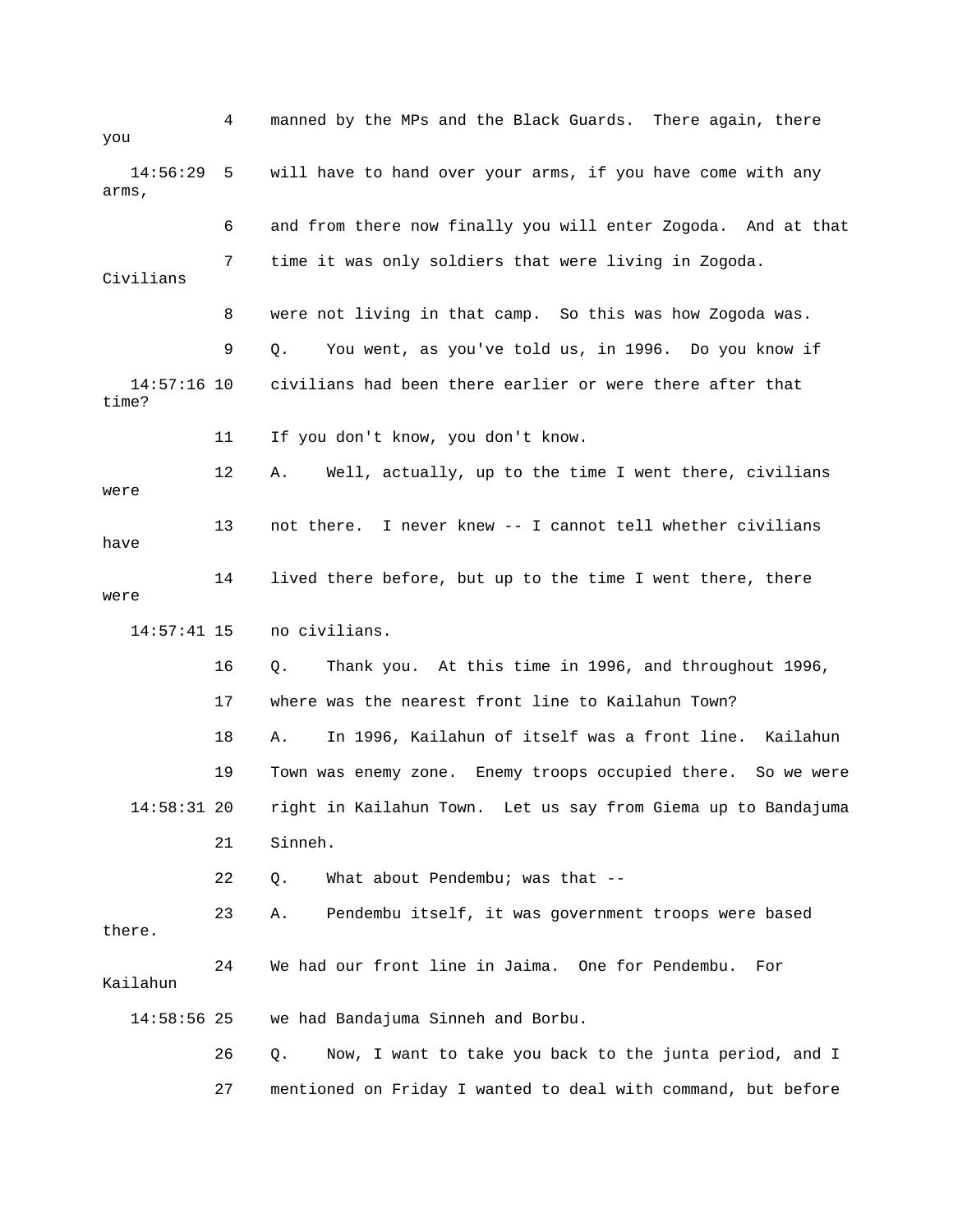28 taking you to the junta, I want to have you explain some of the 29 command just before the junta. So, first of all, I want to ask

SCSL - TRIAL CHAMBER I

SESAY ET AL

Page 68

22 OCTOBER 2007 CPEN SESSION

 1 you about the unit operating in Giema and Buedu, which is 2 you've told us the RUF were. Just briefly, what were the 3 operating in these regions? 4 A. Well, during that time the unit headquarter was all in 6 section, but you had like the MP commander, who was based at 7 Giema, and you know that MP were responsible for law and 8 within the liberated zones, and they had suboffices at Buedu 9 any of the major towns they had men they deployed there. And 11 people carrying arms. That's the military police, yes. 12 Q. Let me stop you there. Are you saying of the unit, the where units 14:59:56 5 Giema, because Giema was the headquarter. Buedu was just a order, and 15:00:36 10 among all those units they were -- in fact they were the only 13 only people or the only unit which had men carrying arms was the

14 MP?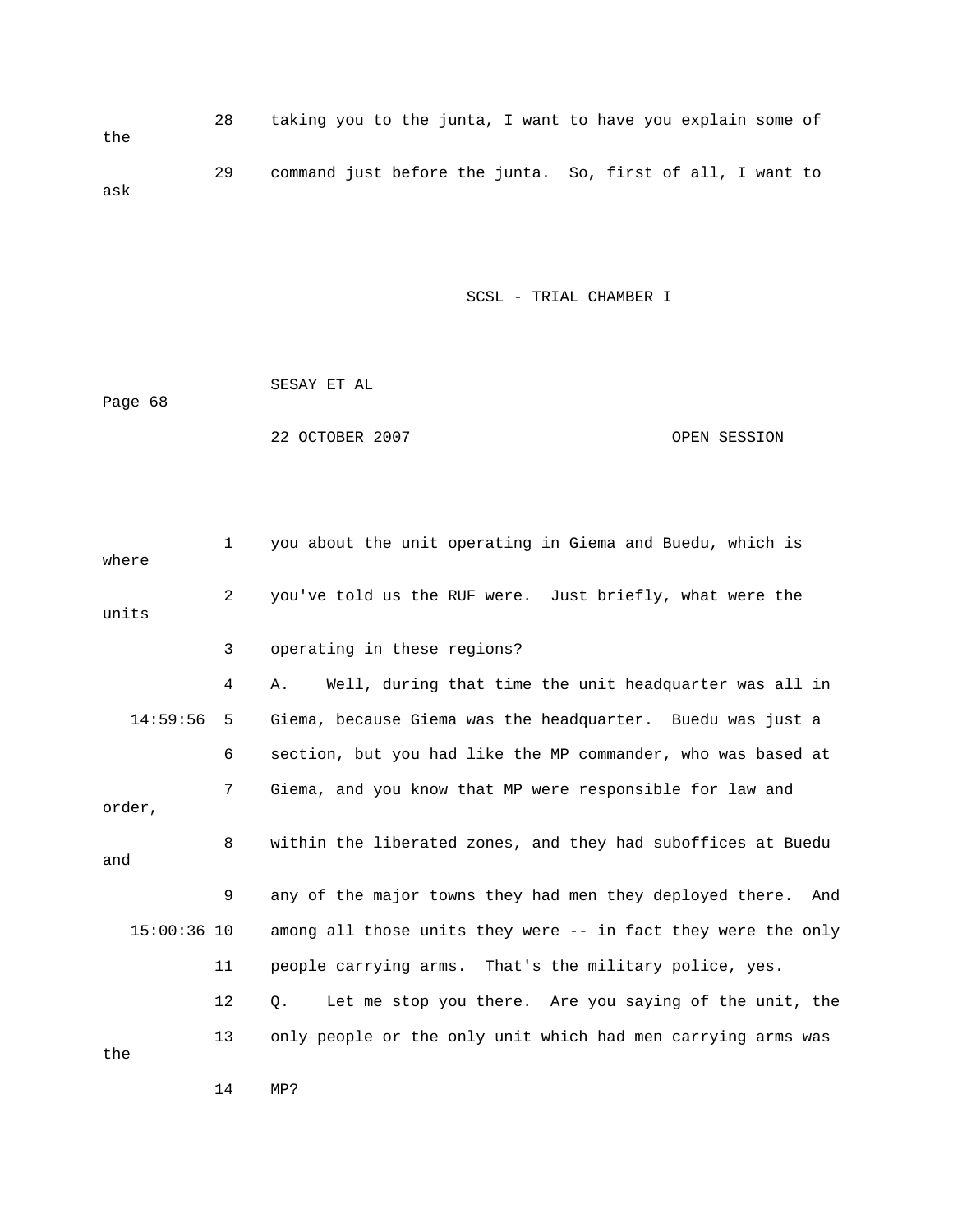| $15:00:58$ 15         |    | That was the only unit. That's what I mean.<br>Α.             |
|-----------------------|----|---------------------------------------------------------------|
|                       | 16 | Okay. So there was the MPs. What other units operated?<br>Q.  |
|                       | 17 | You had the IDU, the G5s. The G5, they were responsible<br>Α. |
| was                   | 18 | for the civilians. They themself had their own commander who  |
|                       | 19 | based at the headquarter was in Giema. They were a sort of a  |
| $15:01:26$ 20         |    | liaison officer between the civilians and the fighters.       |
|                       | 21 | What -- sorry, I interrupted you. Go on.<br>Q.                |
| Anything              | 22 | They were between the civilians and the fighters.<br>Α.       |
|                       | 23 | the fighters wanted from the civilians, or they want to speak |
| and                   | 24 | with them or to meet with them, they will go through the G5   |
| $15:01:57$ 25<br>were |    | the G5 themselves, they should make sure that the civilians   |
| them                  | 26 | living happily, and any of their problems they would bring    |
| have                  | 27 | up to the commanders for any actions to be taken.<br>Then we  |
| Giema.                | 28 | the IDU who, they themselves, their commander was based in    |
| were                  | 29 | They had deployment all over the protected zone. Then, they   |

| Page 69 | SESAY ET AL     |              |  |
|---------|-----------------|--------------|--|
|         | 22 OCTOBER 2007 | OPEN SESSION |  |

1 in for internal security. That is, they were in the liberated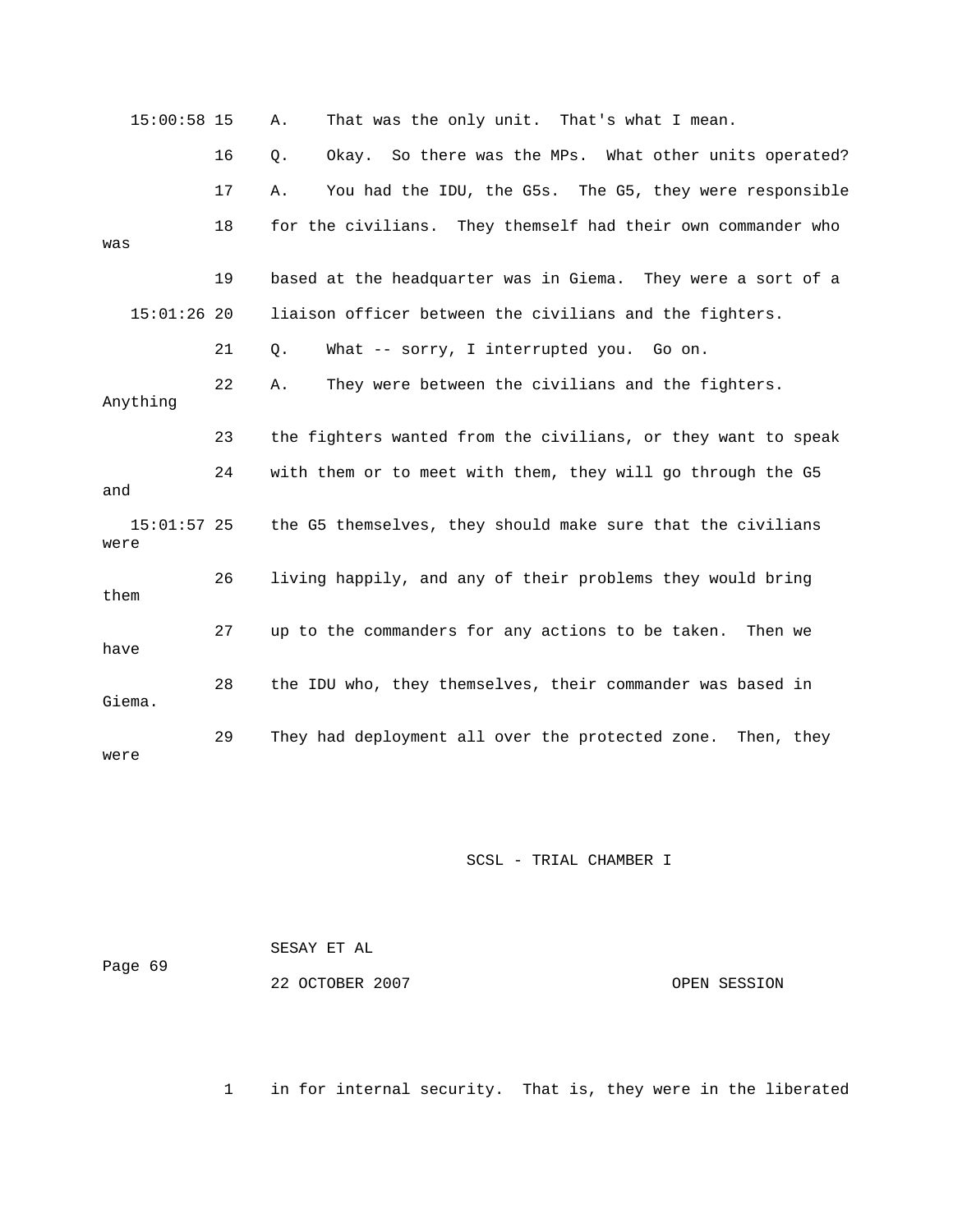2 areas. They were looking out for any or whether anybody was 3 there who was playing a double role or for any -- if any enemy 15:03:07 5 CIDs. 6 Q. Did you just say they were sort of? 4 passes through the back and entered there, they were a sort of

7 A. Sort of, yes.

8 Q. Sort of, S-O-R-T?

 9 A. Yes. They were there to investigate matters mostly when 15:03:22 10 they have seen those type of things where they investigated, and

the

 13 Q. But let me stop you there for a minute so that we can 14 understand this. When you say "joint security" and all these 16 was it? 12 IDU and the G5s were all over the IOs and the Black Guards. 15:03:47 15 units were part of it, what was the joint security then? What

11 then they present it to the joint security, which the MP and

 17 A. Well, the joint security was a board which was made to 19 problem. If you are found guilty, they will give the 18 investigate and also to court-martial anybody who would cause

necessary

 15:04:18 20 recommendations to the commanders. That was the work of the 21 joint security.

22 Q. Did the joint security investigate civilians or soldiers or

23 both?

 24 A. No, the joint security was mostly for the soldiers. It was

15:04:42 25 not for civilians.

 26 Q. And was there a joint security in Giema in 1996 and 1997,

27 before the coup?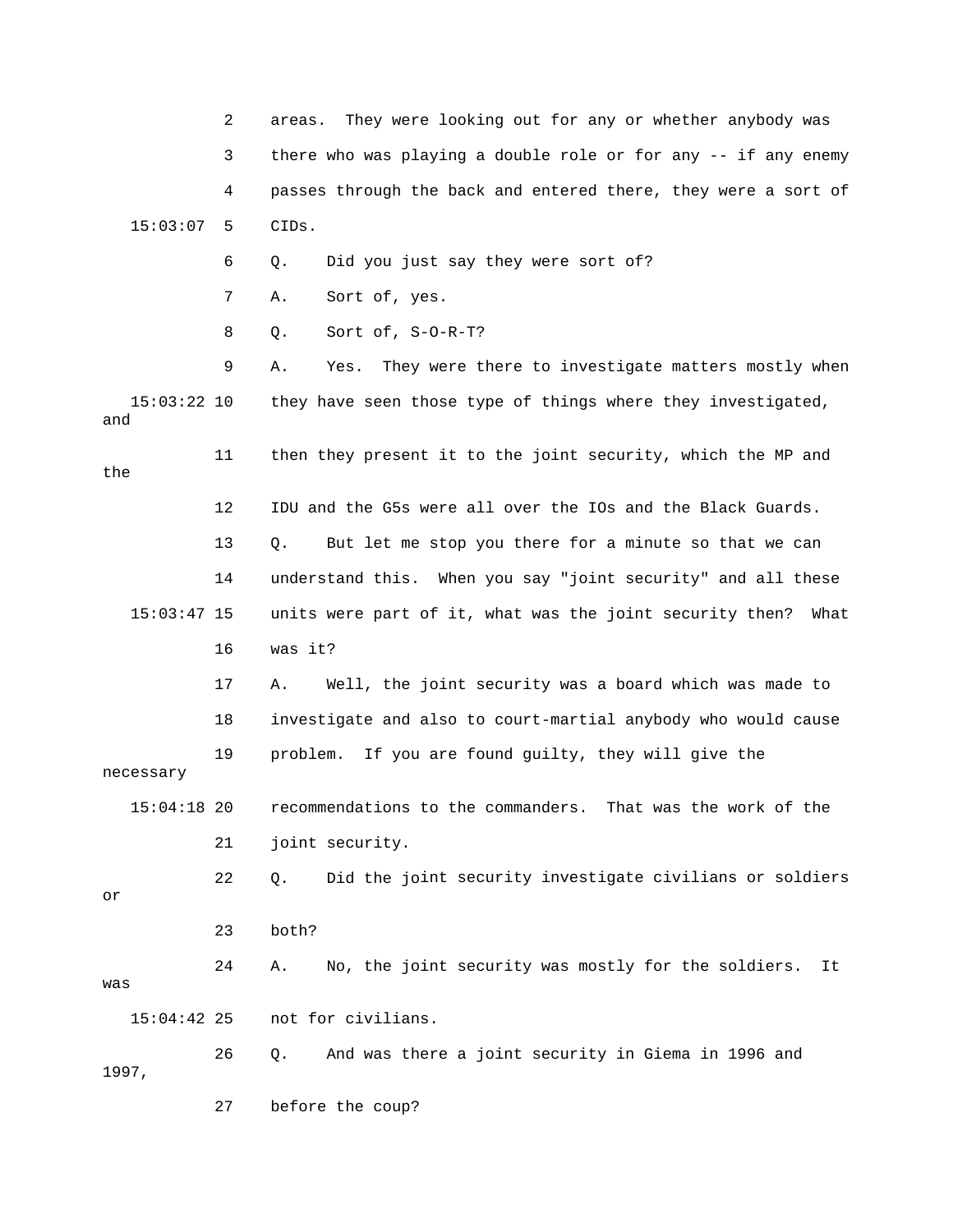28 A. Yes. Any time where we had the IDU, the MP, the IOs, I 29 mean, especially the headquarters, they would inform the Joint

SCSL - TRIAL CHAMBER I

 SESAY ET AL Page 70 22 OCTOBER 2007 OPEN SESSION

 2 Q. And the unit commanders in Giema in 1996, do you know 3 they were reporting to? 4 A. The unit commanders, yes, they were reporting to the 6 there, because the area commander himself based there. 7 Q. So the unit commanders in Giema were reporting to the 8 commander in Giema. Now, what about in early 1997, the 9 in the Northern Jungle and the Western Jungle. Starting with 15:05:50 10 Northern Jungle, do you know if there were units there? 11 A. Yes, the same units were there because it was a -- it 12 part of RUF movement, but anywhere they opened a jungle, they 13 those units there that would operate there or anywhere they 14 the units were supposed to be there. They had units in the 1 Security Board. who 15:05:26 5 commander who was on the ground, the area commander who was area situation the was had were,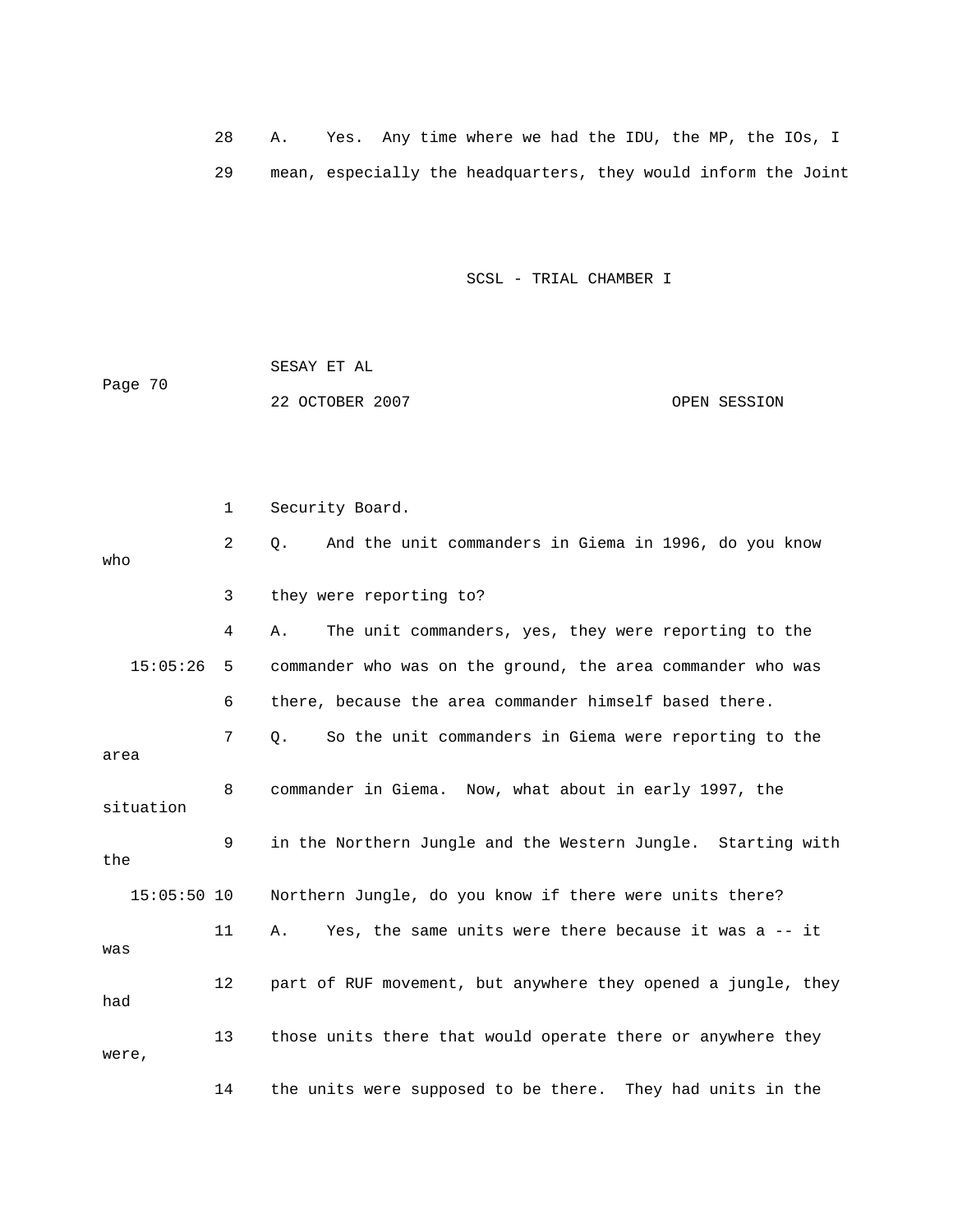15:06:21 15 Northern Jungle.

|                        | 16 | And the Western Jungle?<br>$Q$ .                               |
|------------------------|----|----------------------------------------------------------------|
|                        | 17 | Yes, yes, they also have them. But the only thing when<br>Α.   |
|                        | 18 | they were there, each jungle you are in, you have to report to |
| had                    | 19 | your area commander who was there. Like the Northern Jungle    |
| $15:06:42$ 20<br>leave |    | nothing to do with Kailahun or us at Giema. You will not       |
| Giema,                 | 21 | your commander in the Northern Jungle and send reports to      |
| area                   | 22 | They always report, they channel their reports to their<br>no. |
|                        | 23 | commander who was there.                                       |
|                        |    |                                                                |
| the                    | 24 | Okay, you've answered my next question. But who were<br>Q.     |
| $15:07:04$ 25<br>the   |    | area commanders then, in early 1997, in the Northern Jungle,   |
| to?                    | 26 | Western Jungle and the Kailahun base; who would they report    |
|                        | 27 | They were reporting directly to Pa Foday Sankoh, who had<br>Α. |
|                        | 28 | constant communication with them. He gets in touch with them,  |

SCSL - TRIAL CHAMBER I

 SESAY ET AL Page 71

22 OCTOBER 2007 CPEN SESSION

1 Q. How do you know this?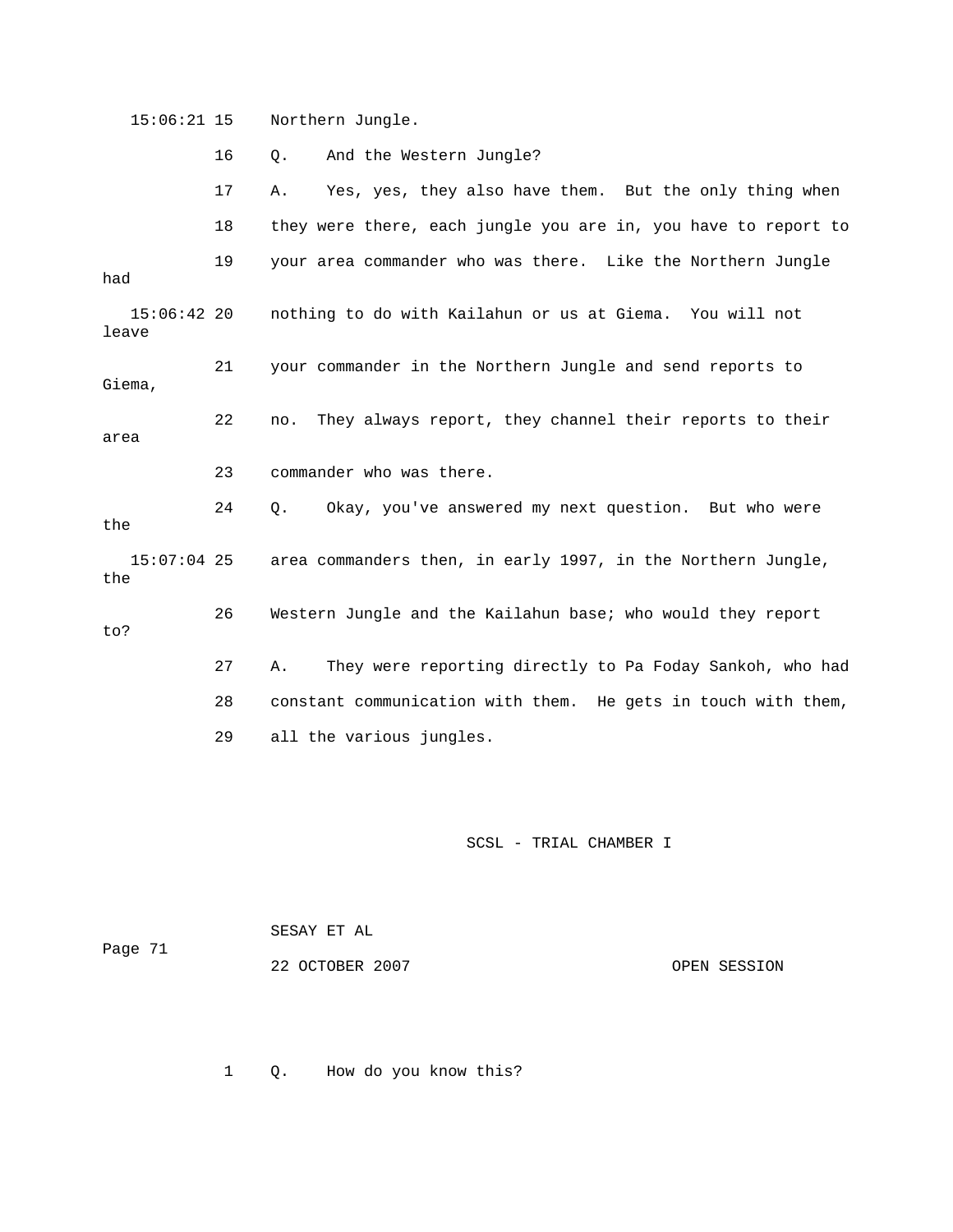| all,  |               | 2  | It was he who made the appointment. He appointed them<br>Α.    |
|-------|---------------|----|----------------------------------------------------------------|
|       |               | 3  | and they all were answerable to him at that time.              |
|       |               | 4  | Now, in late 1996, who was the battle group commander of<br>Q. |
|       | 15:07:51      | 5  | the RUF?                                                       |
|       |               | 6  | In late 1996, at that time, when we went to Mohamed<br>Α.      |
|       |               | 7  | Tarawallie Zinu.                                               |
|       |               | 8  | And where was he?<br>Q.                                        |
|       |               | 9  | He was based at Zogoda.<br>Α.                                  |
|       | $15:08:11$ 10 |    | Where was Sam Bockarie at that time?<br>Q.                     |
| had   |               | 11 | Sam Bockarie at that time, he was in Peyema, because he<br>Α.  |
|       |               | 12 | problem and he had been sent to Peyema.                        |
|       |               | 13 | Was there a battle-field commander at that time?<br>Q.         |
|       |               | 14 | Well, up to that time, the time we are talking of, late<br>Α.  |
|       | $15:08:45$ 15 |    | 1996, when Pa Sankoh was in Ivory Coast, we did not have these |
|       |               | 16 | structures as of now. He had dissolved them. Only that, he     |
| up    |               | 17 | said, let CO Mohamed, wait for him at Zogoda and then coupled  |
|       |               | 18 | with his Black Guard commander, who was called Rambo, and the  |
| in    |               | 19 | task force commander, who was the other Rambo, who was killed  |
| that  | $15:09:09$ 20 |    | Makeni, they, by then, were the people who had the power at    |
|       |               | 21 | time, in late 1996, when Pa Sankoh was in Abidjan.             |
| group |               | 22 | So, I'm trying to understand something about battle<br>Q.      |
| role  |               | 23 | commander and battle-field commander; what was the intended    |
|       |               | 24 | of the battle group commander or what was it, do you know?     |
|       | $15:09:40$ 25 |    | The role they were playing?<br>Α.                              |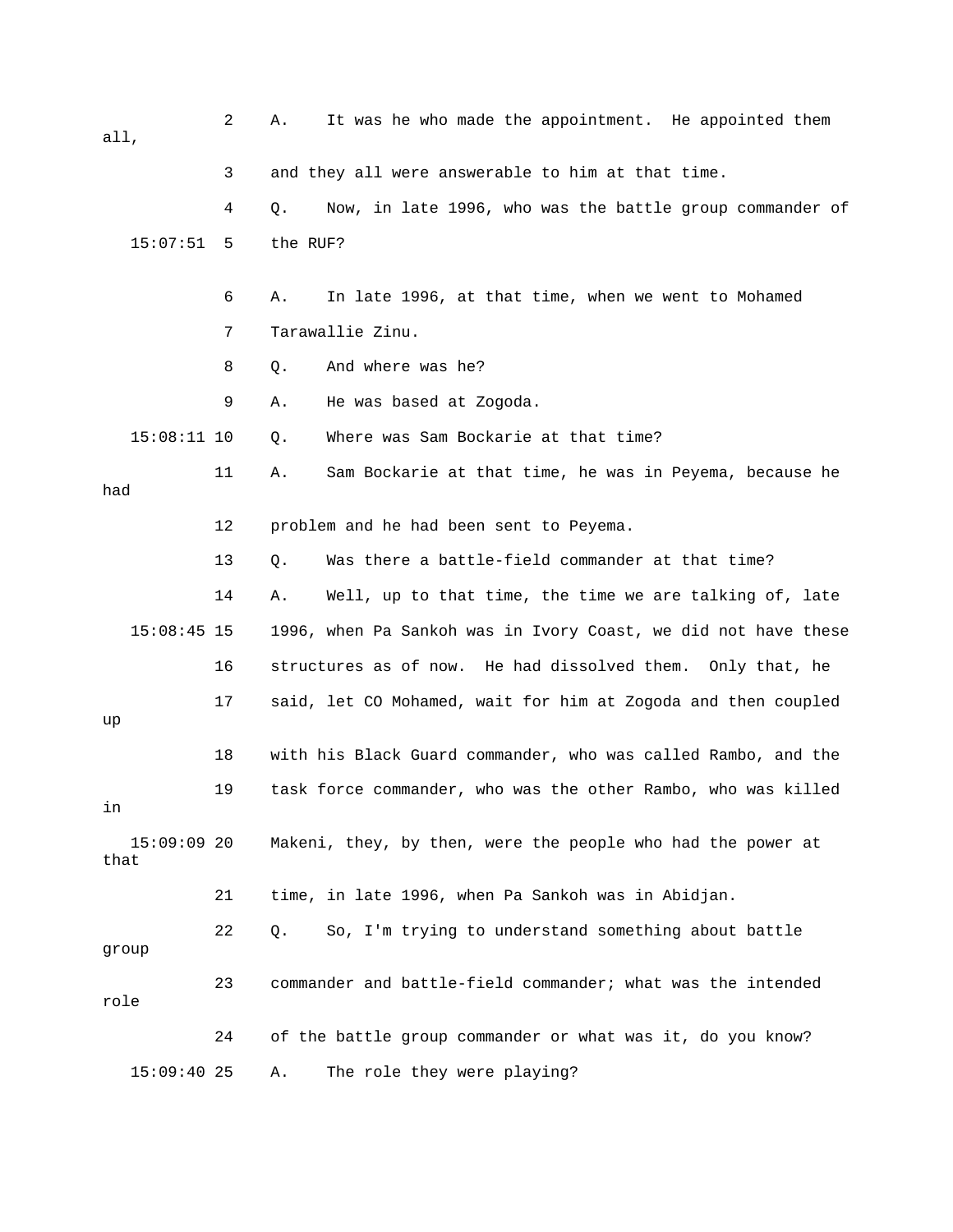| was | 26 | Q. Well, let me be more specific. Was there a role, what       |
|-----|----|----------------------------------------------------------------|
|     | 27 | the role for the battle group commander, Mohamed Tarawallie as |
|     | 28 | you tell us, in 1996?                                          |
|     | 29 | Well, Mohamed Tarawallie was the -- when we say battle<br>Α.   |

 SESAY ET AL Page 72 22 OCTOBER 2007 OPEN SESSION

| command           | $\mathbf{1}$   | group, all the commanders who were there in the various       |
|-------------------|----------------|---------------------------------------------------------------|
| that,             | $\overline{2}$ | posts, they will send reports to him. He was in charge of     |
|                   | 3              | in charge of all the commanders of the battle.                |
|                   | 4              | But how did this reporting work then, if the area<br>О.       |
| 15:10:23          | 5              | commanders were reporting to Foday Sankoh, what reports was   |
|                   | 6              | Mohamed Tarawallie receiving?                                 |
|                   | 7              | At that time when -- which I am trying to talk -- when<br>Α.  |
|                   | 8              | Mohamed Tarawallie was in charge fully, Foday Sankoh was not  |
| Coast             | 9              | there; he was not there at that time. He had gone to Ivory    |
| 15:10:53 10<br>оf |                | on the peace accord. So Mohamed Tarawallie took full control  |
| time              | 11             | the movement. So every commander who was there within that    |
|                   | $12 \,$        | would send report to him through the field radio we have, you |
|                   | 13             | see, that was how they were sending reports to him.           |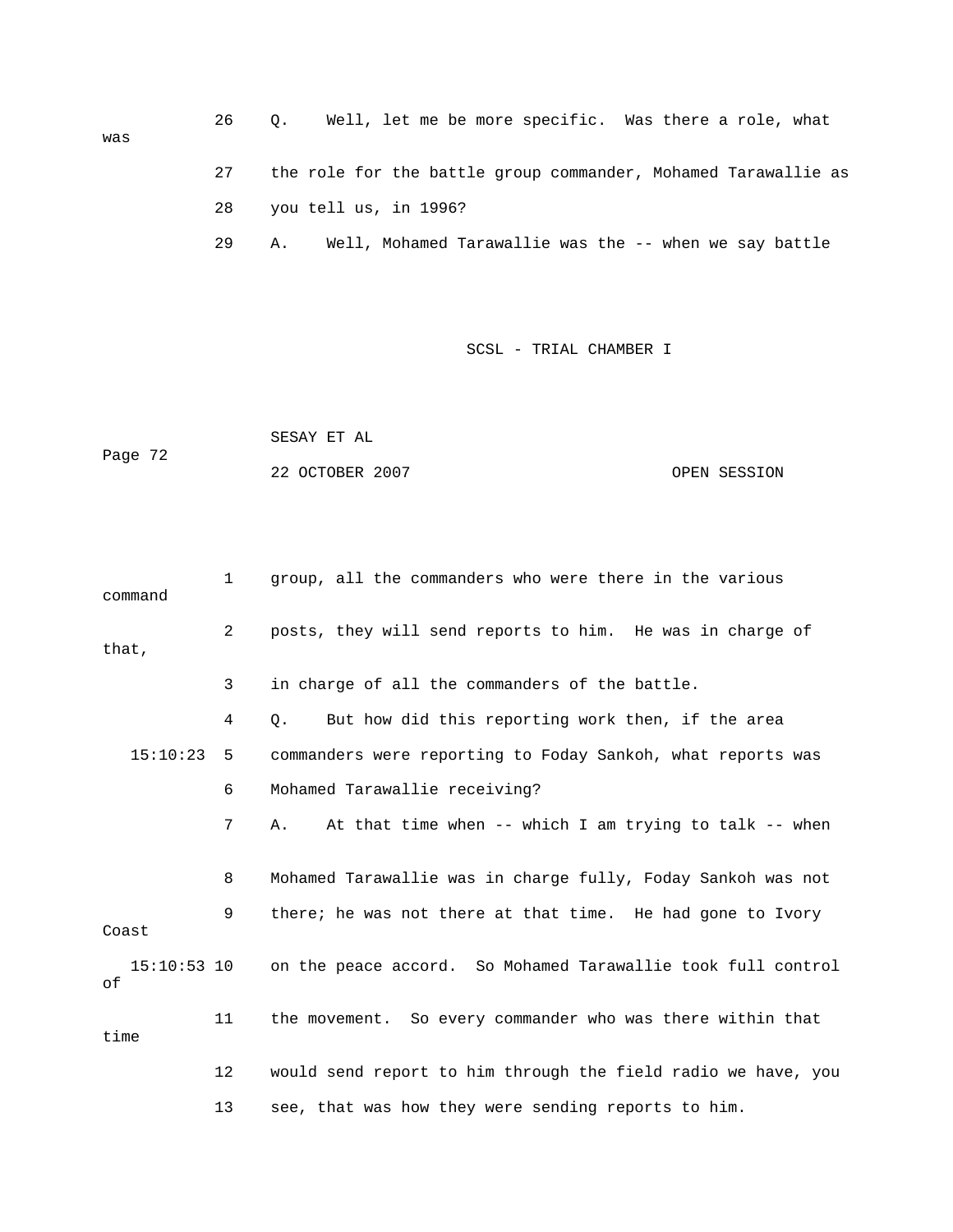| man? |               | 14 | Q. | But before Sankoh went to Abidjan, who was his second        |
|------|---------------|----|----|--------------------------------------------------------------|
| the  | $15:11:30$ 15 |    | Α. | Before Sankoh went to Abidjan, it was Mosquito who was       |
|      |               | 16 |    | second man, until they fell apart with him before he went.   |
|      |               | 17 |    | Mosquito was the second man before he went; Sam Bockarie.    |
|      |               | 18 | Q. | What was Sam Bockarie's assignment at that point?            |
| at   |               | 19 | Α. | By then he was the battle group, but he was all the way      |
|      | $15:12:07$ 20 |    |    | Matru Jong area. There he was.                               |
|      |               | 21 | Q. | Where is the Matru Jong area?                                |
|      | Sierra        | 22 | Α. | That is the southern part, back of Bo, going towards         |
|      |               | 23 |    | Rutile area.<br>Those areas.                                 |
| he   |               | 24 | О. | So when Sam Bockarie, the battle group commander, knew       |
| you  | $15:12:28$ 25 |    |    | was in the Matru Jong area, who were the area commanders, as |
|      |               | 26 |    | observed, from the Western Jungle, the Northern Jungle and   |
|      |               | 27 |    | Kailahun reporting to?                                       |
|      |               | 28 | Α. | The Western Jungle, we had Superman.                         |
| was  |               | 29 | Q. | Who was he reporting to at the time when Sam Bockarie        |

 SESAY ET AL 22 OCTOBER 2007 CPEN SESSION Page 73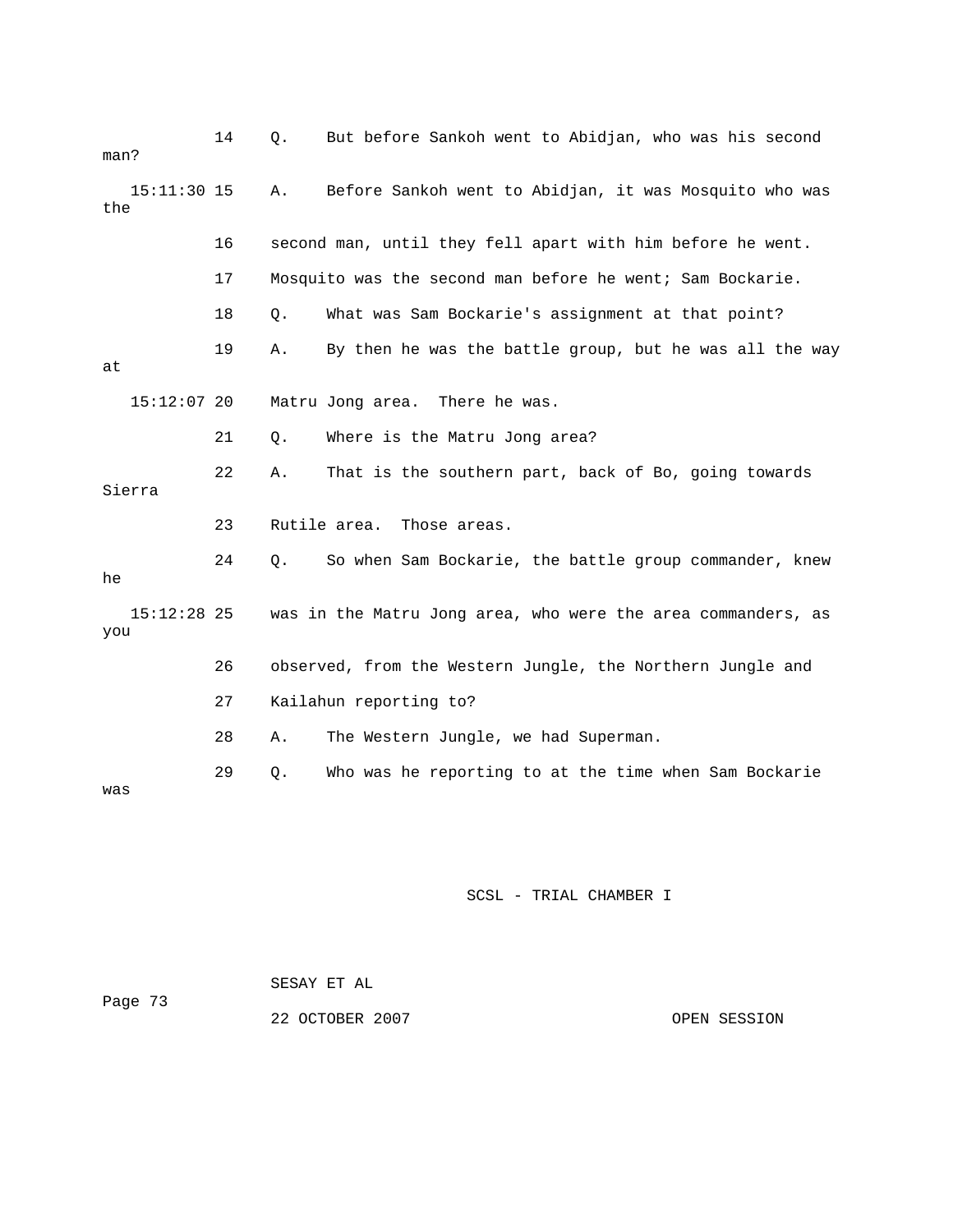1 battle group commander, based in Matru Jong? 2 A. He was reporting to Sankoh directly. Then in the 3 Jungle you had CO Isaac Mongor. 15:13:21 5 A. To Foday Sankoh. 6 Q. And the area commander of Kailahun was who, at this 7 A. He was -- to Foday Sankoh. 9 A. At that time it was Mr Issa Sesay. 15:13:41 10 Q. So do you know what Sam Bockarie was doing in relation 11 his assignment of the battle group commander? Do you know 13 assignment? 14 A. You see, there are times these positions used to be 15:14:06 15 conflicting, conflicting in the sense that the old man Sankoh 16 would give those titles. But, as long as he is here, he will 17 take charge of everything, you see? So that was how things 18 happening. 19 Q. Now, let's jump to the junta. Issa Sesay, you've told 15:14:34 20 us -- 21 JUDGE BOUTET: But before you get there, I'm just trying 22 understand what the witness is saying about this reporting. 23 when Sankoh is in the country, where is Sankoh physically MR JORDASH: Northern 4 Q. Who was he reporting to? point? 8 Q. Who was that, at that time? to 12 whether he had any functions at that time attached to the were to So located 24 then? 15:14:51 25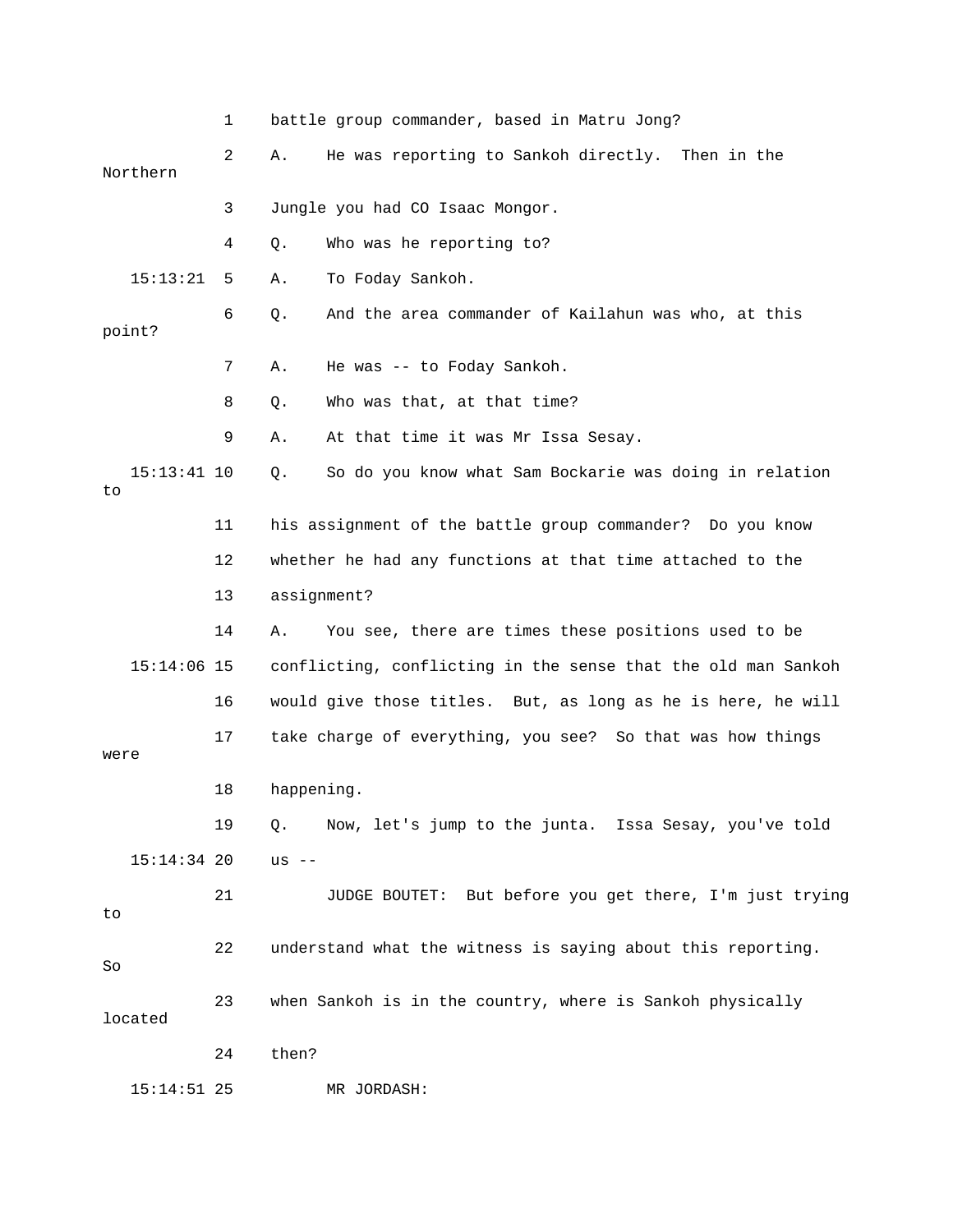26 Q. Before he went to Abidjan, where was Sankoh's base? 27 A. He was based at Zogoda, Camp Zogoda. That was his base. 29 JUDGE BOUTET: And the people from the various jungles, 28 That was his headquarters. as

SCSL - TRIAL CHAMBER I

 SESAY ET AL 22 OCTOBER 2007 OPEN SESSION Page 74

 1 you say, would report direct to him at Zogoda? 3 JUDGE BOUTET: Would they also report to Bockarie or 4 Bockarie was totally out of the reporting scheme? 15:15:28 5 THE WITNESS: When Sankoh was there, Bockarie would be 6 of the reporting procedure. He would just be informed. 7 JUDGE BOUTET: But he would be informed; that's my 8 question. WITNESS: Yes, yes, they would inform him. They 9 THE inform him. 11 JUDGE BOUTET: So what about the other commanders when 12 report to -- if Superman was to report to Sankoh, based on 13 you've just said, so Bockarie would be informed and would 2 THE WITNESS: Yes, sir. out would  $15:15:45$  10 they what Mongor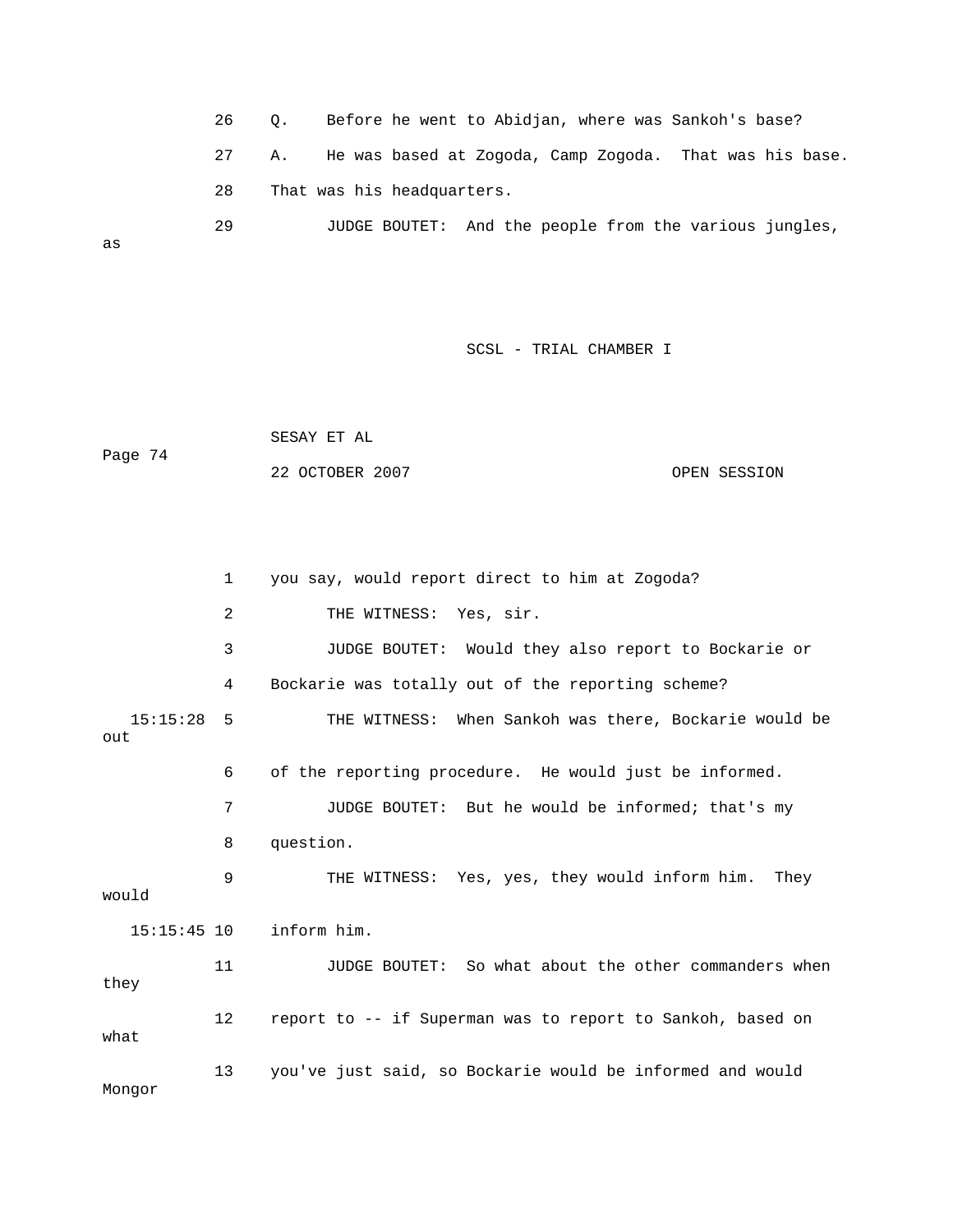14 and Sesay be also informed? 15:16:05 15 THE WITNESS: Yes, sir. 17 areas as such, going to Sankoh, other areas would be informed 18 well, so that was the procedure? 19 THE WITNESS: Well, it does not necessarily mean that 15:16:26 20 other area had to be informed. If I, like the Giema jungle, 21 any information which I want to give to Foday Sankoh, I would 24 information to him, he will inform the battle-field 15:16:55 25 office, where he himself had a radio. When they were all 26 they had code names; this was how it was working. 27 JUDGE BOUTET: Okay. Well, my question was: You had 28 said that they would be informed when reporting, so what you 29 saying now is that it is Sankoh who would inform them. In 16 JUDGE BOUTET: So any time there was communication from as the had 22 call Foday Sankoh's station directly, which was based at Zogoda. 23 Then, I will pass the information to him. When you pass the commander's there just are other

SCSL - TRIAL CHAMBER I

|         | SESAY ET AL     |              |
|---------|-----------------|--------------|
| Page 75 |                 |              |
|         | 22 OCTOBER 2007 | OPEN SESSION |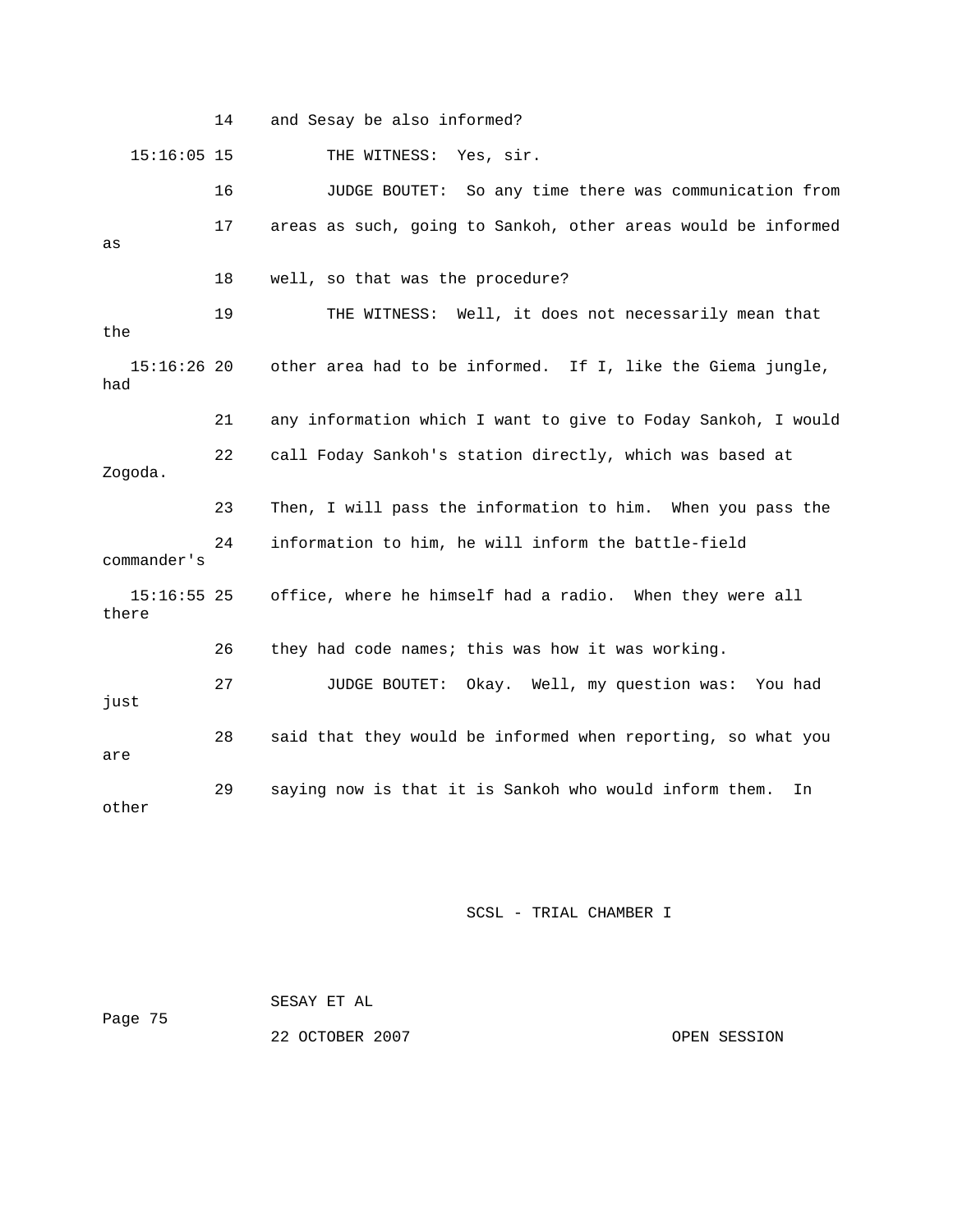| that            | 1              | words, if Superman is reporting to Sankoh, it's not Superman   |
|-----------------|----------------|----------------------------------------------------------------|
| once            | $\overline{2}$ | informs Mongor and Sesay; it is Sankoh that will inform them   |
|                 | 3              | he has a report; is that what you are saying?                  |
|                 | 4              | THE WITNESS: If it is necessary that what Mongor had           |
| 15:17:40<br>the | 5              | reported to Sankoh, to say, that it has anything to do with    |
|                 | 6              | Giema, it was Sankoh who is on Giema or inform Issa, as you    |
|                 | 7              | rightly said it. But if it has nothing to do with Issa, then   |
|                 | 8              | Sankoh would not inform him.                                   |
| you             | 9              | JUDGE BOUTET: Yes, but listen to my question. I asked          |
| $15:18:00$ 10   |                | a very very -- I thought very clear question. You said, well,  |
|                 | 11             | yes, they will be informed. Now you are coming to say that,    |
| on              | 12             | well, they may or may not be informed. My question was, based  |
| informed?       | 13             | your evidence, that when they report to Sankoh, who is         |
| may             | 14             | That was my question. Now you're saying, well, there may or    |
| $15:18:17$ 15   |                | not be. It depends. What was the situation?                    |
|                 | 16             | THE WITNESS: The situation was, and what I am trying to        |
|                 | 17             | say, the information I was trying to give was the battle group |
|                 | 18             | who is to be informed.                                         |
|                 | 19             | JUDGE BOUTET: So the battle group is informed by whom?         |
| $15:18:37$ 20   |                | THE WITNESS: By the sender of the message, the area            |
|                 | 21             | commander who would send the message to Sankoh.                |
| that            | 22             | JUDGE BOUTET: So in the battle group was Mosquito at           |
|                 | 23             | time.                                                          |
|                 | 24             | THE WITNESS: Yes, sir.                                         |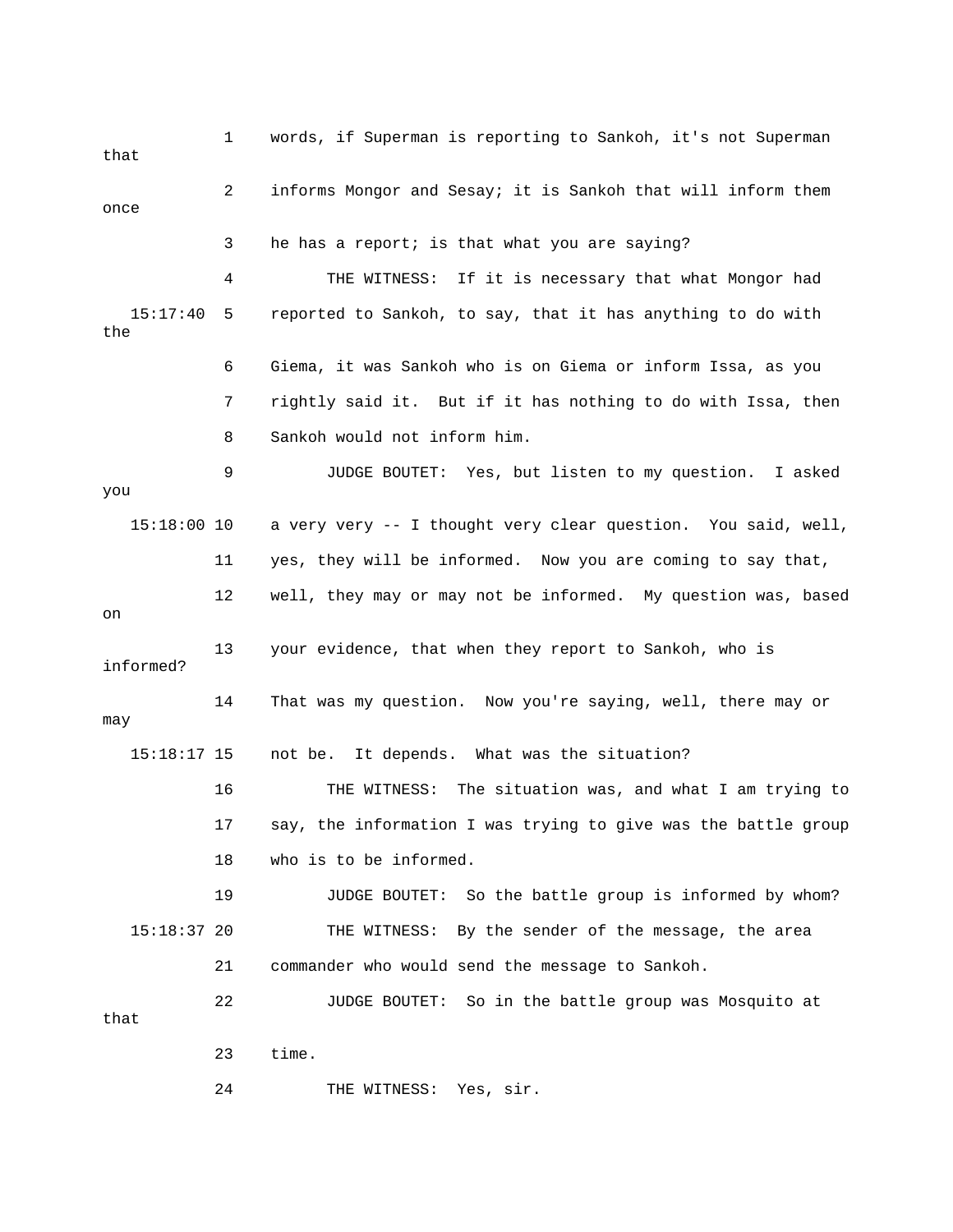15:18:52 25 JUDGE BOUTET: You also refer to, maybe by mistake, to the 26 battle-field commander. Was there a battle-field commander at 27 that time?

 28 THE WITNESS: I did not talk about battle-field commander.

29 I talked of battle group in terms of --

## SCSL - TRIAL CHAMBER I

| Page 76 | SESAY ET AL     |              |
|---------|-----------------|--------------|
|         | 22 OCTOBER 2007 | OPEN SESSION |

|                     | $\mathbf 1$    | JUDGE BOUTET: Maybe you did not, maybe it is the                    |
|---------------------|----------------|---------------------------------------------------------------------|
| to                  | $\overline{2}$ | translation that said battle-field, but anyhow, it came across      |
|                     | 3              | me that you had said battle-field, but if you didn't say that,      |
| battle              | 4              | that's okay. There was none, according to you. It was a             |
|                     |                | 15:19:24 5 group and no battle-field.                               |
|                     | 6              | THE WITNESS: Yes, sir.                                              |
|                     | 7              | JUDGE BOUTET: Thank you.                                            |
|                     | 8              | PRESIDING JUDGE: Yes, Mr Jordash, you may proceed.                  |
|                     | 9              | MR JORDASH: Thank you.                                              |
| 15:19:46 10<br>copy |                | $Q_{\star}$<br>The area commanders then, from what you've said, may |
|                     | 11             | the battle group, but would they copy the area -- other area        |
| reports             | 12             | commanders -- or would the area commanders receive their            |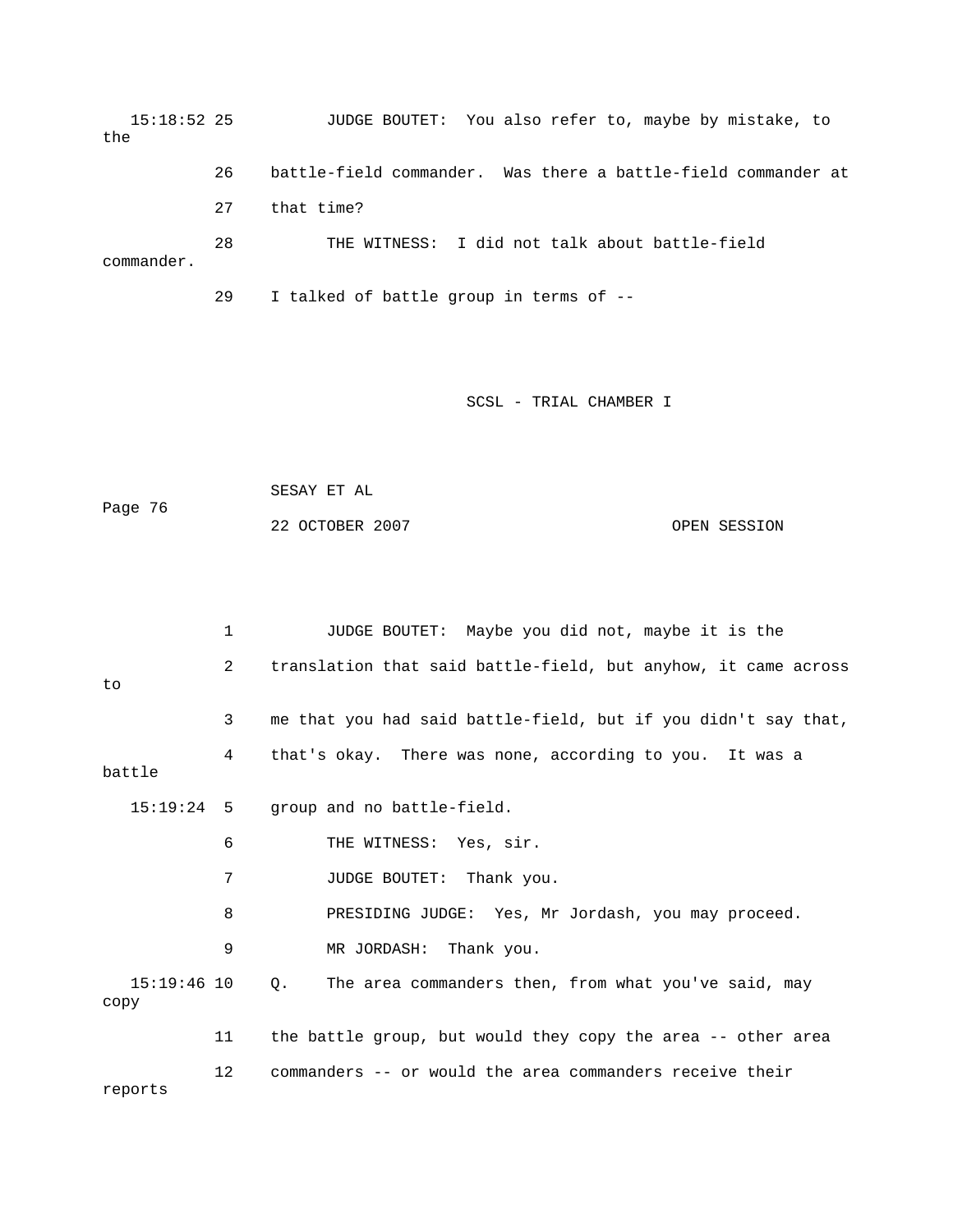|                     | 13 | from the leader if necessary?                                  |
|---------------------|----|----------------------------------------------------------------|
| leader              | 14 | If it is necessary, if the report concerns them, the<br>Α.     |
| $15:20:40$ 15       |    | would inform them.                                             |
|                     | 16 | Q.<br>Okay. Thank you. Now, let's move to Freetown.<br>You've  |
|                     | 17 | told us about Issa Sesay's role with supplies. What was        |
|                     | 18 | Issa Sesay's assignment, aside from that, if he had one, in    |
|                     | 19 | Freetown, during the junta?                                    |
| $15:21:01$ 20       |    | When he was in the office I didn't know any other<br>Α.        |
|                     | 21 | assignment he had.                                             |
|                     | 22 | What was his standing within the RUF in Freetown?<br>Q.        |
|                     | 23 | Well, he was the -- in Freetown, he was representing the<br>Α. |
|                     | 24 | RUF because the commander, the person who commanded the RUF by |
| $15:21:30$ 25<br>in |    | then was Sam Bockarie and he left him in Freetown and he was   |
|                     | 26 | Kenema. But still he was on top of situations.<br>Issa was     |
|                     | 27 | answerable to him.                                             |
| Freetown            | 28 | We know from what you've told us that you went to<br>О.        |
|                     | 29 | during the junta. How many times do you think you went?        |

| Page 77 | SESAY ET AL     |              |  |  |  |
|---------|-----------------|--------------|--|--|--|
|         | 22 OCTOBER 2007 | OPEN SESSION |  |  |  |

 1 A. I did not stay long there, actually. I did not stay long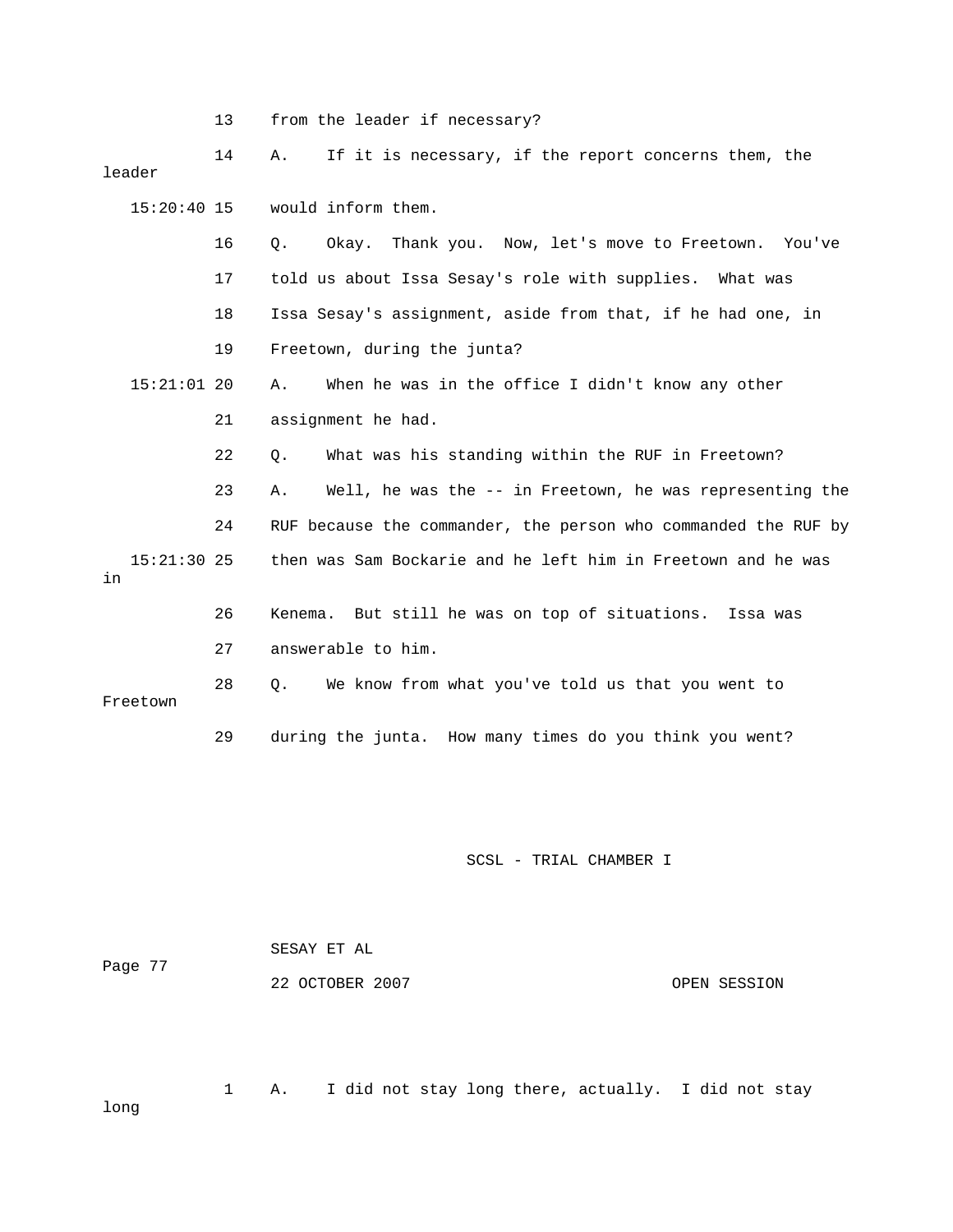2 on that job. 3 Q. How many times, separate times, did you go? 4 A. When I came to Freetown for the goods, I came about three 15:22:40 5 times. Are you able to give an estimate of how many RUF you saw 7 the city? 8 A. No, I would not, because I didn't work in all the areas. Jungle, the men from the Western Jungle and the men from Kailahun, which 11 was the larger group? 12 A. It was the Western Jungle that were many. There were many 13 in Freetown, more than any other group, because the west, they likewise, 16 the other jungles like the north, some stayed in Makeni, not all 17 came to town. Likewise Kailahun, not all left Kailahun to come 18 to Freetown, but the Western Jungle, they all came to Freetown. 19 Q. Do you know what proportion of Kailahun soldiers came to 21 A. The one, those who came from Kailahun to Freetown, there 24 be approximately -- I don't think it would be up to 50 armed n, me 6 Q. Ar in 9 Q. Are you able to say, from the men from the Northern 15:23: 14 were the first group that reached Freetown, and they all came 15:23:36 15 from the jungle and they came into Freetown. You see, 15:24:07 20 Freetown compared to those who remained in Kailahun? 22 were few. That was the first men who were fighters, who came 23 with CO Mosquito, when he came to Freetown earlier, which would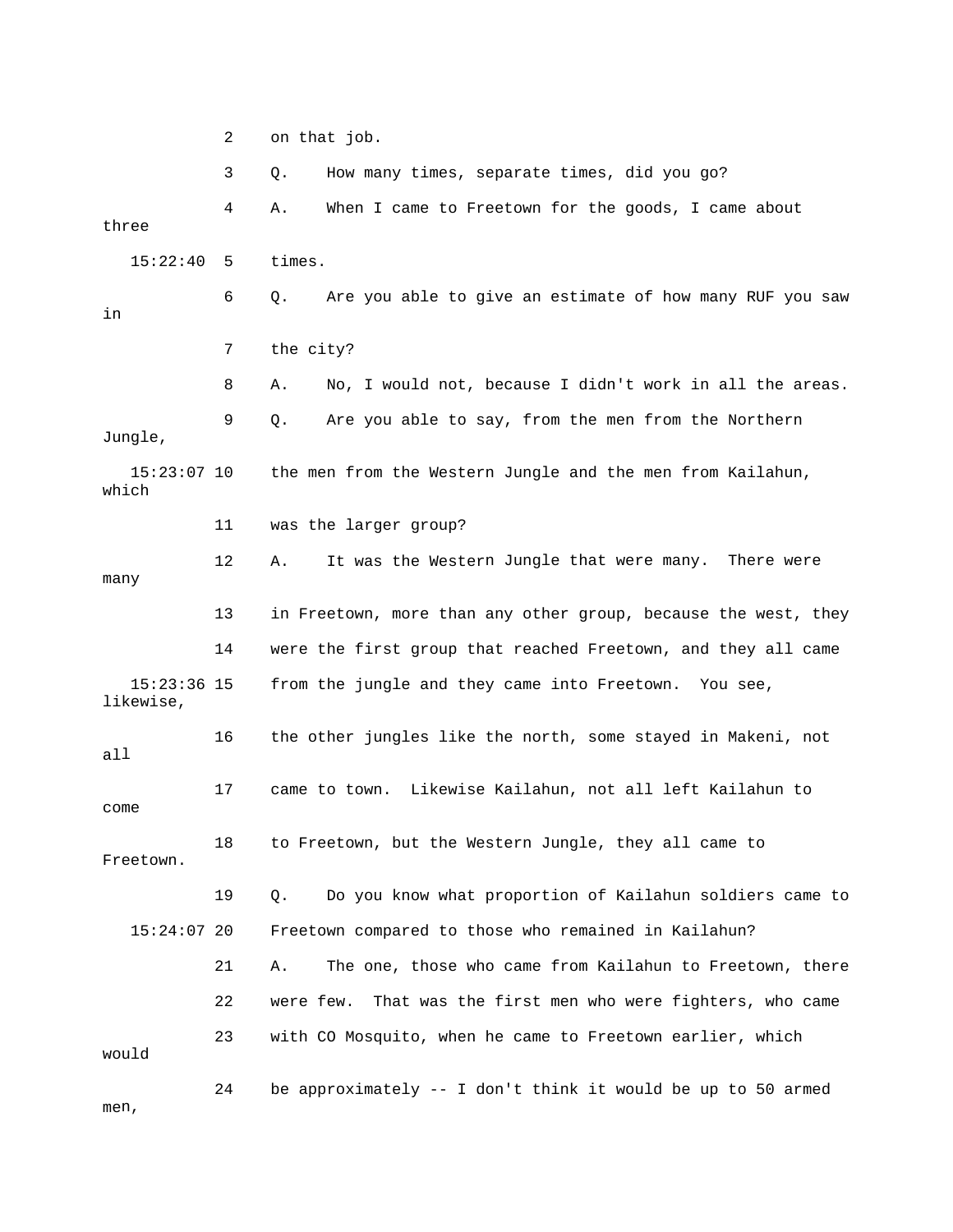|       | $15:24:46$ 25 |    | because it was about two buses that came with them and then,  |
|-------|---------------|----|---------------------------------------------------------------|
| would |               | 26 | apart from that, not until when the calls from commanders     |
|       |               | 27 | come, like that Pa, whom they call to call, to take up that   |
|       |               | 28 | ministerial position, Pa Binda, who was Deputy Education      |
| the   |               | 29 | Minister, those were the kind of people that were coming, but |

 SESAY ET AL ge 78 Pa 22 OCTOBER 2007 CPEN SESSION

|      |               | $\mathbf{1}$ |                    | bulk of the armed men were staying in Kailahun.         |
|------|---------------|--------------|--------------------|---------------------------------------------------------|
| were |               | $\mathbf{2}$ | 0.                 | And do you know where the men from the Western Jungle   |
|      |               | 3            |                    | stationed in Freetown?                                  |
|      |               | 4            | Α.                 | Well, they were scattered all over Freetown.            |
|      | $15:25:37$ 5  |              | Q.                 | And did you -- you've told us that -- well, what was    |
|      |               | 6            | Issa Sesay's rank? |                                                         |
|      |               | 7            | Α.                 | He was lieutenant-colonel.                              |
| he   |               | 8            | Q.                 | And you've said he was a representative of the RUF; did |
|      |               | 9            |                    | have a title to go with that?                           |
|      | $15:26:02$ 10 |              | Α.                 | Well, that was what I knew.                             |
|      |               | 11           | $\circ$ .          | And do you know who Issa Sesay took his orders from, if |
|      |               | 12           | anyone?            |                                                         |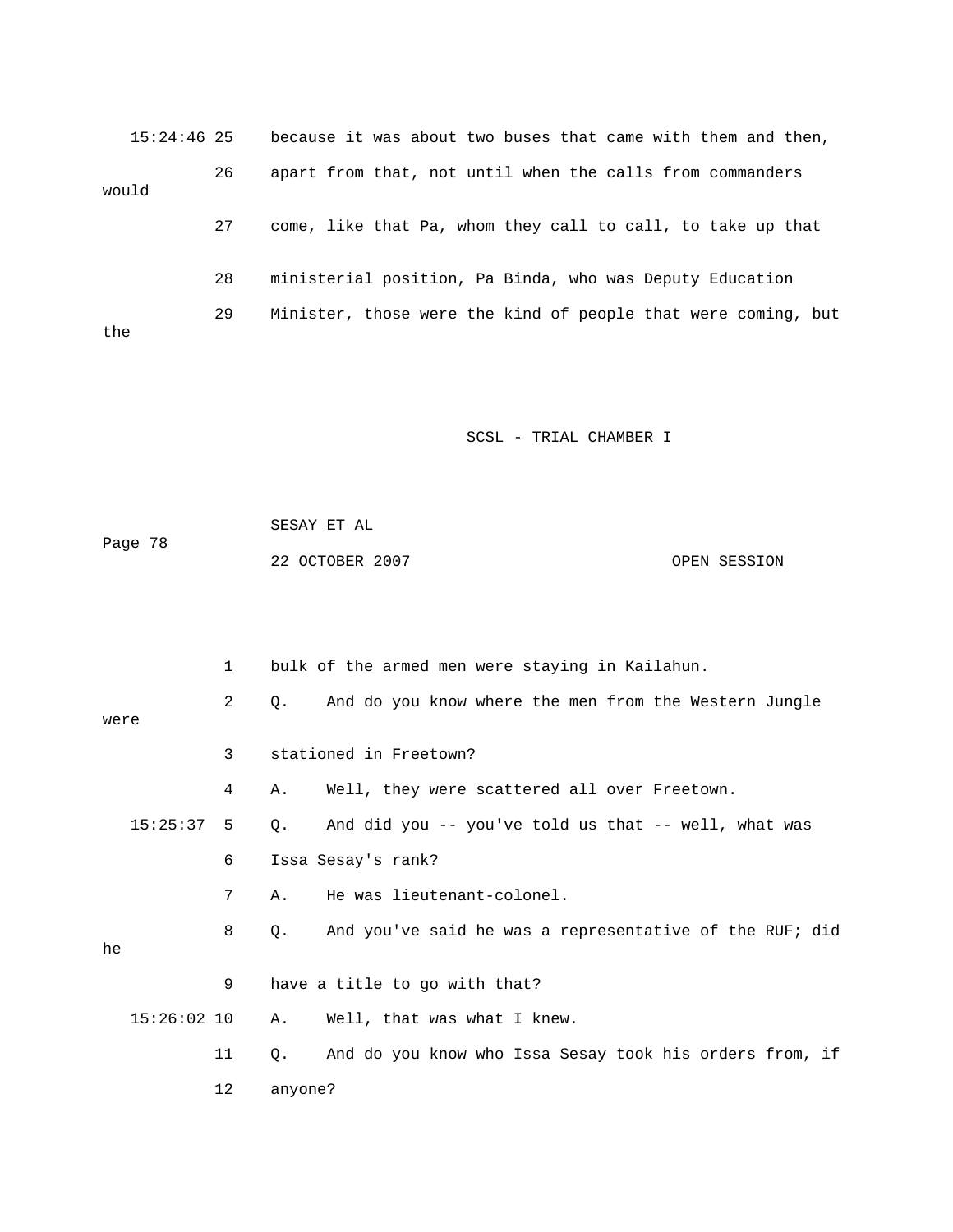| my                       | 13 | Directly from Sam Bockarie because it happened in<br>Α.<br>Yes. |
|--------------------------|----|-----------------------------------------------------------------|
| stealing                 | 14 | presence; for example, when he was informed that we were        |
| $15:26:36$ 15            |    | the rice, so he sent a message directly to Issa saying that he  |
| were                     | 16 | should not hand over anything to me and that all of us who      |
| Kenema,                  | 17 | involved in the rice issue, Issa should report with us to       |
|                          | 18 | and he did exactly that.                                        |
|                          | 19 | MR JORDASH: Can I just have a moment, please?                   |
| $15:27:31$ 20<br>period? |    | Q.<br>Do you know who Superman reported to in the junta         |
| with                     | 21 | Superman more or less, since he came, he had less time<br>Α.    |
| commanders.              | 22 | the RUF office. Most of the time he was with the SLA            |
| going                    | 23 | He was having transaction with the SLA commanders. He was       |
| command                  | 24 | up and down with them. I do believe that he had direct          |
| $15:28:04$ 25            |    | from JP Koroma who was by then the leader of the AFRC.          |
|                          | 26 | How do you know this?<br>Q.                                     |
|                          | 27 | Because on one occasion I was fortunate to go to JP's<br>Α.     |
|                          | 28 | lodge, together with Pa Vandi. We met Superman there, so that   |
|                          | 29 | was how I concluded that he received his orders from.           |

 SESAY ET AL Page 79

22 OCTOBER 2007 OPEN SESSION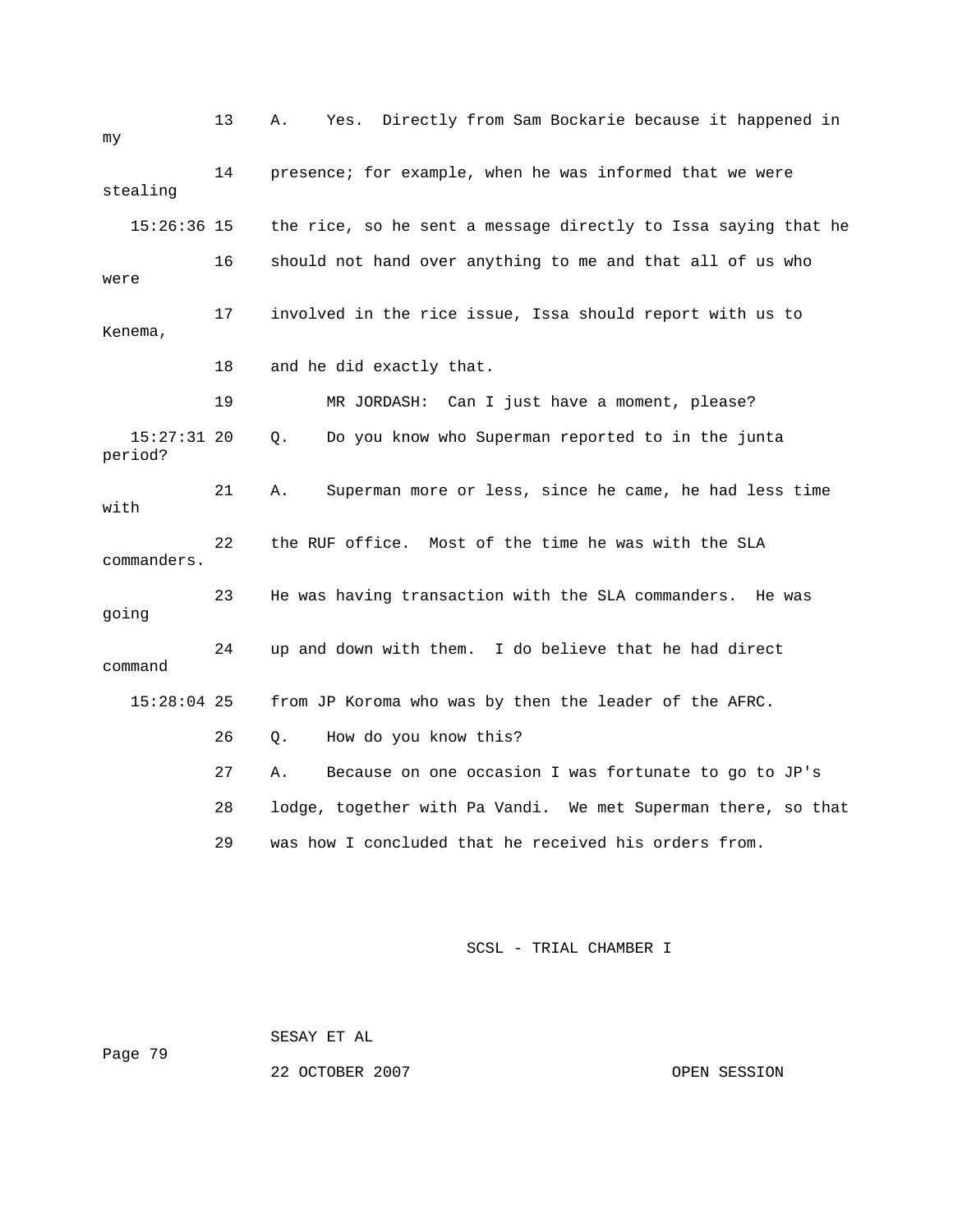| orders            | 1  | And do you know about Isaac Mongo, who he received<br>Q.        |
|-------------------|----|-----------------------------------------------------------------|
|                   | 2  | from?                                                           |
|                   | 3  | Well, all of them had very little time with the office<br>Α.    |
| see               | 4  | because whenever I come to receive my food, I hardly find --    |
| 15:29:10          | 5  | them in the office. And I do believe that if they had any       |
|                   | 6  | dealings at that particular time, or they were taking command   |
|                   | 7  | from Issa and others, they would have been frequenting the      |
|                   | 8  | office, but they were just in Freetown on their own.            |
| the               | 9  | And do you know anything about the relationship between<br>Q.   |
| $15:29:41$ 10     |    | three men; Isaac Mongor, Superman and Issa Sesay in Freetown?   |
|                   | 11 | Relationship -- in what way?<br>Α.                              |
|                   | 12 | Let me make it simpler: Do you know who Issa Sesay<br>Q.        |
|                   | 13 | commanded in Freetown?                                          |
| command           | 14 | Well, really, the time I used to come, Issa Sesay's<br>Α.       |
| $15:30:10$ 15     |    | in Freetown was not widespread. He had only a few men, except   |
|                   | 16 | those that came from Kailahun.<br>Those were the people I see   |
|                   | 17 | Issa Sesay with.                                                |
| the               | 18 | Did you observe anything about the relationship between<br>Q.   |
| Jungle?           | 19 | men from Kailahun generally and the men from the Western        |
| 15:30:50 20<br>no |    | Yes, because most of them, the Western Jungle men, I had<br>Α.  |
|                   | 21 | acquaintance with them, especially some of us who came from     |
| don't             | 22 | Kailahun.<br>So there was not close relationship with us.<br>We |
|                   | 23 | interact, although they are RUF fighters, but the bulk of them  |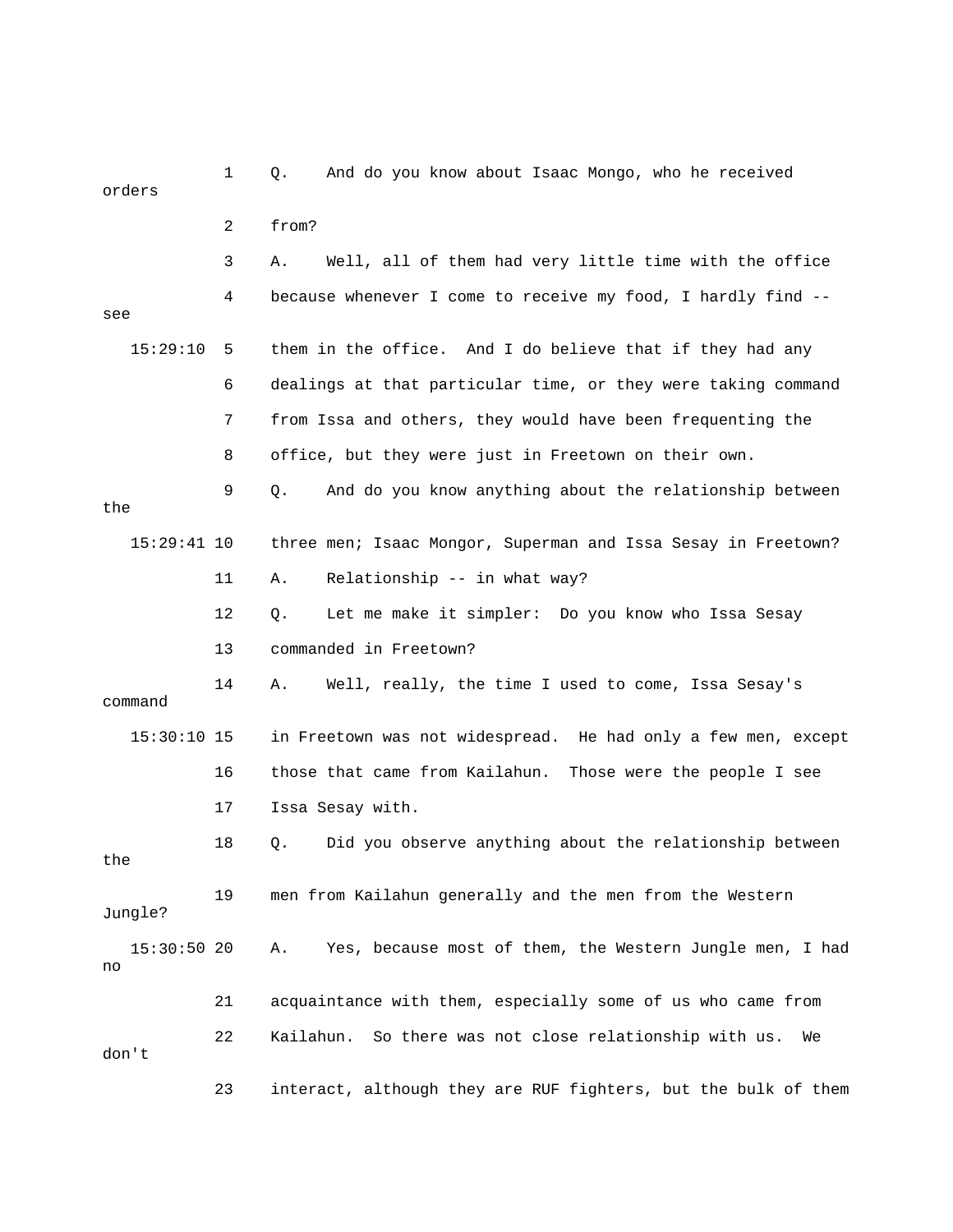24 came from Pujehun because the time we came together, most of the 15:31:38 25 Pujehun boys were advancing towards that end, so we had less to 26 do with them. In fact, some of them, that was the first time 27 saw each other, to even know each other. So that was why the 29 Q. Did you know Peter Vandi; is that the Pa Vandi you just we 28 relationship was strange.

SCSL - TRIAL CHAMBER I

 SESAY ET AL Page 80 22 OCTOBER 2007 CPEN SESSION

 1 referred to? 3 Q. Do you know what he was doing in Freetown? 4 A. Yes. He, himself, was a minister. He was a minister. 7 Q. Did he have any rules about the vehicle? 8 A. Yes. He had -- that was an interesting part. In fact, they 11 call it Galehun. You will never board his vehicle. As you want 2 A. Yes. 15:32:17 5 Q. Did he have a vehicle? 6 A. Yes, he had a vehicle. 9 when we were here, when normally we come, there was a division 15:32:49 10 among them, actually. If you are not coming from Kailahun,

12 to board his vehicle, they will ask you: Are you coming from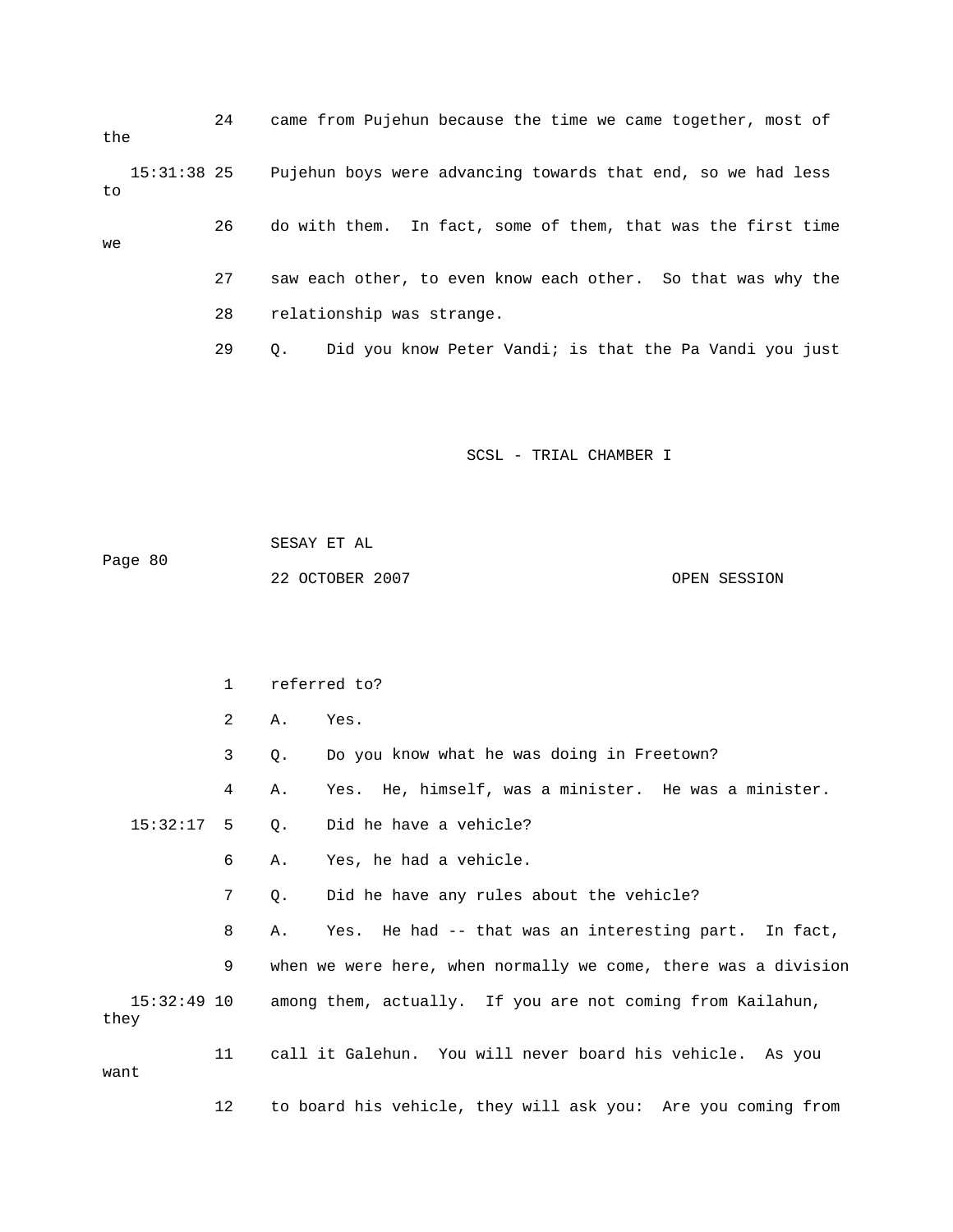| if            | 13 | Galehun, Kailahun? If you say yes, he will pick you up.<br>But |
|---------------|----|----------------------------------------------------------------|
|               | 14 | you say no, you will not be picked. So that was how we were    |
| $15:33:18$ 15 |    | operating.                                                     |
|               | 16 | Did Superman have a subordinate in the junta period?<br>Q.     |
|               | 17 | Yes, he had his boys that he was operating with. He had<br>Α.  |
|               | 18 | Komba Gbundemba, Tall Bai Bureh and others. He had his         |
|               | 19 | commanders that he was operating with. He was even operating   |
| $15:33:45$ 20 |    | with Gibril Massaquoi because they were in the same axis.      |
|               | 21 | And Komba Bundemba's assignment was what, or his rank?<br>Q.   |
| rank,         | 22 | By then, when we came in Freetown, I didn't know his<br>Α.     |
|               | 23 | actually, when we came to Freetown.                            |
|               |    |                                                                |
|               | 24 | Did he have an assignment?<br>Q.                               |
| $15:34:20$ 25 |    | It was here, yes; he had an assignment. He had an<br>Α.        |
|               | 26 | assignment area around the front line areas in Freetown, but I |
|               | 27 | could not recall, but I learned that he had an assignment.     |
|               | 28 | Do you know who he reported to?<br>Q.                          |
|               | 29 | Yes, to his commander, who was Superman.<br>Α.                 |

ge 81 Pa

SESAY ET AL

22 OCTOBER 2007 CPEN SESSION

1 Q. Did you observe Issa Sesay engaged in any military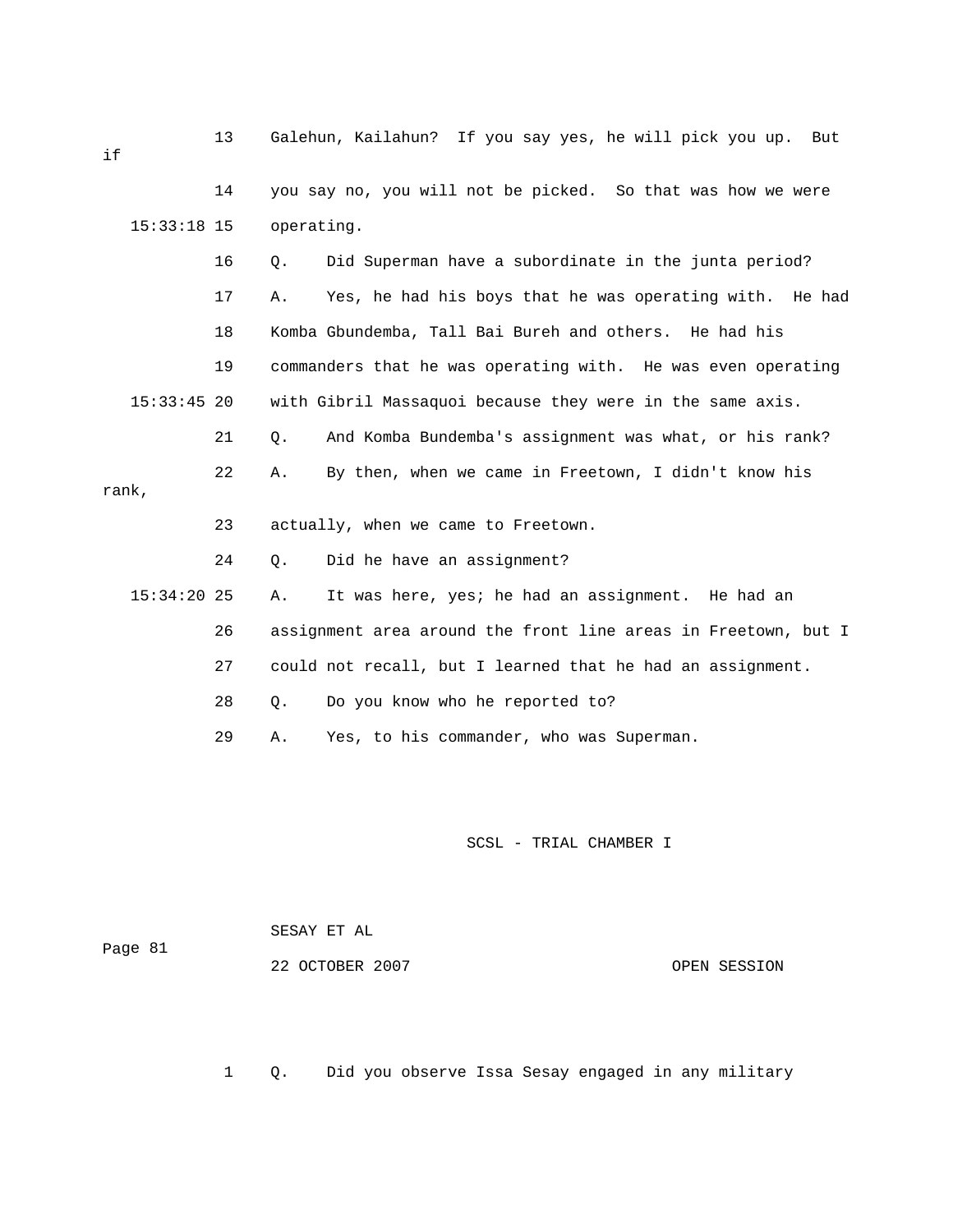| I    |               | 2   | activities other than the ones you've told us about? And when |
|------|---------------|-----|---------------------------------------------------------------|
|      |               | 3   | say "observed" it, were you present?                          |
|      | never         | 4   | If I should say that, then I will tell lies because I<br>Α.   |
|      | 15:35:31      | - 5 | saw him.                                                      |
|      |               | 6   | Do you know anything about the relationship between the<br>Q. |
|      |               | 7   | SLAs and the RUF in Freetown?                                 |
|      |               | 8   | They themself had their own commanders. They were only<br>Α.  |
|      |               | 9   | receiving orders from their commanders.                       |
|      | $15:36:14$ 10 |     | THE INTERPRETER: Your Honours, the early part of the          |
|      |               | 11  | witness's testimony was left out because the mic was off. Can |
|      |               | 12  | the witness please go over it again to be interpreted?        |
|      |               | 13  | MR JORDASH:                                                   |
|      |               | 14  | Go over your last answer, please.<br>Q.                       |
|      | $15:36:32$ 15 |     | I said the SLA themselves were taking -- they had their<br>Α. |
| RUF. |               | 16  | immediate commanders. They were not receiving orders from     |
| by   |               | 17  | They were receiving orders from their commanders and they go  |
|      |               | 18  | them.                                                         |
|      |               | 19  | How do you know?<br>Q.                                        |
|      | 15:36:5620    |     | Well, it is crystal. If you come, you will see it. You<br>Α.  |
|      |               | 21  | will see the difference between SLA and RUF. They will never  |
| see  |               | 22  | you will never see them together under one common. You will   |
| RUF  |               | 23  | the SLA commander with SLA soldiers and RUF -- you will see   |
|      |               | 24  | boys behind them. So that was clear, crystal.                 |
|      | $15:37:26$ 25 |     | Okay. Let me move you forward now to the intervention;<br>Q.  |
|      |               | 26  | where were you?                                               |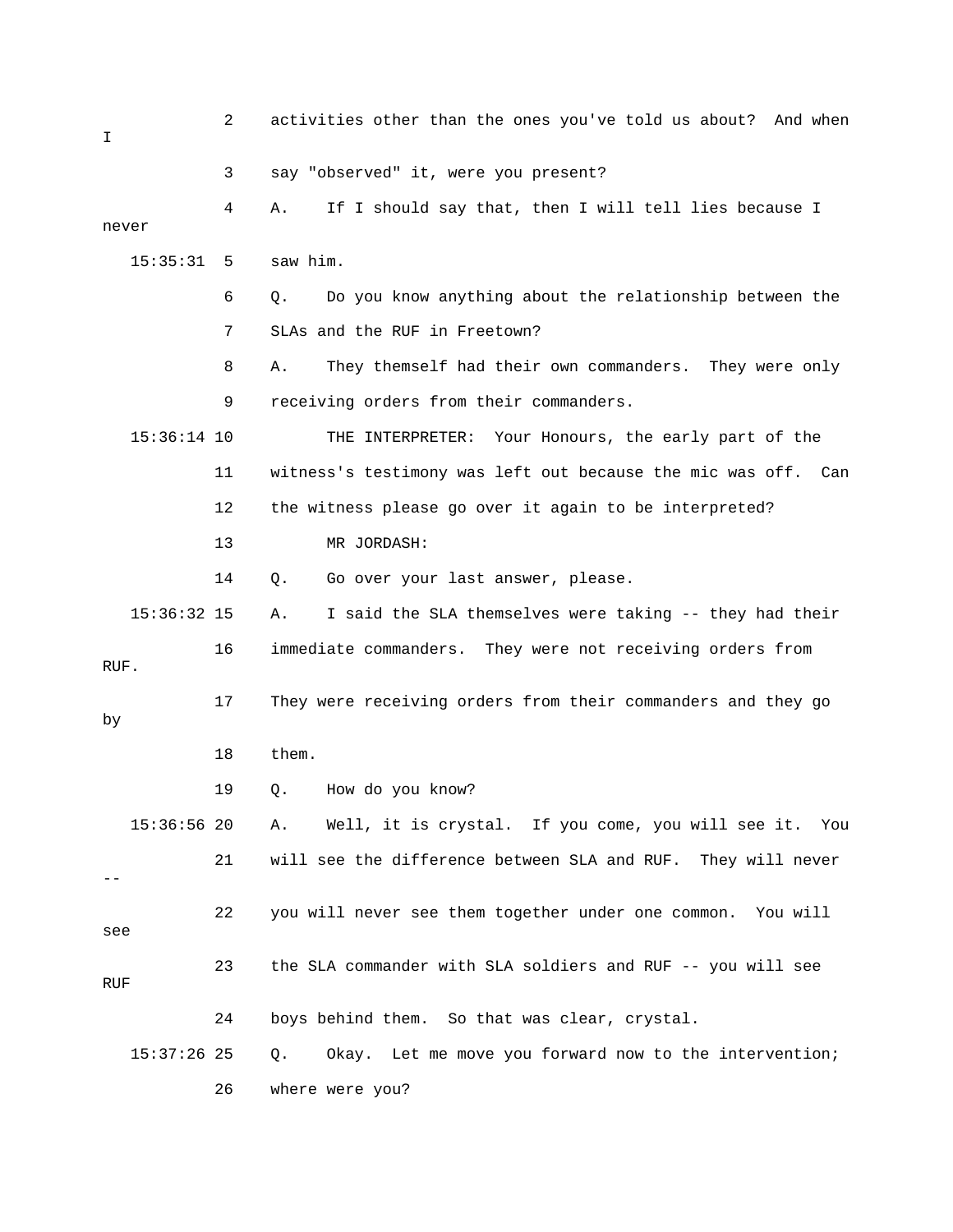|                      | 27 | Α.       | I was in Buedu.                                              |
|----------------------|----|----------|--------------------------------------------------------------|
| news                 | 28 | Q.       | When did you first get -- when did you first get the         |
|                      | 29 | and how? |                                                              |
|                      |    |          | SCSL - TRIAL CHAMBER I                                       |
| Page 82              |    |          | SESAY ET AL                                                  |
|                      |    |          | 22 OCTOBER 2007<br>OPEN SESSION                              |
|                      |    |          |                                                              |
|                      | 1  | Α.       | I first received the news at night, May 25th at              |
| at                   | 2  |          | night -- May 7, the very day it took place. I was lying down |
|                      | 3  |          | night and I tuned SLBS --                                    |
|                      | 4  |          | MR JORDASH: One second. Sorry, Mr Witness.                   |
| 15:38:38             | 5  | Q.       | Let's just do that again.                                    |
|                      | 6  | Α.       | I said I got the news over the SLBS at night. It was at      |
|                      | 7  |          | night that I got the news.<br>That is the 8.00 news that is  |
|                      | 8  |          | normally read at the SLBS. That was where I got the          |
|                      | 9  |          | announcement.                                                |
| $15:39:01$ 10        |    | $Q$ .    | The news of -- what news did you get?                        |
|                      | 11 | Α.       | About the AFRC coup.                                         |
|                      | 12 | Q.       | When?                                                        |
|                      | 13 | Α.       | When they took over.                                         |
|                      | 14 | Q.       | I think we are talking -- his microphone has not been        |
| $15:39:18$ 15<br>I'm |    |          | switched back on very quickly, so it's really off-putting.   |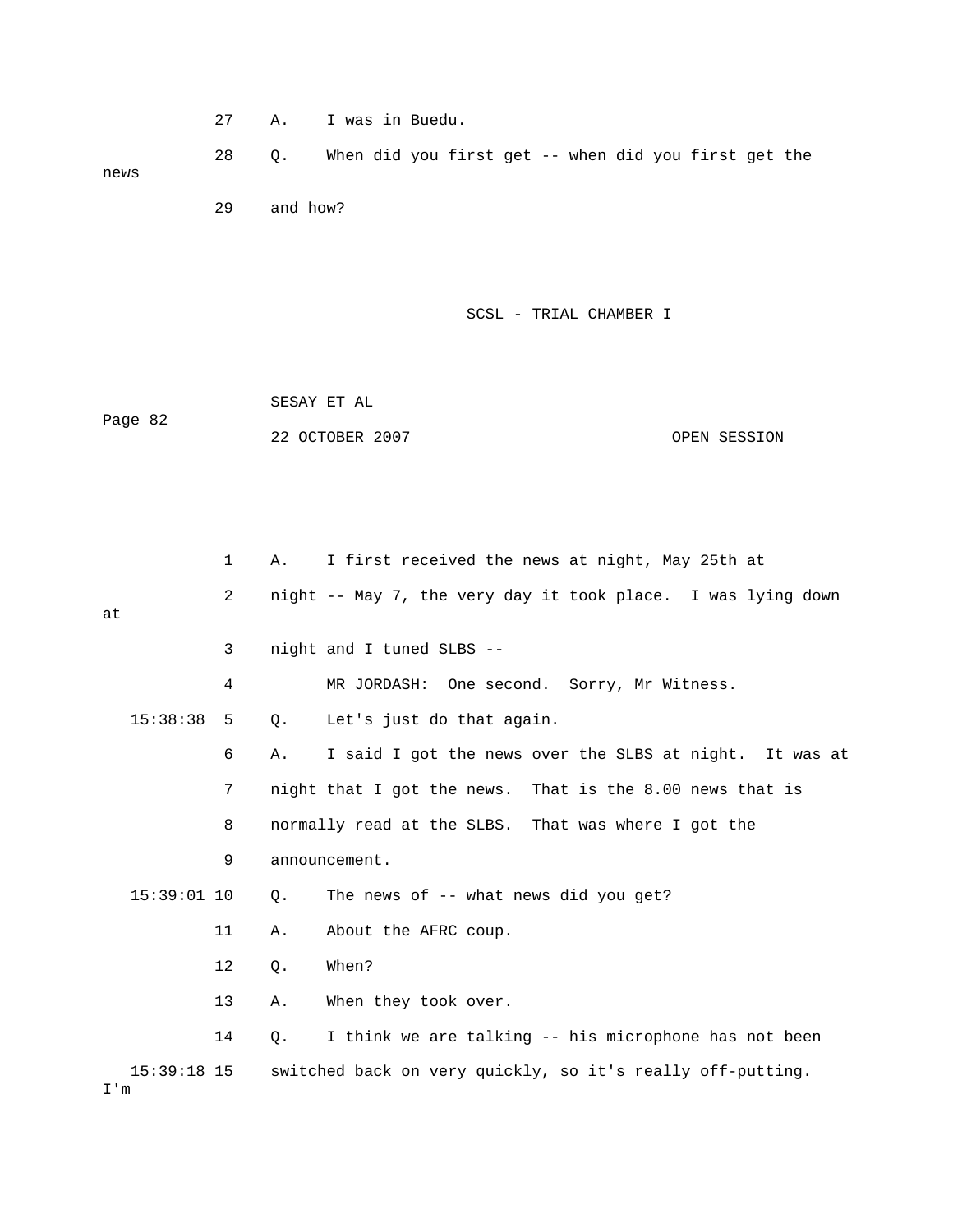| thrown                  | 16 | talking about the intervention when Johnny Paul Koroma was   |  |  |
|-------------------------|----|--------------------------------------------------------------|--|--|
|                         | 17 | out of Freetown?                                             |  |  |
|                         | 18 | Oh, the intervention? Okay, sorry. The intervention, I<br>Α. |  |  |
|                         | 19 | was in Daru.                                                 |  |  |
| $15:39:40$ 20           |    | What did you hear and how?<br>Ο.                             |  |  |
|                         | 21 | Well, the intervention itself, I heard it over the BBC<br>Α. |  |  |
| the                     | 22 | Focus on Africa. That was where I first got the news, when   |  |  |
| towards                 | 23 | ECOMOG troops that were based in Jui, started advancing      |  |  |
| the                     | 24 | Freetown. Then we called the brigade headquarter. By then    |  |  |
| $15:40:17$ 25<br>trying |    | brigade was at Kenema, where Sam Bockarie was, so we were    |  |  |
|                         | 26 | to get information about him. So they confirmed it.          |  |  |
|                         | 27 | Who confirmed it?<br>$Q$ .                                   |  |  |
|                         | 28 | The radio operators at the brigade, Kenema brigade.<br>Α.    |  |  |
| missed                  | 29 | Now, I'm terribly sorry to jump you around, but I've<br>Q.   |  |  |

| Page 83 | SESAY ET AL     |  |              |  |
|---------|-----------------|--|--------------|--|
|         | 22 OCTOBER 2007 |  | OPEN SESSION |  |

 1 something out. I want to go back to the junta period. Did 2 ever travel to Kenema during the junta period? you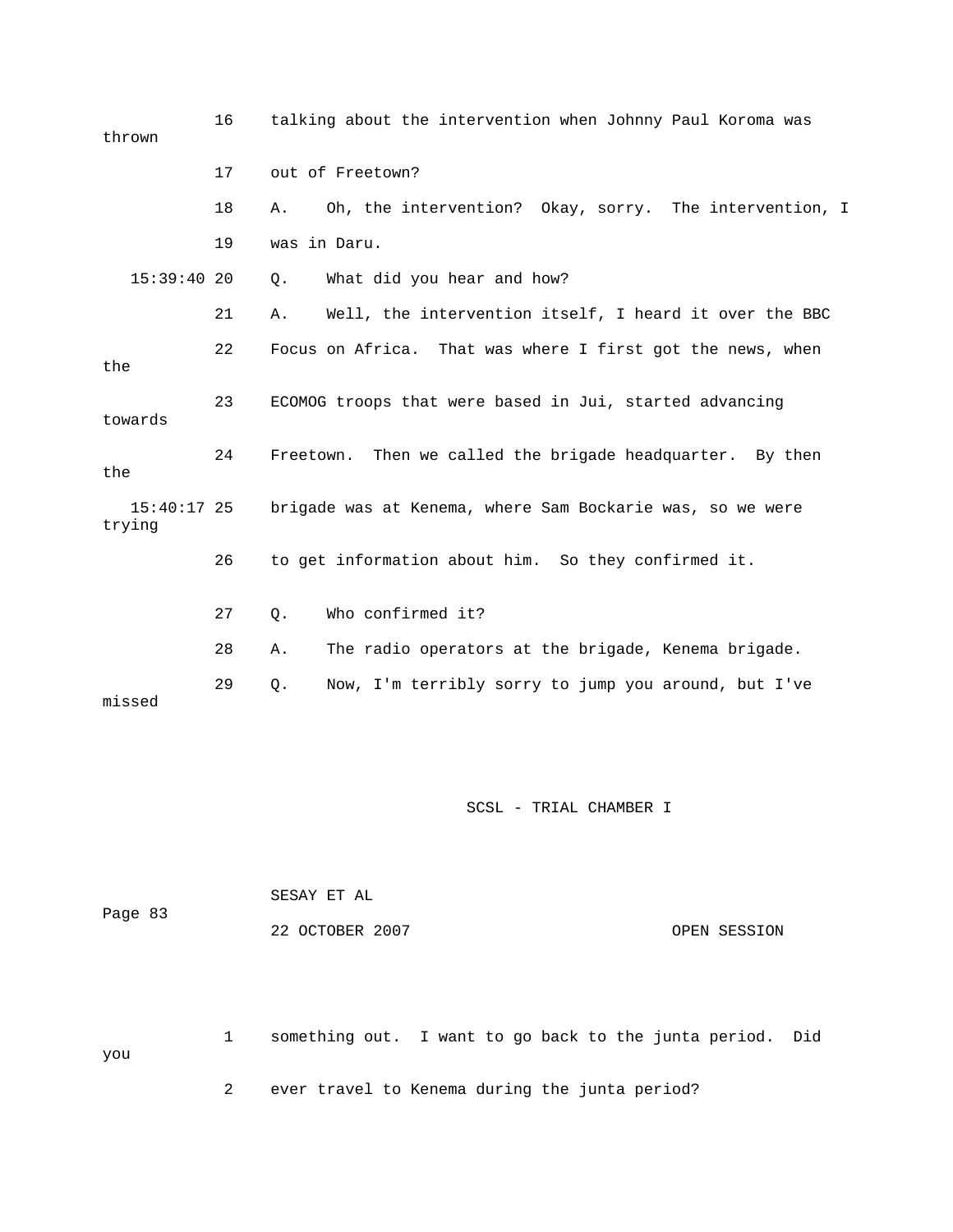3 A. Except when I'm travelling to Freetown and on my way 4 Q. Did you ever go to Tongo during the junta, when you were 15:41:15 5 travelling? 9 there, that is during the AFRC coup, the junta period. 15:41:46 10 Q. So, August 1997, did you go to the Tongo? 12 Q. Without revealing anything about your identity, why did 13 go to Tongo? 14 A. Well, we were in Tongo. I mean, we were in Daru and Sam 16 that is arm, ammunition and other items, saying that we should 17 attack Tongo and move the Kamajors from there. 19 A. Yes, I went. 15:42:39 20 Q. Where did you go when you went to Tongo; talk us through 22 A. Well, it was me who passed -- we used the bypass team by 23 Bendu Junction, Wiema, and entered in Tongo and CO Mosquito 24 the main road, because we attacked Tongo on two fronts. CO 15:43:11 25 Mosquito used the main road. They've entered Tongo before us 26 the following morning we entered. Of course, there was no 27 resistance at Tongo by then. We captured the town and we were 28 based there. back. 6 A. Well, Tongo, generally, it was we who captured Tongo. At 7 -- that is at the early part of the war, that is around August. 8 I can still recall. That, from the Kamajors who were based 11 A. Yes, sir. you 15:42:12 15 Bockarie sent one SLA officer to us with trucks and logistics; 18 Q. Did you go? 21 what happened? used and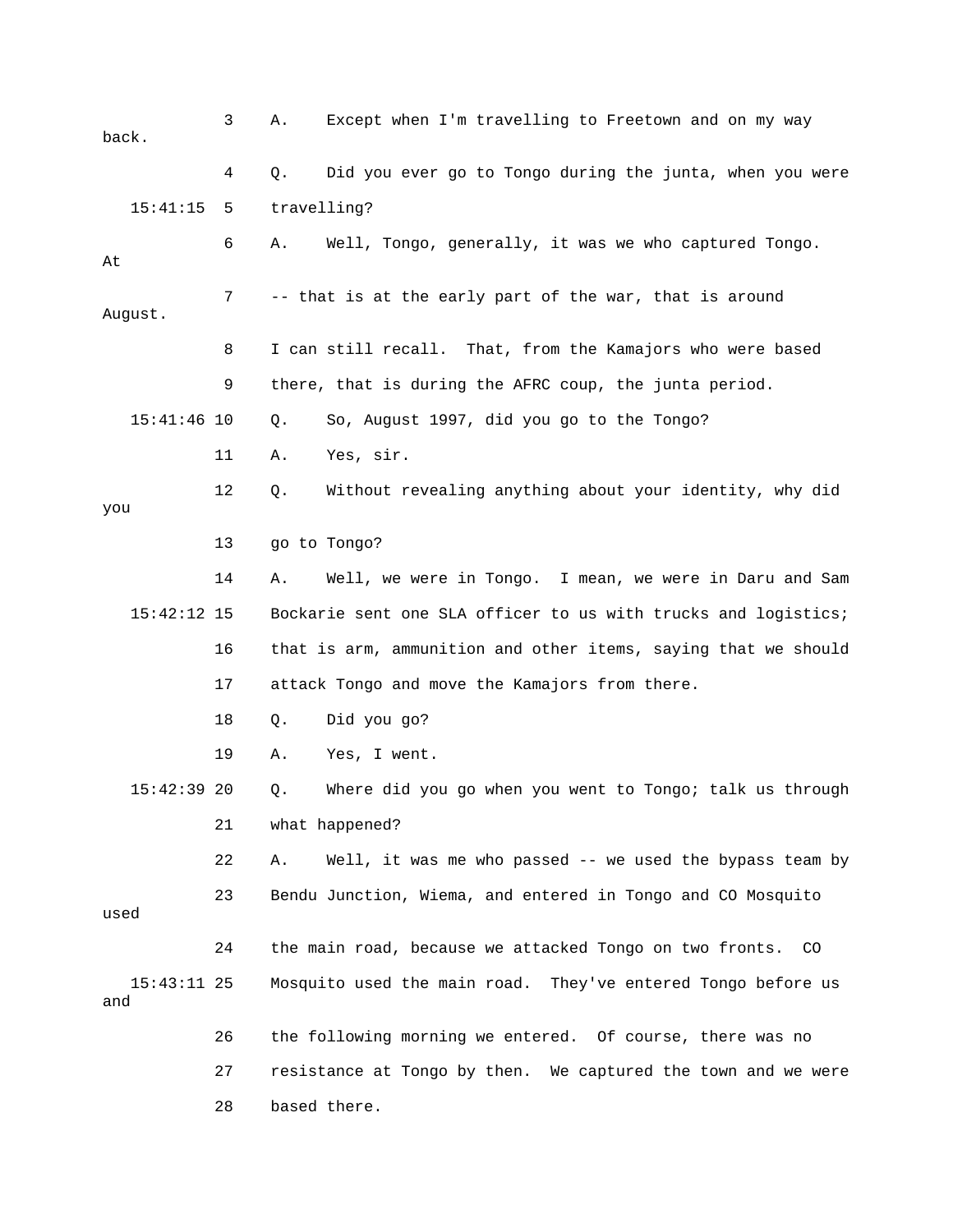29 Q. So was this the first time that the RUF had occupied Tongo

SCSL - TRIAL CHAMBER I

| Page 84 | SESAY ET AL     |              |
|---------|-----------------|--------------|
|         | 22 OCTOBER 2007 | OPEN SESSION |

|            |               | $\mathbf 1$ | during the junta period? |                                                                |  |
|------------|---------------|-------------|--------------------------|----------------------------------------------------------------|--|
|            |               | 2           | Α.                       | That was the first time.<br>Yes, sir.                          |  |
| <b>RUF</b> |               | 3           | Q.                       | And what was the situation in terms of the numbers of          |  |
|            |               | 4           |                          | and SLAs present?                                              |  |
|            | 15:44:16      | 5           | Α.                       | Well, the town was jam-packed because the two forces had       |  |
|            |               | 6           |                          | enough manpower on the ground and even Sam Bockarie was there. |  |
|            |               | 7           |                          | He was responsible for putting situations under control.       |  |
|            |               | 8           | Q.                       | Vandi Kosia, do you know him?                                  |  |
|            |               | 9           | Α.                       | He himself was there; we went together.<br>Yes.                |  |
|            | $15:44:54$ 10 |             | Q.                       | And how long did you stay in Tongo?                            |  |
| I.         |               | 11          | Α.                       | I stayed in Tongo for two weeks. That was the time when        |  |
|            |               | 12          |                          | was called to come back to Freetown.                           |  |
|            |               | 13          | О.                       | During the two weeks in Tongo did anything happen in           |  |
|            |               | 14          |                          | relation to mining?                                            |  |
|            | $15:45:19$ 15 |             | Α.                       | It was within that time that the Cyborg pit was<br>Yes.        |  |
|            |               | 16          | opened.                  |                                                                |  |
|            |               | 17          | Q.                       | Did you observe that?                                          |  |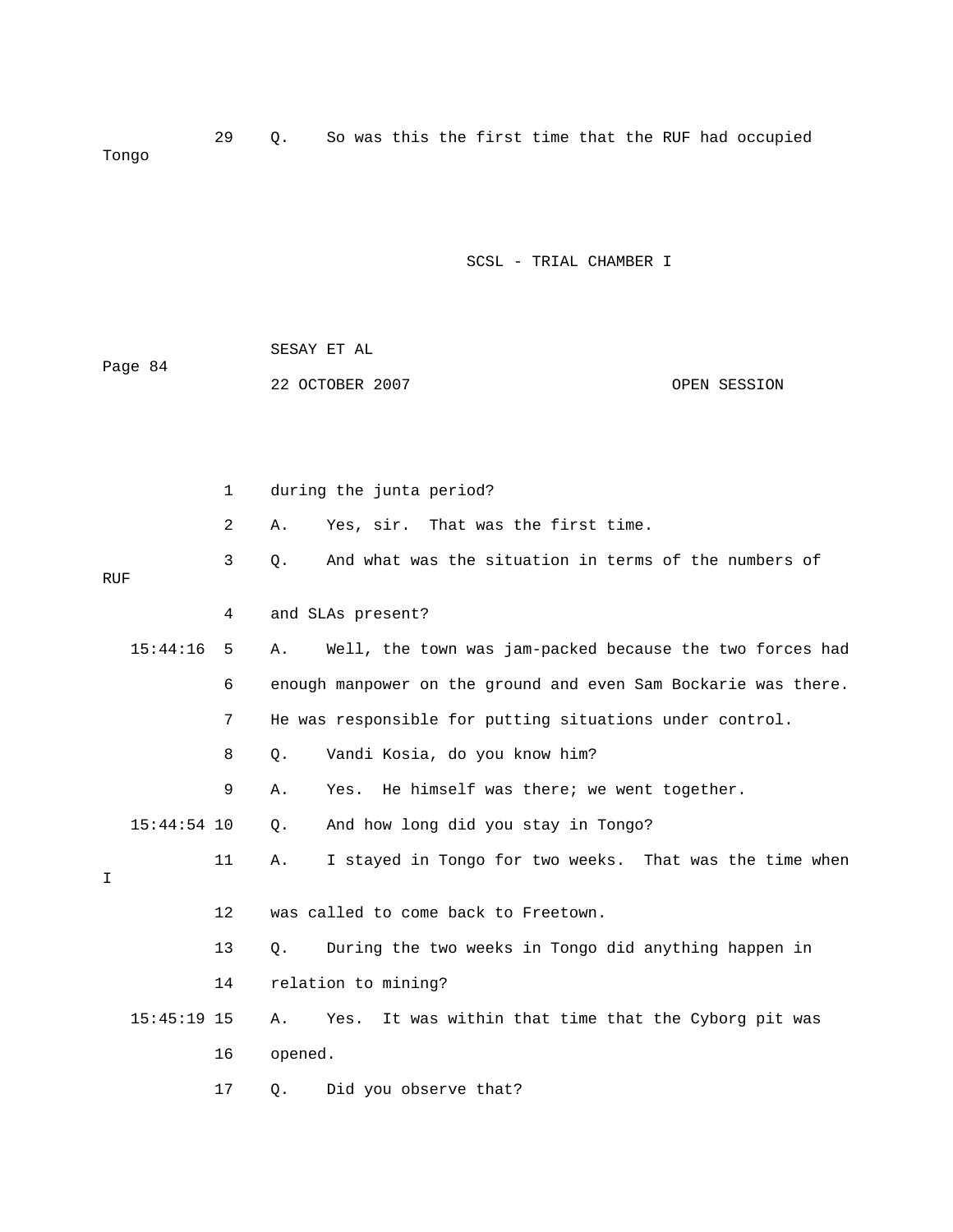|                       | 18 | Α.        | Yes, I was there when it was opened.                         |
|-----------------------|----|-----------|--------------------------------------------------------------|
|                       | 19 | Q.        | When you say "it was opened", how was it opened?             |
| $15:45:39$ 20         |    | A.,       | Well, because, after we've entered, there was no mining      |
|                       | 21 |           | taking place.                                                |
|                       | 22 | $Q$ .     | Mr Translator, could you switch my microphone back on        |
|                       | 23 |           | quickly after because I have a long fuzziness which means I  |
|                       | 24 |           | cannot ask a question. Let's just go back over that, please. |
| 15:46:08 25<br>taking |    |           | A. After we've captured the ground, there was no mining      |
|                       | 26 |           | place there. All mining activities have stopped. So that was |
|                       | 27 |           | why I said we opened it again.                               |
| as                    | 28 | $\circ$ . | Be careful about using "we." We want to be as precise        |
| it,                   | 29 |           | possible about what happened. So there's no mining. How was  |

|         | SESAY ET AL     |              |
|---------|-----------------|--------------|
| Page 85 |                 |              |
|         | 22 OCTOBER 2007 | OPEN SESSION |

 1 tell the Court, that the mining was opened? 2 A. Well, the mining was opened by Sam Bockarie. Before he 3 opened the mining, he called a general meeting at the airstrip 4 which both civilians and all the armed men that were in Tongo, 15:47:05 5 they were all present. So when he went, then he told them that

6 they want the mining activities to start.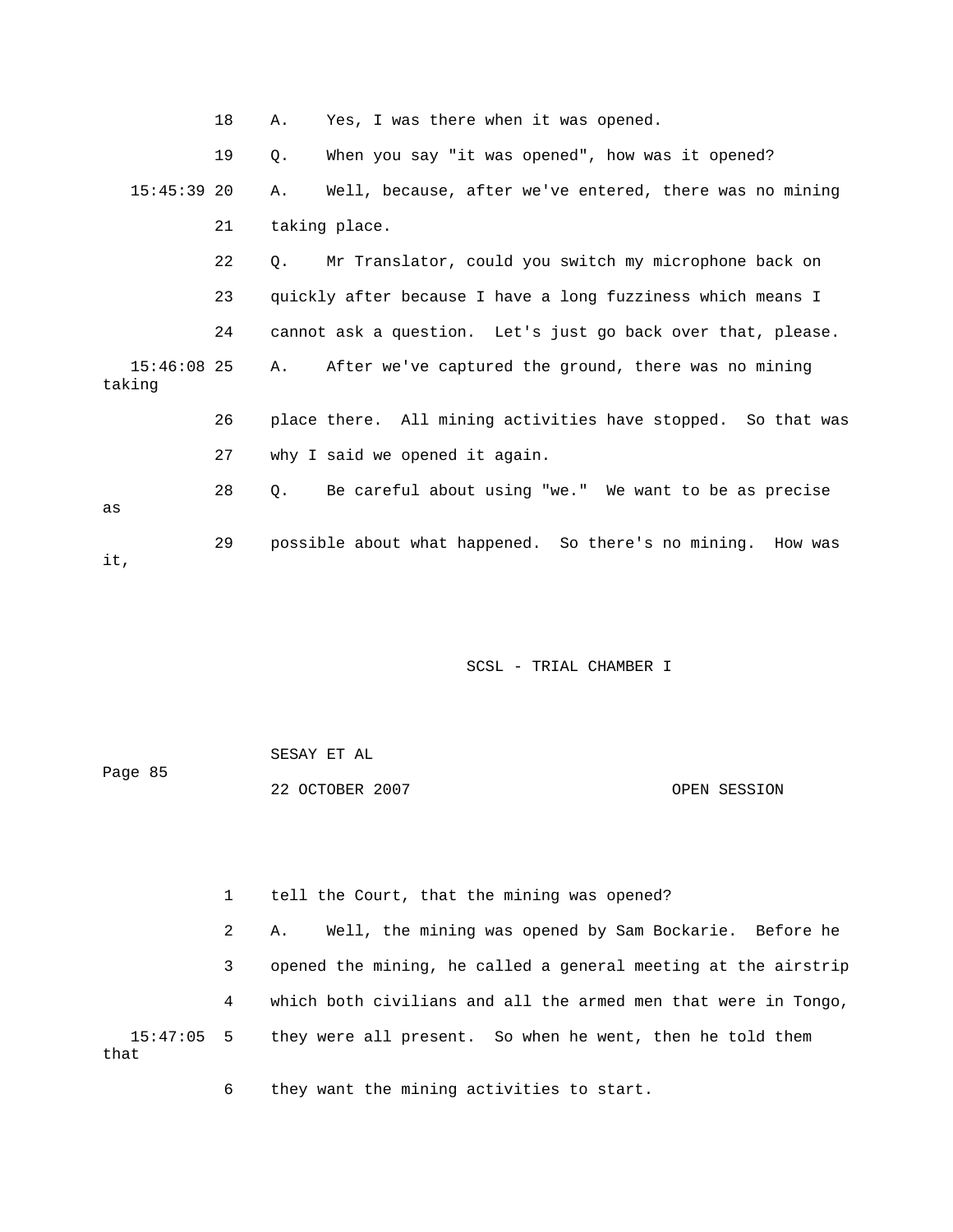|               | 7  | Who told who?<br>Q.                                              |
|---------------|----|------------------------------------------------------------------|
|               | 8  | Sam Bockarie.<br>Α.                                              |
|               | 9  | Were there any --<br>Q.                                          |
| $15:47:28$ 10 |    | They told $-$<br>Α.                                              |
|               | 11 | Were there any commanders for the SLAs?<br>Q.                    |
|               | 12 | Yes, we had Captain Yamao Kati late. We had Lieutenant<br>Α.     |
| They          | 13 | We all came together from Daru. They were there.<br>Kamara.      |
|               | 14 | were there, a lot of them. Some, I don't know.                   |
| $15:47:57$ 15 |    | And go on, what happened at the meeting?<br>Q.                   |
|               | 16 | So, at the meeting, he told them that he wanted to<br>Α.         |
|               | 17 | establish a mining. He wanted to establish a mining. But he      |
|               | 18 | want that the mining be established in a way that each and       |
| So            | 19 | everybody will benefit from it. How was it going to be done?     |
| $15:48:27$ 20 |    | he advised the civilians to form a mining committee.             |
|               | 21 | Did you hear this being said?<br>Q.                              |
|               | 22 | I was present at the meeting, yes, sir.<br>Α.                    |
|               | 23 | Try to remember as accurately as possible what was said?<br>Q.   |
|               | 24 | He said the civilians should come up with a mining<br>Α.         |
| $15:48:53$ 25 |    | committee, which comprises of them; that is the civilians, and   |
|               | 26 | that they should have a chairman.<br>Then among the armed men he |
|               | 27 | identified Captain Yamao Kati and a few RUF commanders like      |
| like          | 28 | Victor Kallon, who was his bodyguard by then. He had a man       |
|               | 29 | Manowa and others; he included them in the committee. He also    |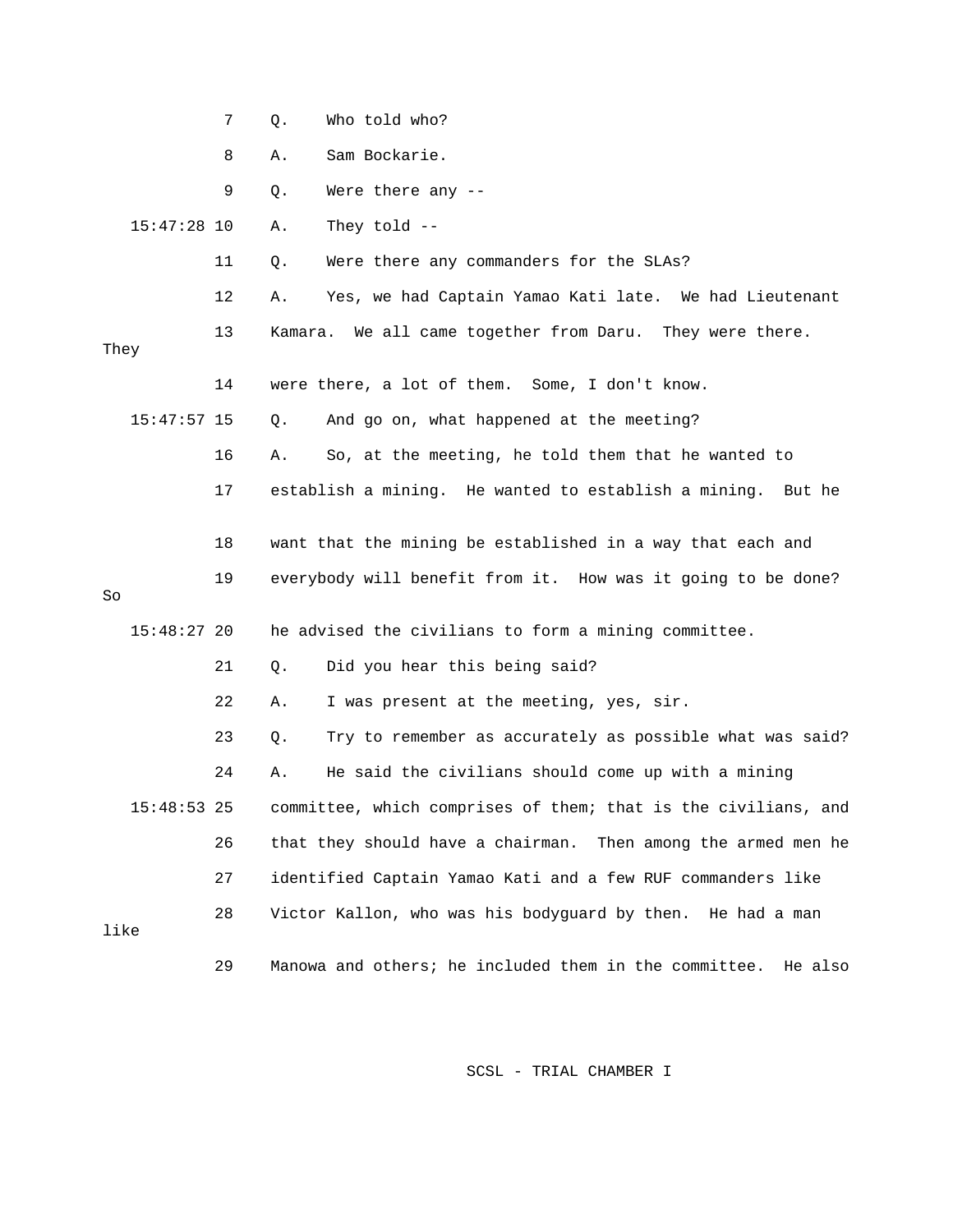Page 86

SESAY ET AL

22 OCTOBER 2007 OPEN SESSION

 1 asked them to set up a committee. So the civilian committees they 3 give to the RUF. 4 Q. Was this said at the meeting or was this something that learnt later about the committee? Just stick with what was said 7 A. Well, that is one of the issues discussed at the 8 and, after that, the following issue was that he asked how the 9 mining should be operated. That is, it is going to be 11 three-pile system. 12 Q. What did that mean? 13 A. That means, for example, you, who is the funder, will 15:50:50 15 a pile; that is all of them. Then a pile should go to the RUF 16 movement. That makes it three piles. 17 Q. And were there any prominent civilians present at this 19 A. Yes. One of the prominent civilians that I saw was 2 were responsible for washing the gravels that were dug, that you  $15:49:52$  5 6 was the point of the committee, at the meeting? meeting, operated 15:50:19 10 in a pile system, and it was agreed that it should be a have 14 a pile and the labourers working in the pit, they too shall have 18 meeting? Chief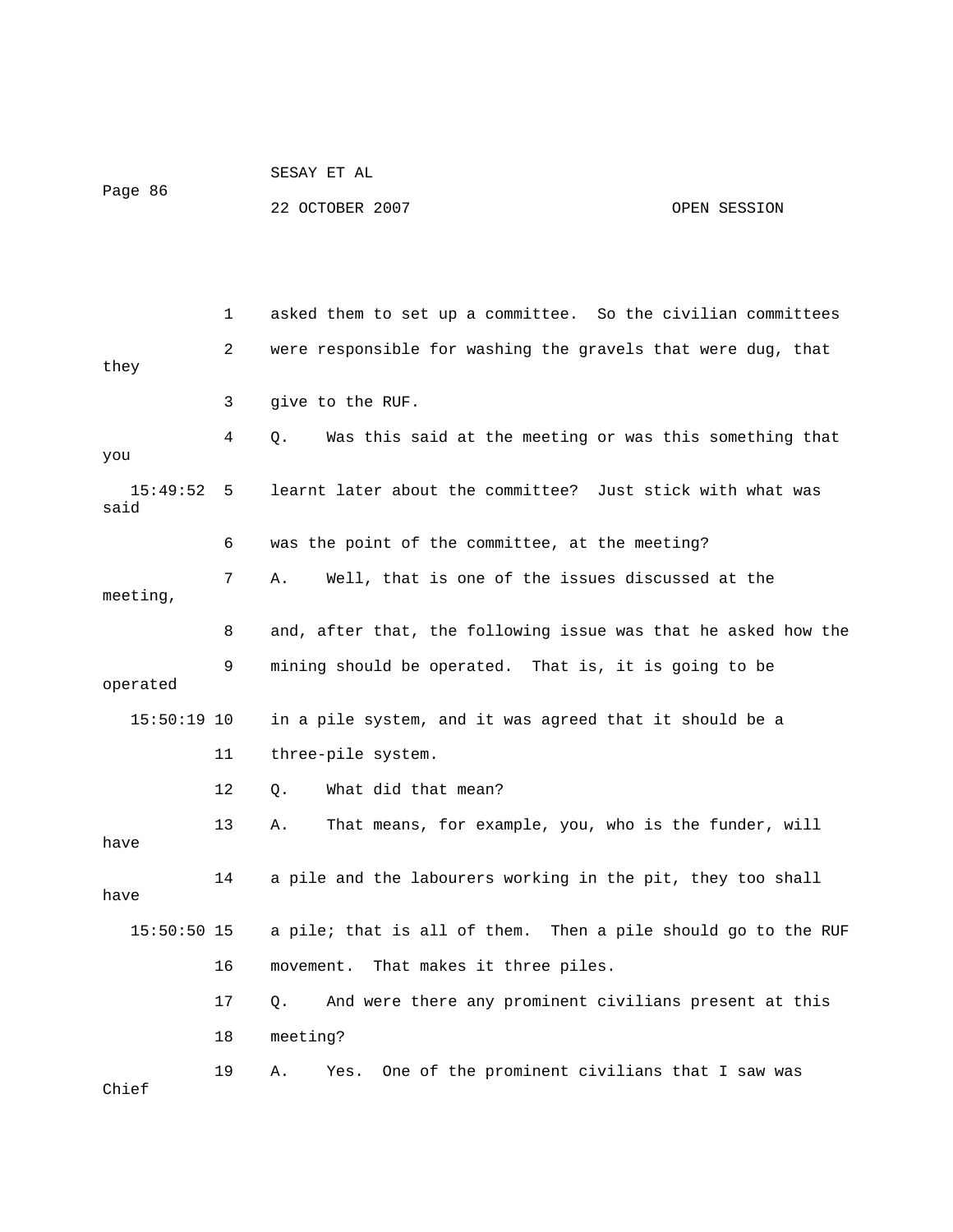15:51:23 20 Kini One, who was the town chief at Torkpormbu Geya. That is 22 Q. Can you spell that because I can't? 24 Q. No, not Kini, the town; the name of the town? 15:51:38 25 A. Torkpormbu? Is T-O-R-K-P-O-R-M-B-U. f the chief? 26 PRESIDING JUDGE: What was the name o 27 THE WITNESS: His name was Chief Kini One. 28 MR JORDASH: Your Honour, sorry, to interrupt. 21 town within the Tonga township. 23 A. Kini? 29 PRESIDING JUDGE: Yes.

SCSL - TRIAL CHAMBER I

|         | SESAY ET AL     |              |
|---------|-----------------|--------------|
| Page 87 |                 |              |
|         | 22 OCTOBER 2007 | OPEN SESSION |

 1 MR JORDASH: I don't know if it's just me and John, 2 Mr Cammegh, but I'm very hot. I don't know if the air 4 JUDGE BOUTET: I have complained about that already. 15:52:23 5 PRESIDING JUDGE: Is it working? I'm feeling hot too. 3 conditioning has broken down. 6 JUDGE BOUTET: It is everywhere. It was hot when we came 7 back in the afternoon session, so I don't know if they shut down

8 the system or what.

a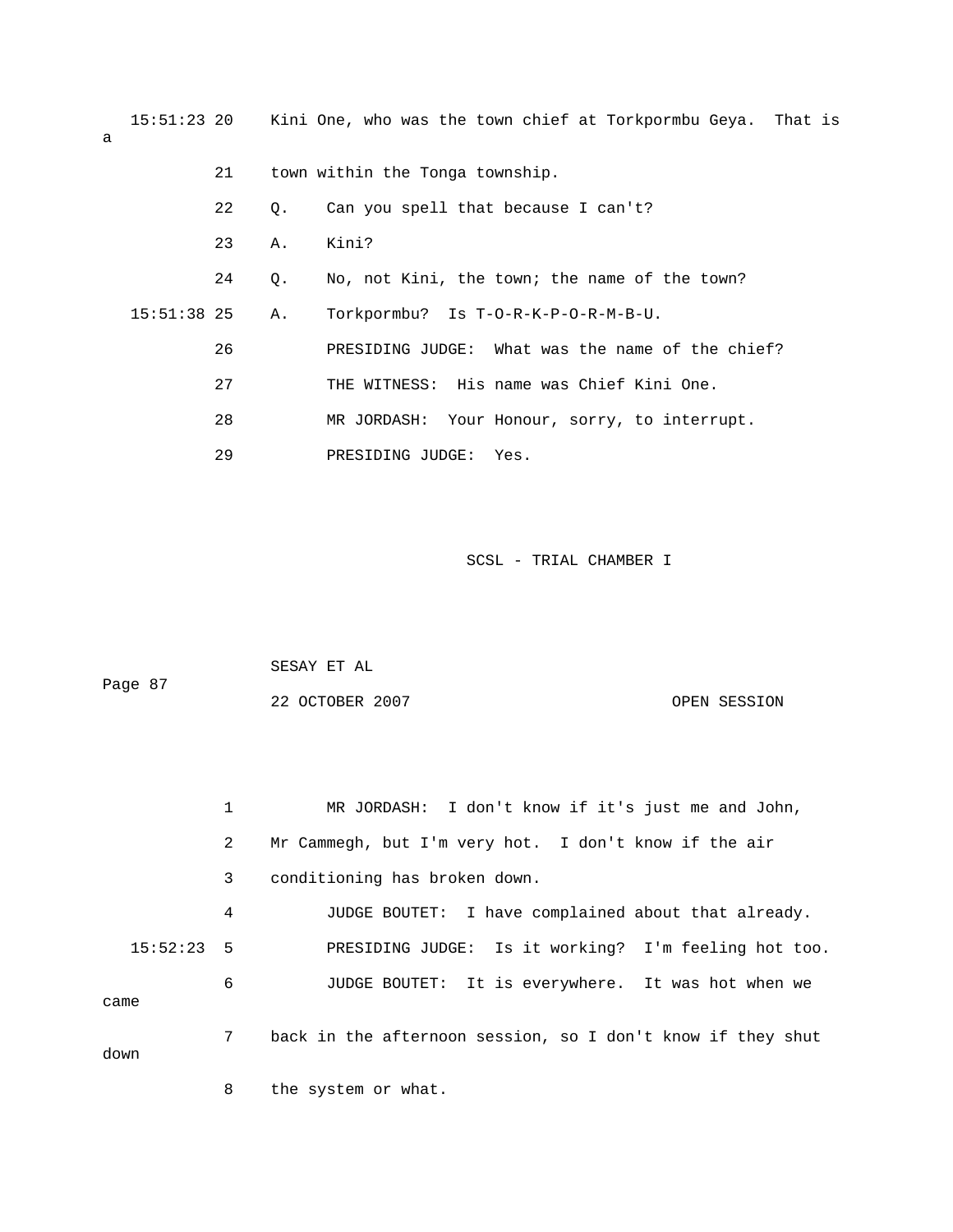9 MR JORDASH: It feels like it. 15:52:42 10 PRESIDING JUDGE: But how do we sort this out because we 11 can't be working under these conditions. When it's not 13 MR GEORGE: We have contacted FMU, Your Honour, and they 16 MR GEORGE: Well, I suspect they are waiting for the ll 18 PRESIDING JUDGE: The afternoon break, so what? We wi 19 stay here to be roasting in heat? Supposing we adjourned and 15:53:17 20 went home, they will be the first to say that this Chamber is 21 delaying proceedings. When does the Chamber have to be guilty 24 MR JORDASH: Yes, certainly. 15:53:46 25 Q. Mr Witness, did anything else happen at the meeting or 26 anything else discussed? We'll just hold on a second. 27 PRESIDING JUDGE: Mr Jordash, please, can you take your 12 functioning, it makes the working conditions unbearable. 14 said they were coming at 4.30. 15:53:00 15 PRESIDING JUDGE: Why at 4.30? 17 afternoon break. we of 22 their own malfunctioning and total lack of organisation? Well, 23 let's see how far we go, Mr George. was 28 question again? 29 MR JORDASH: Yes.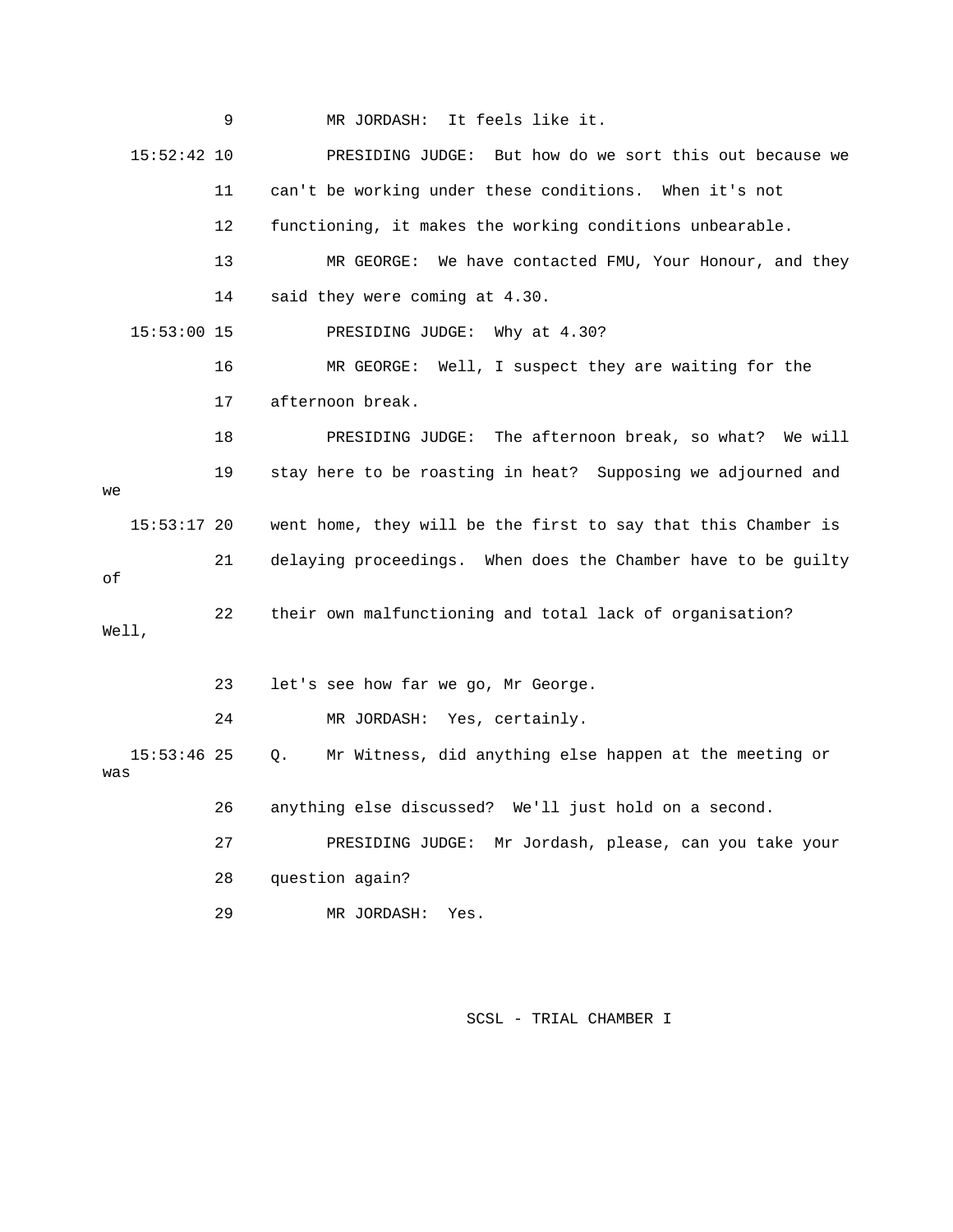| Page 88 | SESAY ET AL     |              |
|---------|-----------------|--------------|
|         | 22 OCTOBER 2007 | OPEN SESSION |

 1 Q. Was anything else discussed at the meeting, Mr Witness? 4 PRESIDING JUDGE: Chief Kini was in attendance at that 15:54:25 5 meeting? 6 THE WITNESS: Yes, sir, he was there. 7 PRESIDING JUDGE: You called him Chief Kini the second 9 THE WITNESS: No, the first, the first. PRESIDING JUDGE: The first. 11 THE WITNESS: Chief Kini the first. 12 MR JORDASH: 13 Q. Was it explained in the meeting what the overall purpose 15:54:55 15 A. No. Well, the meeting actually was an open meeting, so 16 after the headlines I touch on, they never explained deeply 18 later, they explained it later at the committee meeting, where 19 there were only elders. 2 A. No, I think that was the most important they discussed in 3 the meeting. or 8 what was --  $15:54:37$  10 of 14 the committee was? what 17 was the purpose of the mining, why they opened the mining. But 15:55:20 20 Q. When was the committee meeting? Were you in the committee 21 meeting?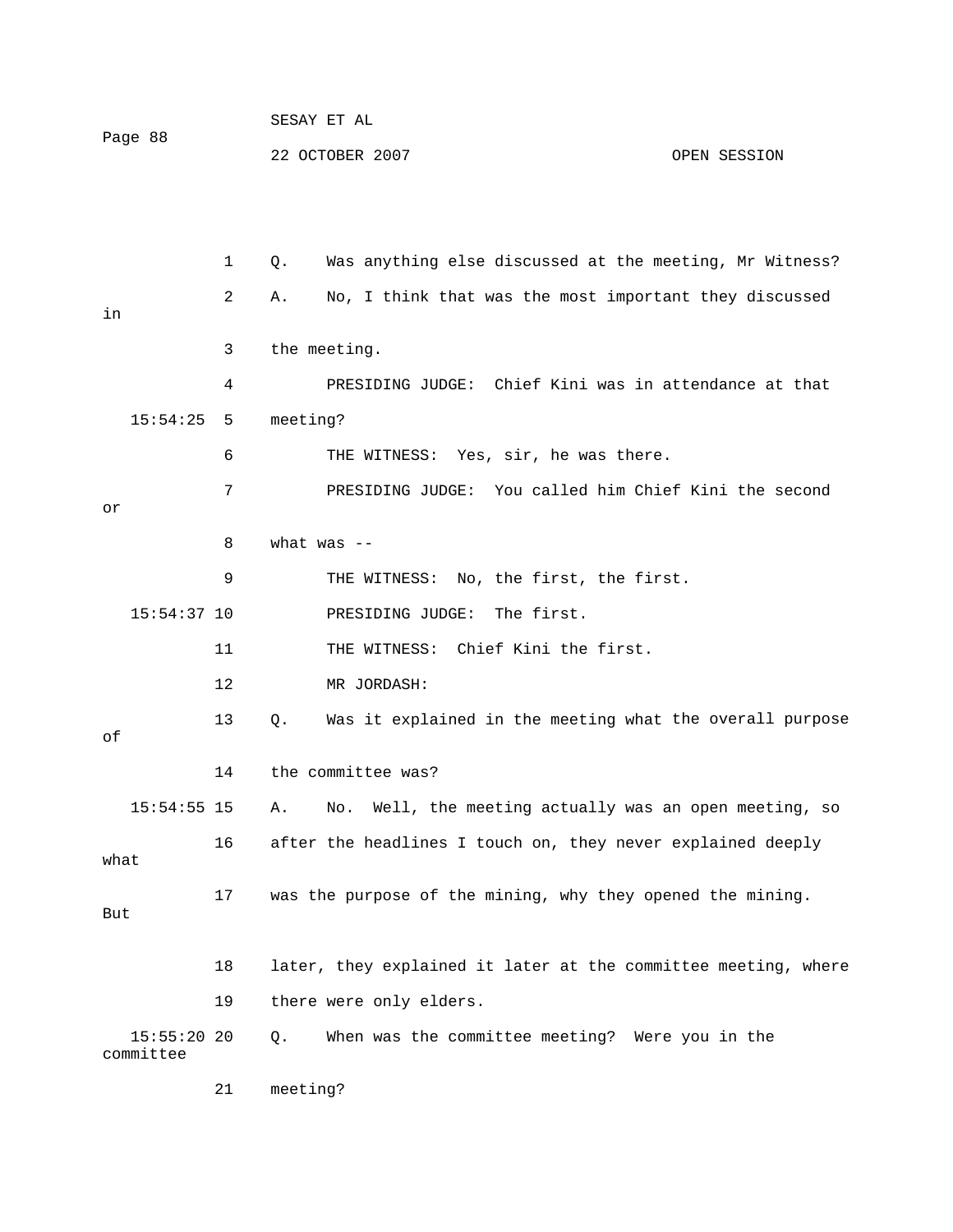| I                         | 22 |    | A. Yes, I was there. The committee meeting, I was there.   |
|---------------------------|----|----|------------------------------------------------------------|
|                           | 23 |    | witnessed it.                                              |
|                           | 24 | О. | How long after the first open meeting?                     |
| $15:55:38$ 25<br>morning, |    | Α. | Well, the next day, around 10 o'clock, 10 in the           |
|                           | 26 |    | because that very day they had to declare the mining open. |
|                           | 27 | О. | And what happened in that committee meeting?               |
|                           | 28 | Α. | Well, in that committee meeting --                         |
| committee                 | 29 | Q. | Sorry, before I ask that question, who was at the          |

 SESAY ET AL ge 89 22 OCTOBER 2007 CPEN SESSION Pa

|                           | 1              | meeting?                                                       |
|---------------------------|----------------|----------------------------------------------------------------|
| that                      | $\overline{2}$ | The committee meeting, all members of the committees,<br>Α.    |
|                           | 3              | is civilians who were appointed, were there, and also both the |
|                           | 4              | RUF and the SLA representatives were there.                    |
| $15:56:21$ 5<br>committee |                | And did you know the names of any of the civilian<br>0.        |
|                           | 6              | members?                                                       |
| Abu                       | 7              | Yes, I knew one or two or three. We had one called Mr<br>A.,   |
|                           | 8              | Kargbo, alias Short Abu, we had the chairman, who they called  |
|                           | 9              | Monpleh, he himself was there, and of course we had one        |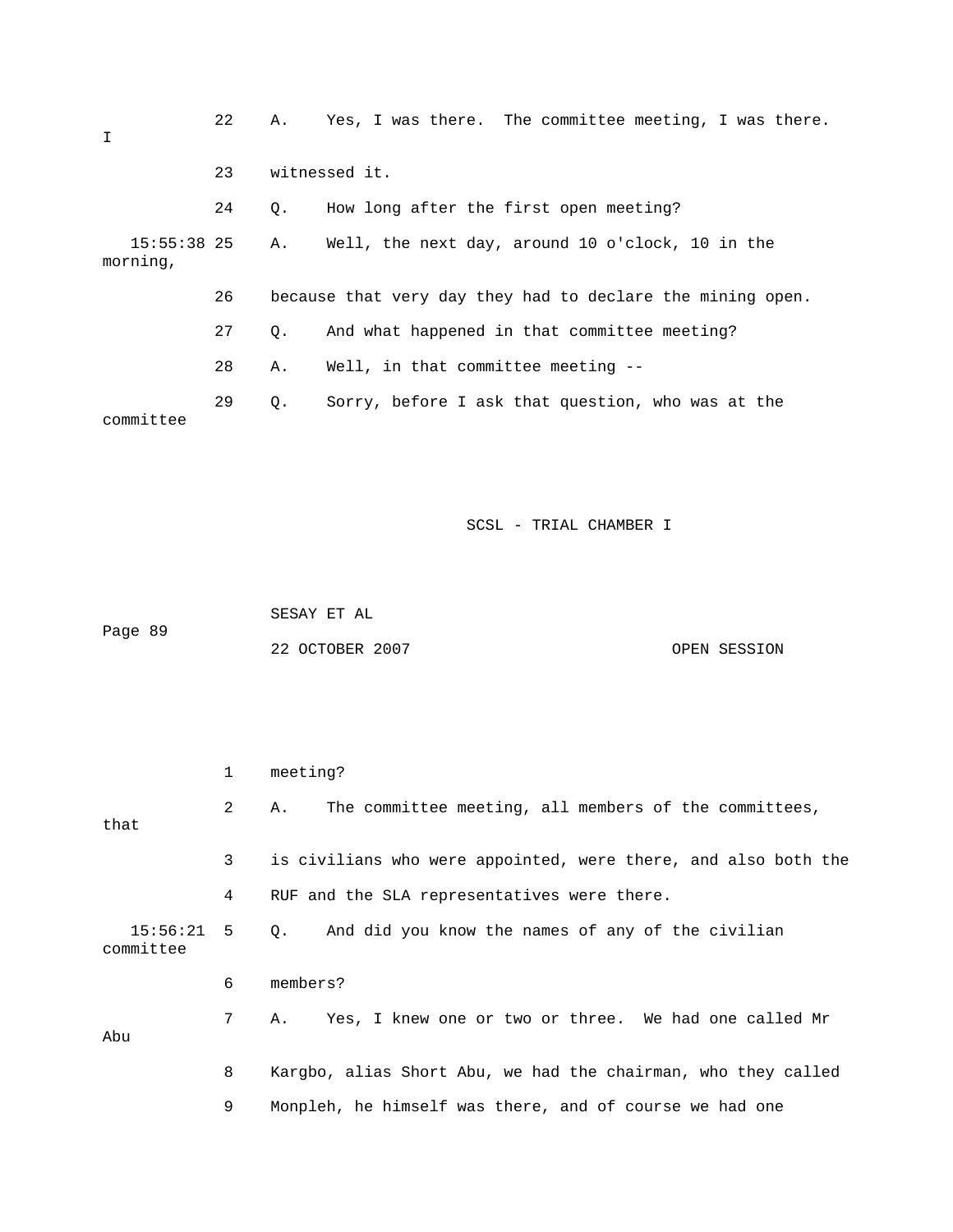|      | $15:56:52$ 10 |    | Mr Daramy, and one Mr Farmer who were all representing their   |
|------|---------------|----|----------------------------------------------------------------|
|      |               | 11 | people.                                                        |
| the  |               | 12 | And Daramy and Farmer, did they have positions within<br>Q.    |
|      |               | 13 | community?                                                     |
|      |               | 14 | Committee? Well --<br>Α.                                       |
|      | $15:57:16$ 15 |    | No, no. Community. Besides being on the committee, did<br>Q.   |
|      |               | 16 | they have any positions within the Tongo community?            |
| from |               | 17 | Like that Mr Farmer I'm talking of, he is coming<br>Α.<br>Yes. |
|      |               | 18 | the ruling house, one of the former ruling houses. The past    |
| He   |               | 19 | paramount chief election, he stood, only that he didn't win.   |
|      | $15:57:42$ 20 |    | was one of the members.                                        |
|      |               | 21 | How do you spell his name, please?<br>Q.                       |
|      |               | 22 | $F - A - R - M - E - R$ .<br>Α.                                |
|      | spell         | 23 | And the other man you mentioned, Daramy, how do you<br>Q.      |
|      |               | 24 | his name?                                                      |
|      | 15:58:00 25   |    | $D - A - R - A - M - Y$ .<br>Α.                                |
|      |               | 26 | And what was then discussed in the committee meeting?<br>О.    |
|      |               | 27 | Well, before ever, after prayers, both in Christian and<br>Α.  |
|      |               | 28 | Muslim, Sam Bockarie told us that the purpose of the mining we |
|      |               | 29 | thought should be open was to --                               |

SESAY ET AL

ge 90 Pa

22 OCTOBER 2007 CPEN SESSION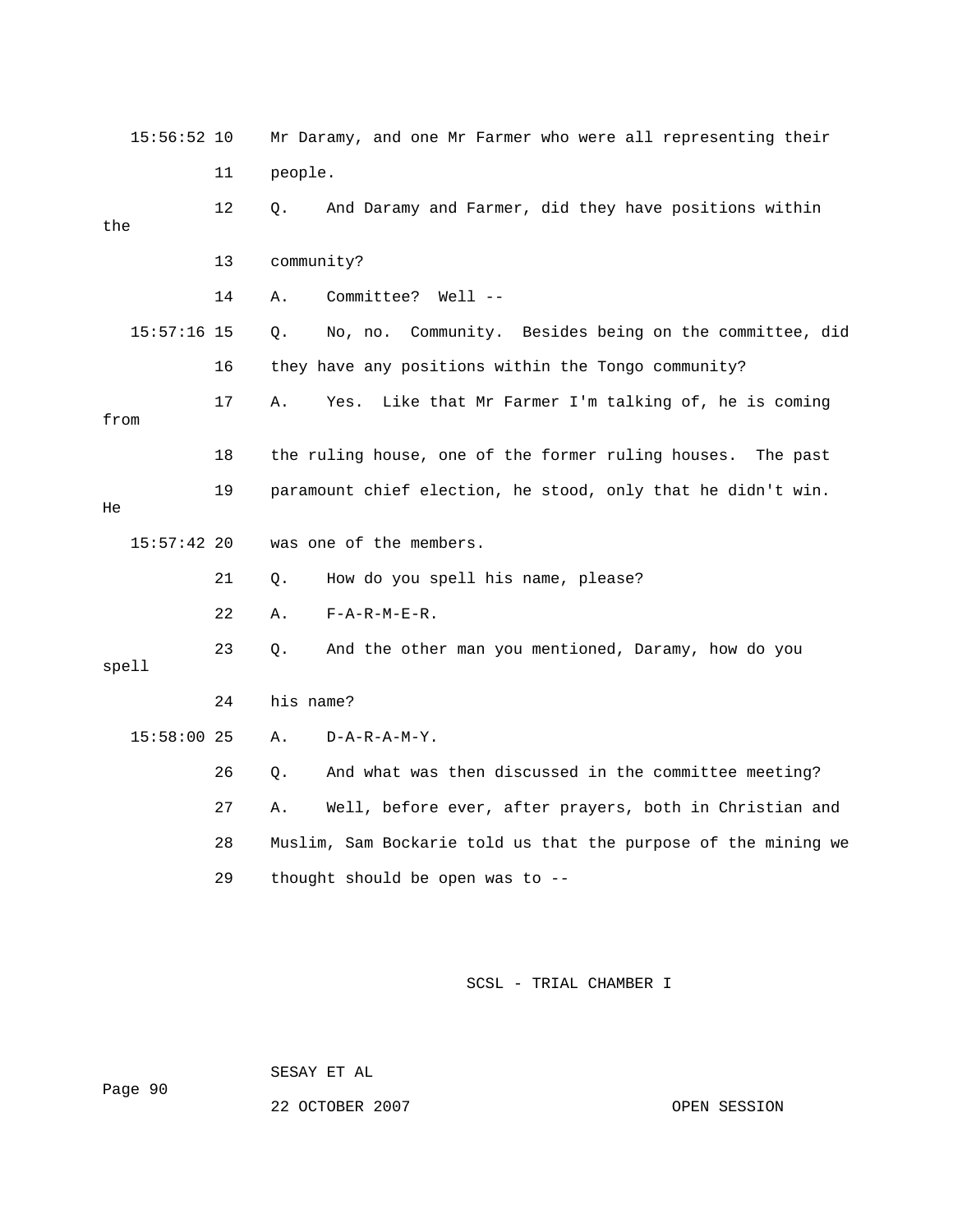| it                         | 1  | Sorry, can you go over that answer again so we can have<br>Q.   |
|----------------------------|----|-----------------------------------------------------------------|
|                            | 2  | a bit more clear, please?                                       |
| mining,                    | 3  | The purpose why they decided that they should start<br>Α.       |
| they                       | 4  | one was that, as RUF had joined the SLAs, and at that time      |
| 15:59:06                   | 5  | were paying the SLAs monthly salaries --                        |
|                            | 6  | Sorry, who was paying the SLAs a monthly salary?<br>Q.          |
|                            | 7  | The AFRC government.<br>Α.                                      |
|                            | 8  | Go on.<br>Q.                                                    |
|                            | 9  | And the RUF were not getting salary, so they deemed it<br>Α.    |
| $15:59:31$ 10<br>everybody |    | necessary that at least if they opened that mining, let         |
|                            | 11 | go and try his luck, so that you will be able to upkeep your    |
| government.                | 12 | family. Then, two, to try to get fund for the AFRC              |
|                            | 13 | Those were the two reasons why -- which he gave.                |
|                            | 14 | And, go on.<br>Q.                                               |
| $16:00:19$ 15              |    | So, with that, in fact, that was why he said no soldier<br>Α.   |
| he                         | 16 | should keep any diamond, or the proceeds that will be got. So   |
| keep                       | 17 | trusted the civilians, so it was the civilians who were to      |
| will                       | 18 | all the proceeds that they will get out of the piles, they      |
|                            | 19 | So the chairman appointed who should -- they<br>give the AFRC.  |
| $16:00:45$ 20<br>was       |    | appointed him to keep the diamonds, who was Monpleh.<br>So that |
| that                       | 21 | how the meeting ended and they declared the mining open on      |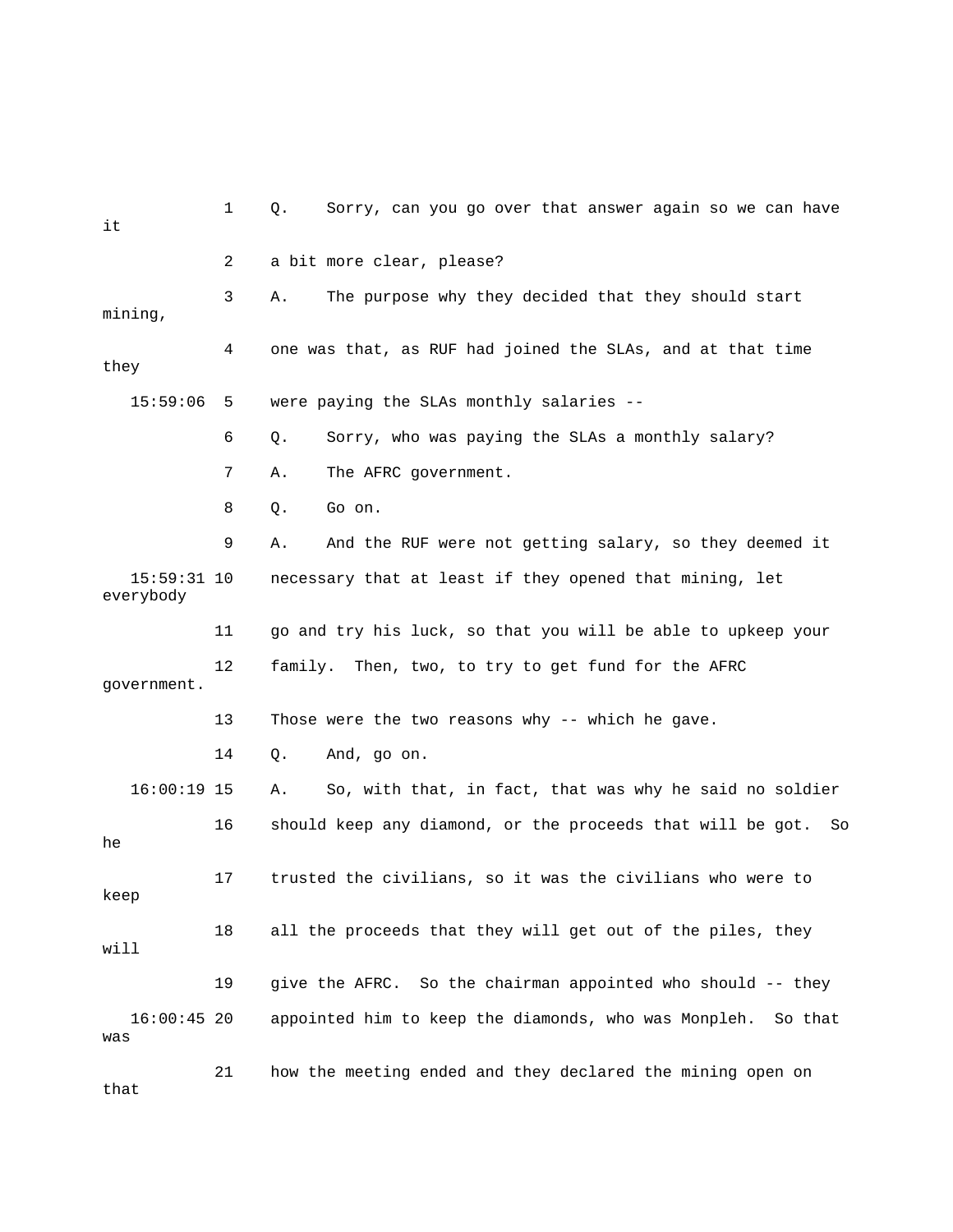22 particular day.

 23 Q. And are you able to say anything about the mining that Sorry, Mr Jordash, Monpleh, yes, you 16:01:04 25 PRESIDING JUDGE: 26 talked about him. Who was he? Was he a civilian or a 27 THE WITNESS: He was a civilian. He was the chairman of 28 the committee which the civilians had formed. then 24 happened within the - soldier? 29 MR JORDASH:

SCSL - TRIAL CHAMBER I

 SESAY ET AL Page 91

22 OCTOBER 2007 CPEN SESSION

 1 Q. You were there for two more weeks, or just less than two 2 weeks; did you observe anything about the mining before you 3 A. Yes, the mining started. It was going on smoothly, so I 4 left the mining actually on before going and that time CO 16:01:50 5 Mosquito had his bodyguards there. He was coming on and off 7 Q. Did you see any problems with the mining before you 8 A. Well, the problem actually, before I left, I didn't -- 9 there was not much problem because it was going on smoothly. left? to 6 monitor the mining, because by then he was based in Kenema. left?

It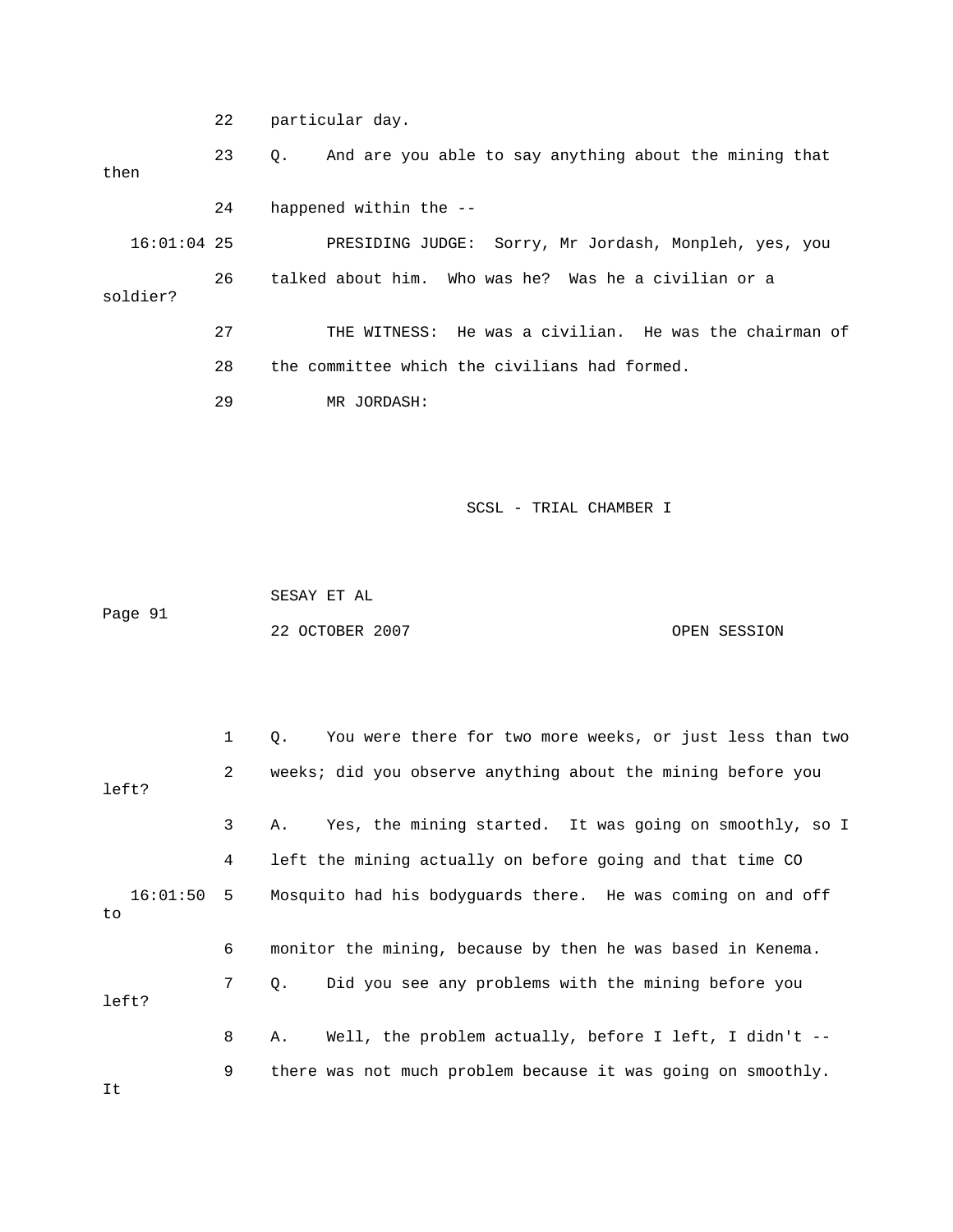16:02:23 10 was when I left, later on I learned that Monpleh hid the 11 diamonds. 12 Q. When you were in Tongo in that two weeks -- 13 PRESIDING JUDGE: That Monpleh did what? 14 THE WITNESS: He ran away with the diamonds. 16:02:53 15 JUDGE BOUTET: Which diamonds did he run away with? 16 THE WITNESS: The diamonds that they were gathering from 17 the piles which were given to the AFRC government. 18 JUDGE BOUTET: I thought you had said there were three 19 piles; one pile for the finder [sic], one pile for the workers 16:03:18 20 and one pile for the RUF. Now you're talking of a pile for 22 THE WITNESS: Yes. When I talk about RUF, that was the 23 junta time. It was both the RUF and the AFRC that were 16:03:59 25 PRESIDING JUDGE: But you said that the RUF was -- and 29 was to go to finance the AFRC government. the 21 AFRC. operating 24 in the same way; that's what I meant. the 26 committee -- was entitled to the diamonds because they were not 27 paid. They were not paid, so they had to take the benefit. The 28 SLA soldiers were paid, and the pile which you mentioned which

SCSL - TRIAL CHAMBER I

SESAY ET AL

Page 92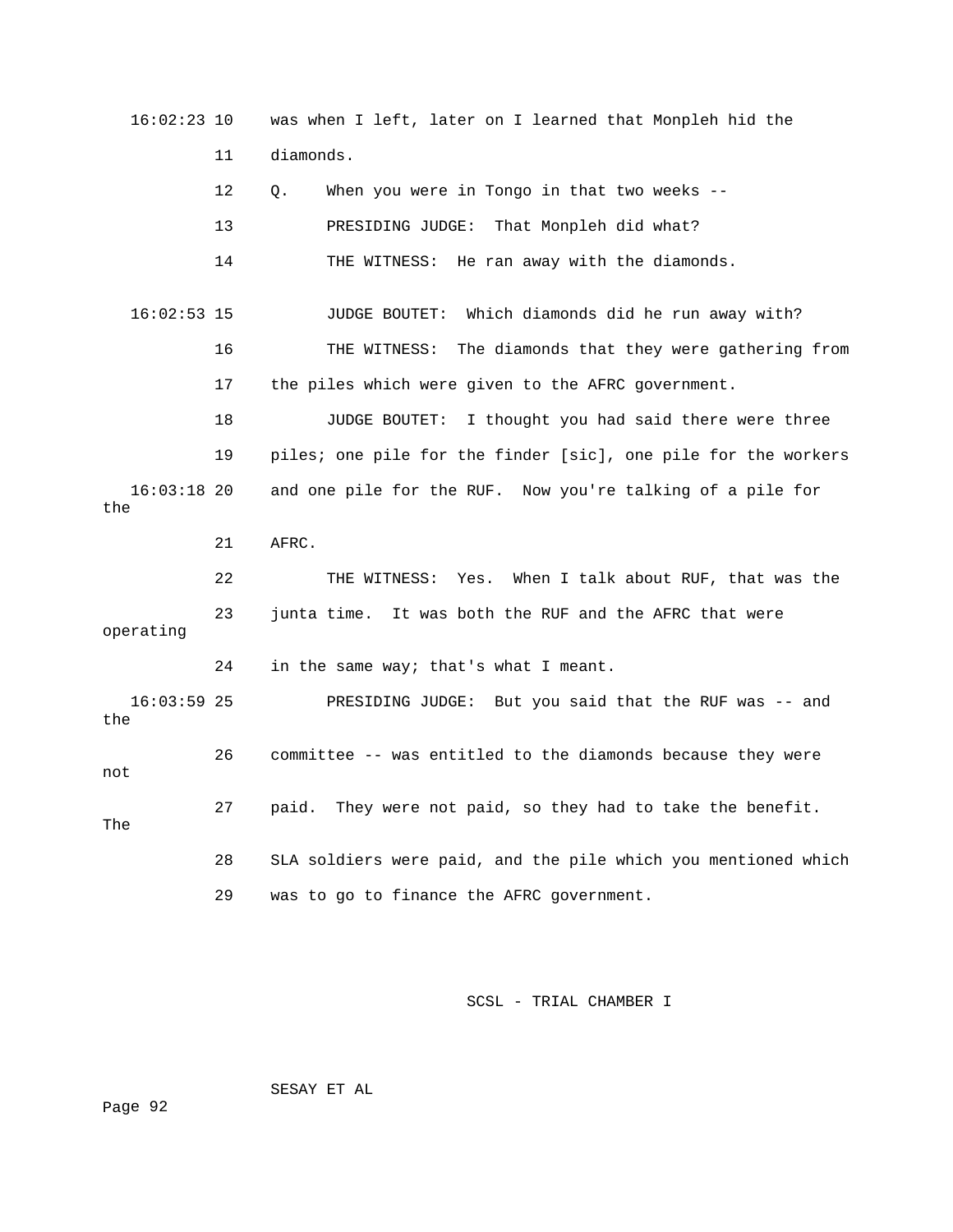1 THE WITNESS: Yes, sir. Those were the three piles. One 3 they introduced. One pile for the expenditure, that is, you 9 and it will come out. They also had one pile. Then the other 16:05:03 10 pile, it was to go to the AFRC/RUF. That's the junta for 11 funding. 13 Q. That's the government you refer to? 14 A. Yes, yes. 16 JUDGE BOUTET: But you also said that this money was to, 18 provide funds for the movement. Which movement are we talking 16:05:37 20 THE WITNESS: The AFRC. The AFRC. 21 JUDGE BOUTET: So when you used the word "movement" now, 2 pile of course -- my head -- but there were three-pile system who 4 is spending on the pitch because you have to take out money to 16:04:59 5 buy petrol and other things to bale the water that was coming out 6 from there. Now you who is doing that, you have one pile. Then 7 you have the labourers, who were actually doing the manual work. 8 They were holding the shovel. They dig and they remove the dust 12 MR JORDASH: 16:05:26 15 Q. And - in 17 addition to what Justice Itoe said, he said that this was to 19 about now; the AFRC movement, the RUF movement? I mean -- 22 you meant the AFRC?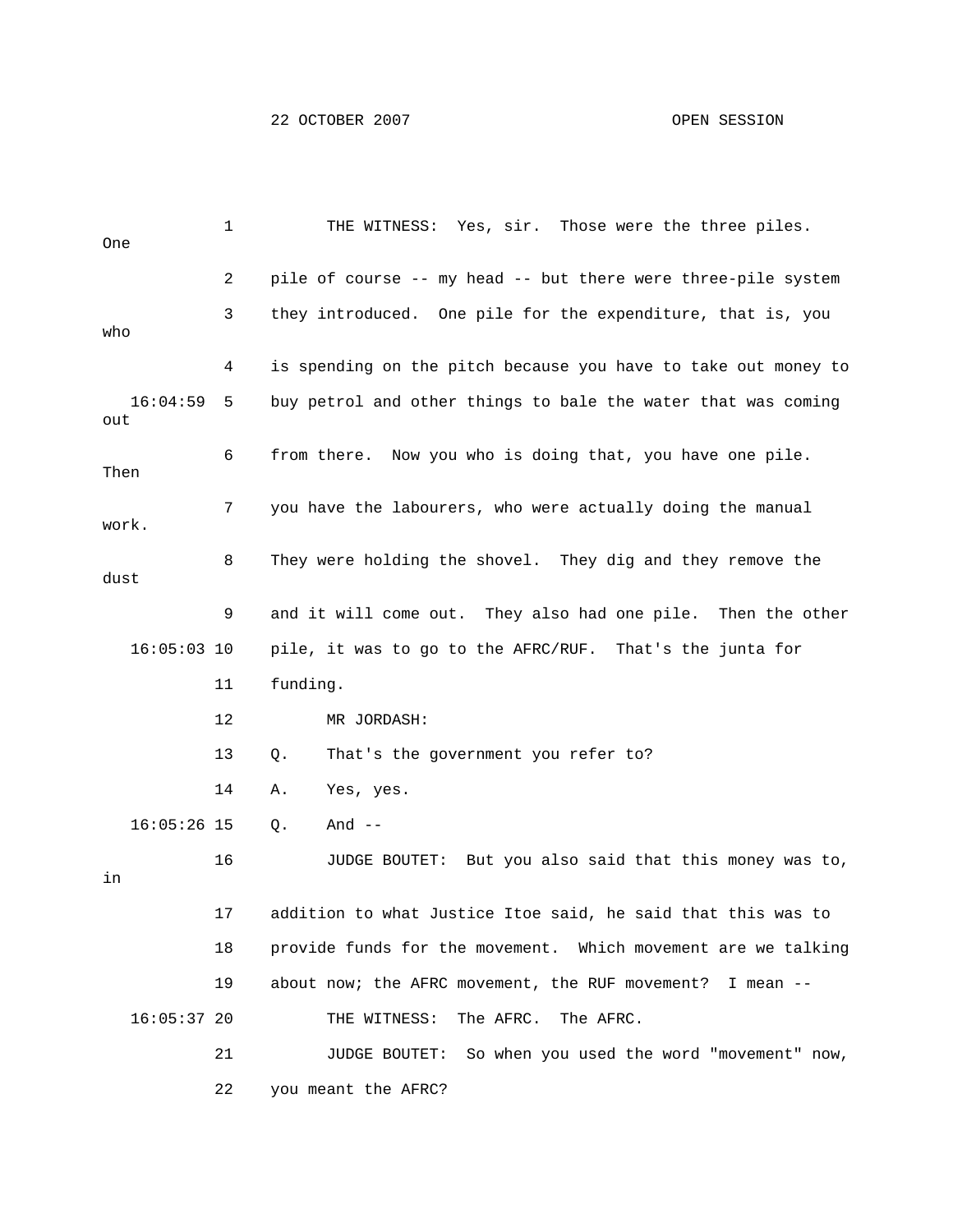23 THE WITNESS: Yes, sir, because this was the junta period.

24 The two groups are joined together.

 16:05:56 25 JUDGE BOUTET: Okay; I just want to understand what you are

- 26 saying. Thank you.
- 27 MR JORDASH:
- 28 Q. And Monpleh had taken diamonds from where?
- 29 A. He ran away with them; I didn't know where he went.

SCSL - TRIAL CHAMBER I

 SESAY ET AL Page 93 22 OCTOBER 2007 OPEN SESSION

 1 Q. And the diamonds that he ran away with, where were they 2 supposed to have been? Where were they supposed to go? diamonds 8 Q. Okay. Before you left Tongo, did you observe anything 16:07:20 10 A. Yes, I left a lot of civilians there. They were doing 3 A. Well, according to the agreement in the meeting, after he 4 had collected those diamonds, when Sam Bockarie comes, when the 16:06:46 5 day he visits there, he, Monpleh, should hand over these 6 to Sam Bockarie and Sam Bockarie would turn them over to Johnny 7 Paul Koroma. That was what he said in the meeting. 9 about the movement of civilians within Tongo?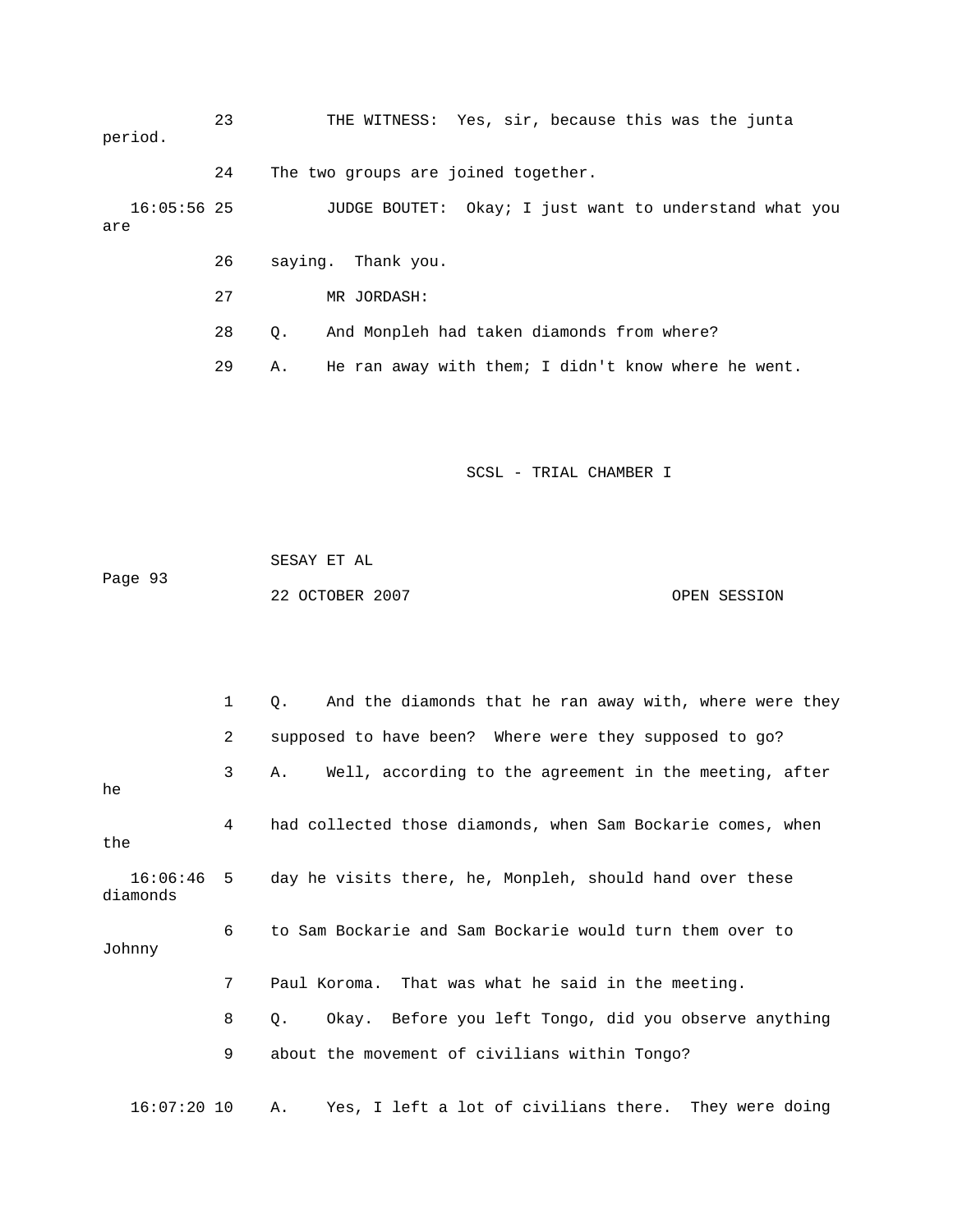|                    | 11 | business. Some were selling cooked rice. There were many       |  |  |  |  |  |
|--------------------|----|----------------------------------------------------------------|--|--|--|--|--|
|                    | 12 | civilian population.                                           |  |  |  |  |  |
|                    | 13 | After you left Tongo, do you know anything about the<br>Q.     |  |  |  |  |  |
|                    | 14 | diamond mining there?                                          |  |  |  |  |  |
| $16:07:45$ 15      |    | After I left Tongo, I never knew any other thing about -<br>Α. |  |  |  |  |  |
|                    | 16 | and I didn't go there again.                                   |  |  |  |  |  |
|                    | 17 | Thank you. Now, let me take you to the intervention.<br>Q.     |  |  |  |  |  |
|                    | 18 | You're in Daru?                                                |  |  |  |  |  |
|                    | 19 | Α.<br>Yes.                                                     |  |  |  |  |  |
| $16:08:05$ 20      |    | Did you hear about Sam Bockarie in Kenema, what was<br>Q.      |  |  |  |  |  |
|                    | 21 | happening there?                                               |  |  |  |  |  |
|                    | 22 | Yes, I knew that Sam Bockarie was in Kenema. I heard it<br>Α.  |  |  |  |  |  |
| happening          | 23 | and I knew and I was getting information about what was        |  |  |  |  |  |
|                    | 24 | there.                                                         |  |  |  |  |  |
| 16:08:27 25<br>you |    | What was happening there, according to the information<br>Q.   |  |  |  |  |  |
|                    | 26 | received?                                                      |  |  |  |  |  |
| from               | 27 | Well, at one time, because every day civilians travel<br>Α.    |  |  |  |  |  |
| had                | 28 | Daru to Kenema. At one time they told us that Sam Bockarie     |  |  |  |  |  |
|                    | 29 | executed three men for stealing, because they stole. So their  |  |  |  |  |  |

SESAY ET AL

ge 94

Pa

22 OCTOBER 2007 CPEN SESSION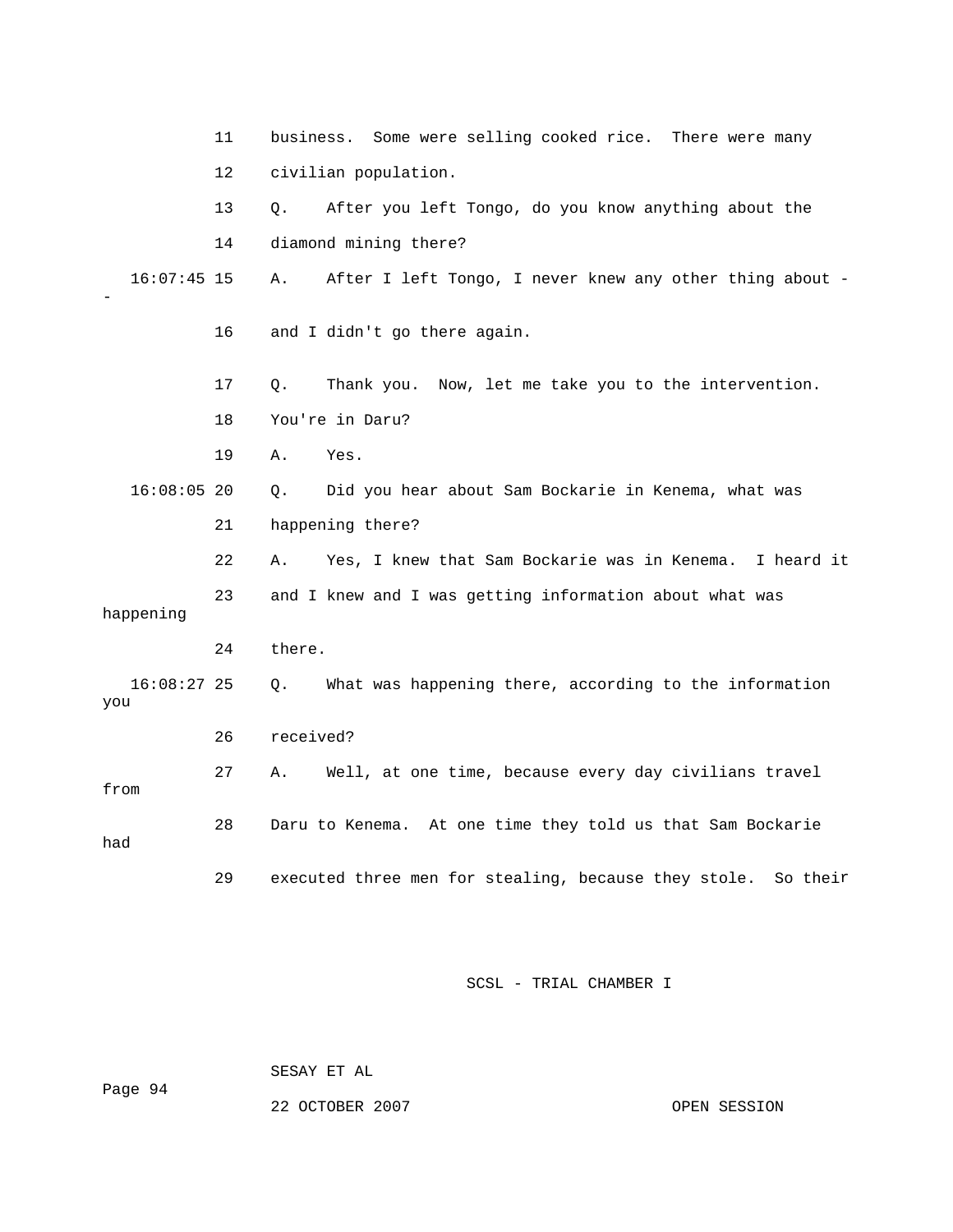| Sam                        | 1  | corpse were lying on the line. And at another time they said     |
|----------------------------|----|------------------------------------------------------------------|
|                            | 2  | Bockarie had fired, had shot some of his officers because they   |
|                            | 3  | said they looted at the Bondo bush. So the women all came        |
|                            | 4  | together and they were crying towards Sam Bockarie.              |
| 16:09:18                   | 5  | Sorry. Go ahead.<br>Q.                                           |
|                            | 6  | So that was how things were happening. We would get the<br>Α.    |
|                            | 7  | information.                                                     |
|                            | 8  | How far was or is Daru from Kenema?<br>Q.                        |
|                            | 9  | Daru is about 42 miles.<br>Α.                                    |
| $16:09:43$ 10<br>Freetown? |    | Did you hear about the men from the AFRC leaving<br>Q.           |
|                            | 11 | We usually hear they were coming towards the<br>Α.<br>Yes.       |
|                            | 12 | provinces.                                                       |
|                            | 13 | And did you see Sam Bockarie after the fall of Kenema?<br>Q.     |
|                            | 14 | Yes, he passed through Daru when Kenema had fallen.<br>Α.<br>He  |
| $16:10:26$ 15<br>me        |    | passed through Daru to go to Buedu. Kailahun, Buedu.<br>He met   |
|                            | 16 | at Daru on that particular day.                                  |
|                            | 17 | What did you observe when he arrived? Who did he arrive<br>$Q$ . |
|                            | 18 | with?                                                            |
| who                        | 19 | He arrived with his family and even one Lebanese woman<br>Α.     |
| $16:10:55$ 20<br>the       |    | was called Mammy Tok Tok with a lot of civilians who were in     |
|                            | 21 | vehicle; there were many.                                        |
| them?                      | 22 | Who were the civilians he arrived with; did you know<br>Q.       |
|                            | 23 | I remember some. He came with his mother and some<br>Α.          |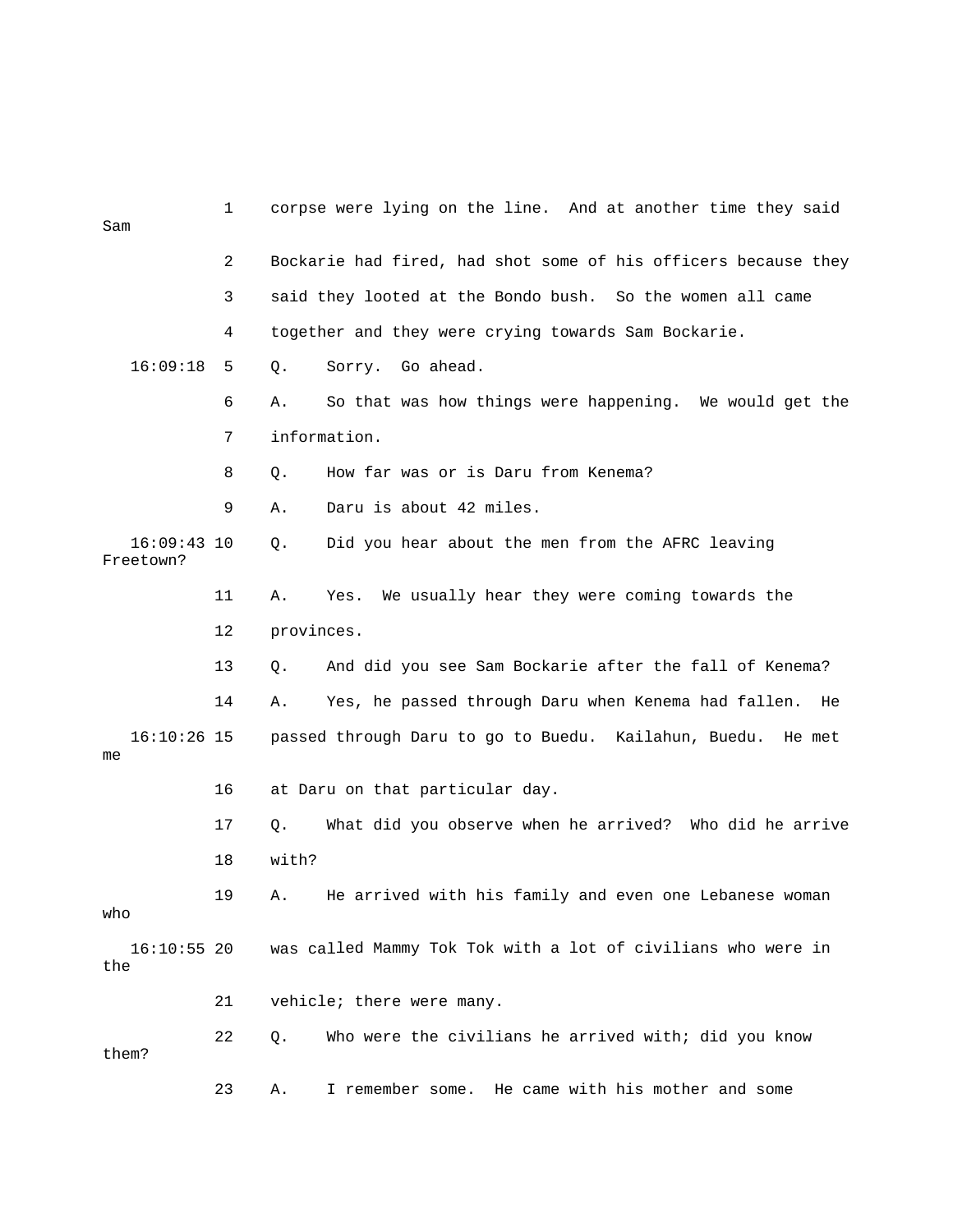| the |             | 24 | prominent people, like one Alhaji was there, whom they call  |
|-----|-------------|----|--------------------------------------------------------------|
|     | 16:11:22 25 |    | Alhaji for attend the mosque, the man for attend the mosque. |
| to  |             | 26 | They all came. In fact, it was from we, we asked for escort, |
|     | Liberia.    | 27 | be escorted to Liberian border so that they would go to      |
|     |             | 28 | Who asked for that?<br>0.                                    |

29 A. Sam Bockarie asked for escort for that Lebanese woman,

SCSL - TRIAL CHAMBER I

Page 95 22 OCTOBER 2007 CPEN SESSION SESAY ET AL

| Kenema.             | $\mathbf{1}$   | Mammy Tok Tok, and the chief imam for the Temne mosque in     |
|---------------------|----------------|---------------------------------------------------------------|
|                     | $\overline{2}$ | Who did he ask to escort those people to the $-$ -<br>Q.      |
| commander           | 3              | He asked Captain Denis Lansana, who was the RUF<br>Α.         |
|                     | 4              | at Daru Barracks, for him to provide escort for these people. |
| $16:12:12$ 5<br>you |                | And how many civilians do you think were with him when<br>Q.  |
|                     | 6              | saw him?                                                      |
|                     | 7              | There were many, because they came with trucks, other<br>Α.   |
| they                | 8              | vehicles, vans, and when they came, they were passing Daru,   |
|                     | 9              | never stopped. They would go to Bo, Kailahun and Buedu.       |
| $16:12:39$ 10       |                | And what was the state of the civilians who were there?<br>Q. |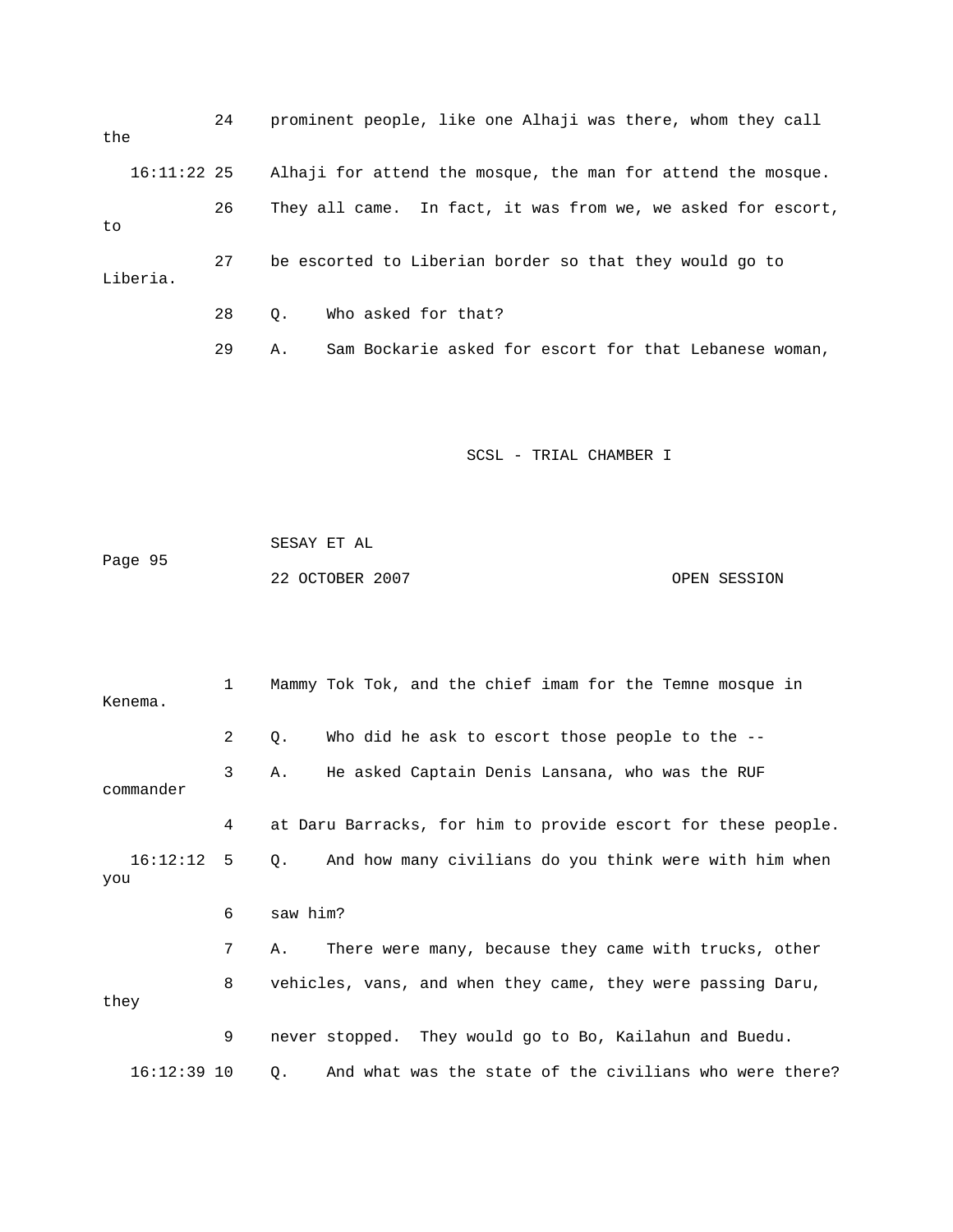11 A. Well, some were panicked because some of them were not 13 Q. What type of situation? 14 A. That is, they never left Freetown or enemy attacked them 16:13:11 15 left their places abruptly like that and begin to run, run 16 running away from enemies. 17 Q. How were the civilians being treated when you saw them with 18 Sam Bockarie? 19 A. Well, the civilians looked all right, because nobody 16:13:29 20 harassed them because most of them came and passed through 21 and, even in Daru, Daru was not too safe by then. So they 22 passed and went towards Kailahun Buedu, or some went to the 23 border. civilians had left Kenema? Did you discover that? 26 A. Yes. They said they were afraid for their lives 27 if they had remained there, they had already been associated 28 the junta, the RUF and AFRC boys that were there. And that if 29 they remained there, the CDF came, and the ECOMOG, definitely used 12 to that, really. They were never used to that type of situation. or away, Daru just 24 Q. Do you know why the likes of Mammy Tok and other  $16:13:53$  25 because, with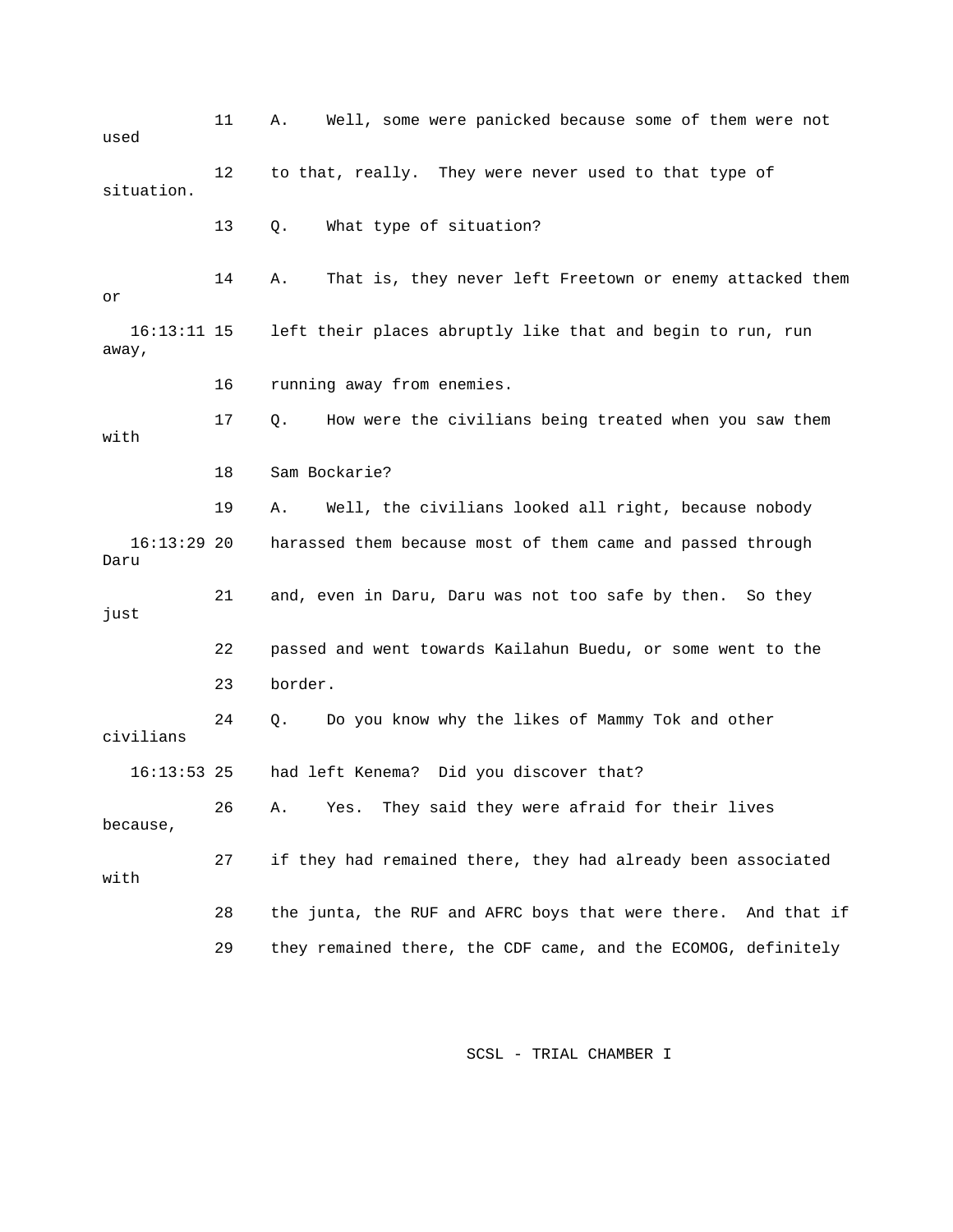|         | SESAY EI AL     |              |
|---------|-----------------|--------------|
| Paqe 96 |                 |              |
|         | 22 OCTOBER 2007 | OPEN SESSION |

 $CDQAY$   $\overline{DB}$   $\overline{ST}$ 

 1 they would be killed. They would be badly treated. So that was 2 why they were afraid. That was why they followed Sam 3 Q. And you were based in Daru; were you at the barracks at 4 this point? n you'd seen Sam Bockarie, did you go anywhere or 6 Q. And whe 7 did Sam Bockarie go anywhere? 11 MR DUMBUYA: Your Honours, sorry to interrupt, but our 16:15:41 15 Q. What happened to the civilians that Mr Bockarie came 16 did you observe where they went, besides the ones who were 17 escorted to the border? settled Q. Were they given any instructions about where they should Bockarie. 16:14:58 5 A. No, I was in town. 8 A. Yes, he left me there, and he advanced for Kailahun. 9 Q. With who? 16:15:19 10 A. With the securities and all those that came with him. 12 client wants to be excused for a moment. 13 PRESIDING JUDGE: That's okay. 14 MR JORDASH: with; 18 A. Some went to Buedu, others went to Kailahun. They 19 around those areas. 16:16: 21 go? 22 A. Well, that I can't tell now, because I was not with them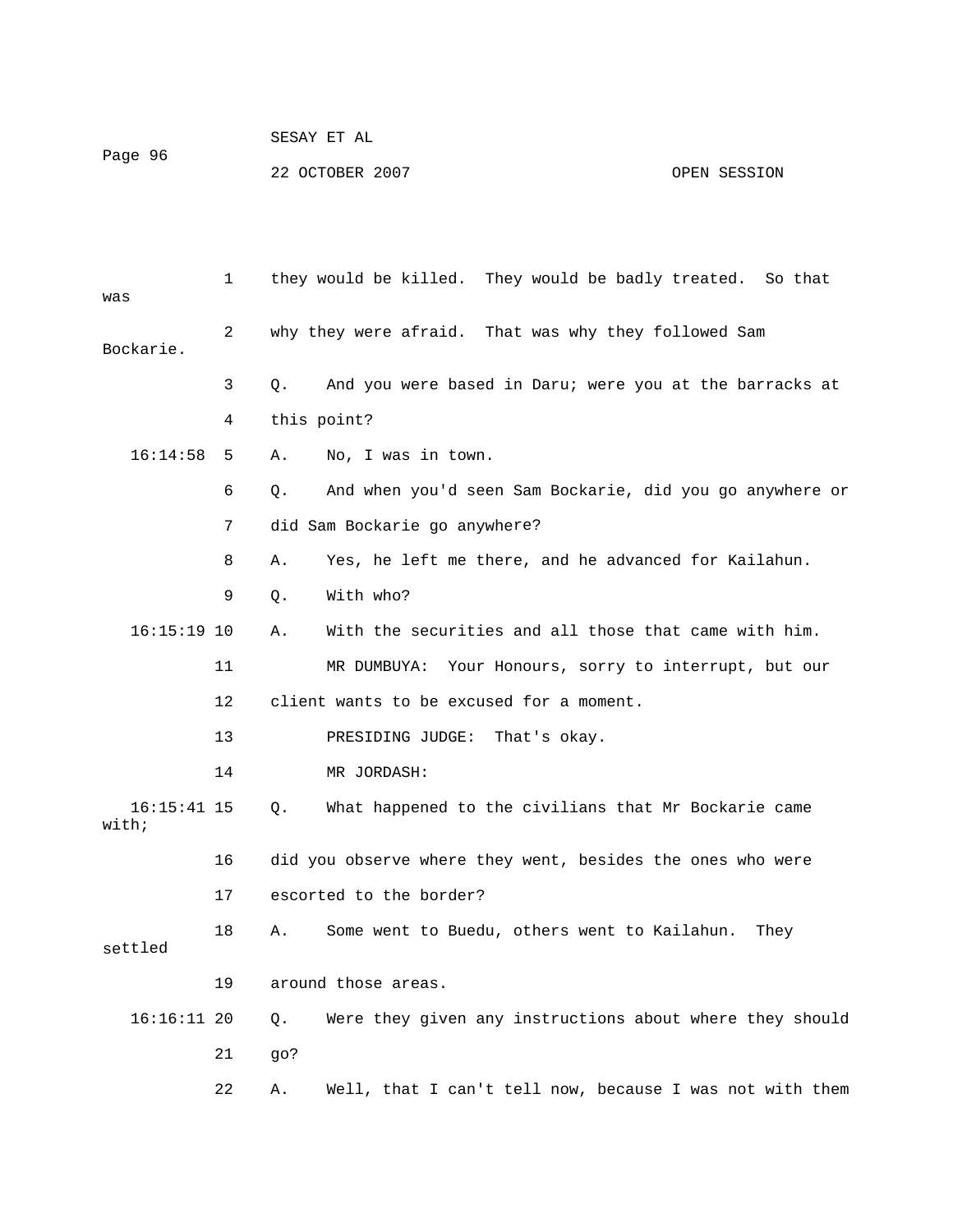|  |  |  |  |  | when they started their journeys. |
|--|--|--|--|--|-----------------------------------|
|--|--|--|--|--|-----------------------------------|

 24 Q. Okay. Do you know how many civilians were taken, escorted

 26 A. The ones that I saw, that was Mammy Tok Tok, and his 27 family, I think there were four in their car, and that Alhaji, 28 the chief imam for Temne mosque, he, they were two. So I will 16:16:32 25 to the border? 29 say there were six I saw. But other civilians followed later.

SCSL - TRIAL CHAMBER I

 SESAY ET AL Page 97 22 OCTOBER 2007 CPEN SESSION

|                          | 1 | Which other civilians followed later?<br>Q.                    |
|--------------------------|---|----------------------------------------------------------------|
| end                      | 2 | When Daru fell later, most of the civilians within that<br>Α.  |
|                          | 3 | and they crossed with a lot of SLAs. They went across.<br>They |
|                          | 4 | went across the Liberian border to the Liberian border.        |
| $16:17:25$ 5<br>Bockarie |   | When was that in relation to the time when you saw<br>0.       |
|                          | 6 | with Mammy Tok?                                                |
| month                    | 7 | After they had passed, but it was about -- nearly a<br>Α.      |
| under                    | 8 | before that happened because, as I said it, Daru itself was    |
|                          | 9 | pressure by then. It was not too safe again because all the    |
| $16:17:55$ 10            |   | other armed men from Kenema, the SLA and the RUF, they all had |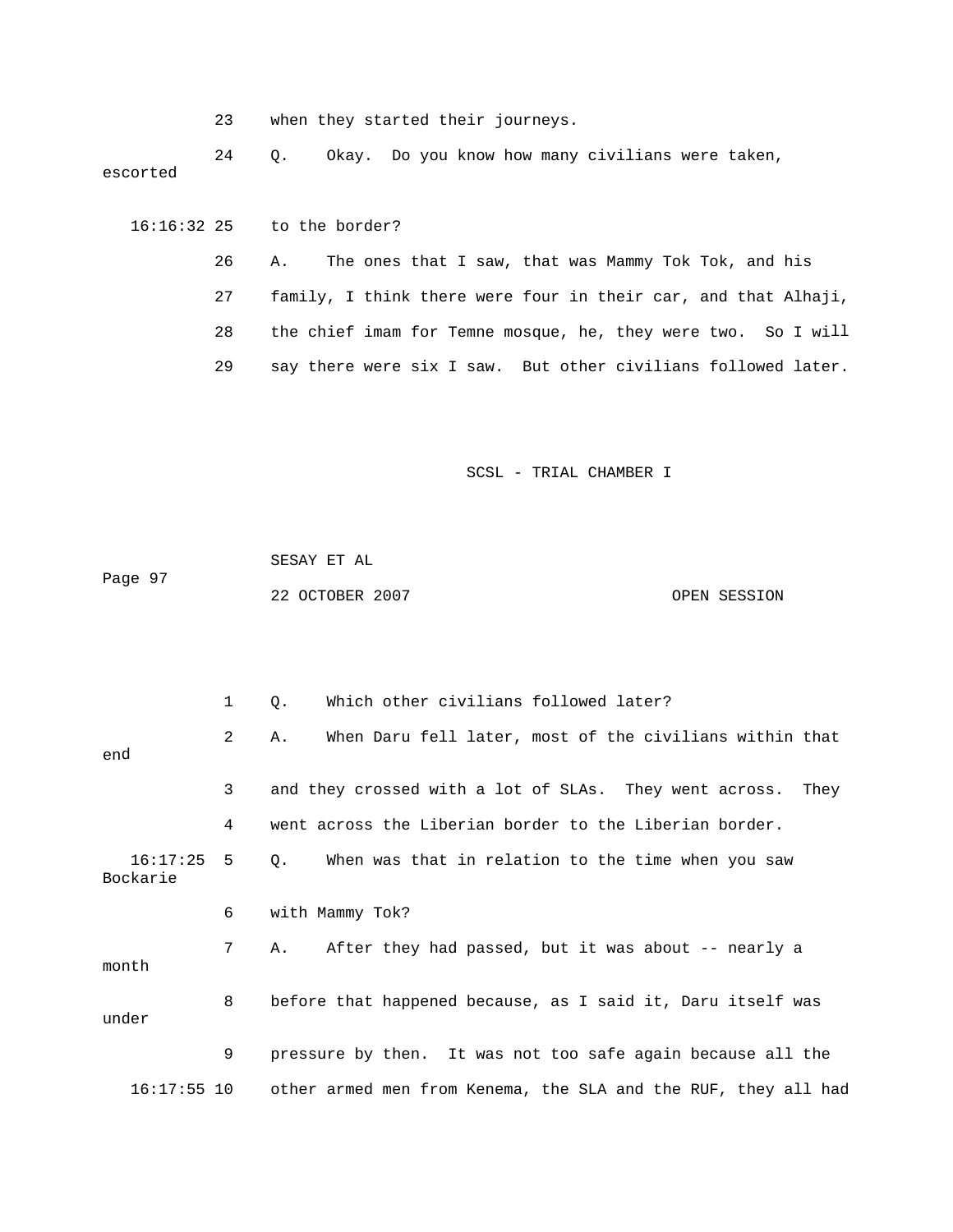11 retreated. They were based at Daru. So there was problem in 12 Daru, you see? So people were going towards the border, they 13 were crossing, not until when ECOMOG advanced on Daru. So most 17 Q. How was it the civilians were able to cross into Guinea 18 sorry, into Liberia? 19 A. Well, you see, Liberia, you don't need to cross a boat 16:18:56 20 be a vehicle; it's just a matter of walking. It is on land. 21 only thing all you know, the Liberian security, they see you 22 they verify you, they will take you and cross you over. But 27 order at Bomaru, which was the main area to say any armed man 28 should not cross or, if he is going, he should not go with the 14 of the civilians had already gone, and even the government troop, 16:18:27 15 the SLAs who were with us, a lot of them had crossed. They went 16 to Liberia. - or The and 23 there was no other obstacle like Guinea where you have water. 24 Q. Was there within that first month any prohibition on who 16:19:17 25 could leave across that border? 26 A. Yes. Within the first month, because Sam Bockarie sent 29 arms because we needed the arms to fight. That was the

SCSL - TRIAL CHAMBER I

SESAY ET AL

Page 98

22 OCTOBER 2007 OPEN SESSION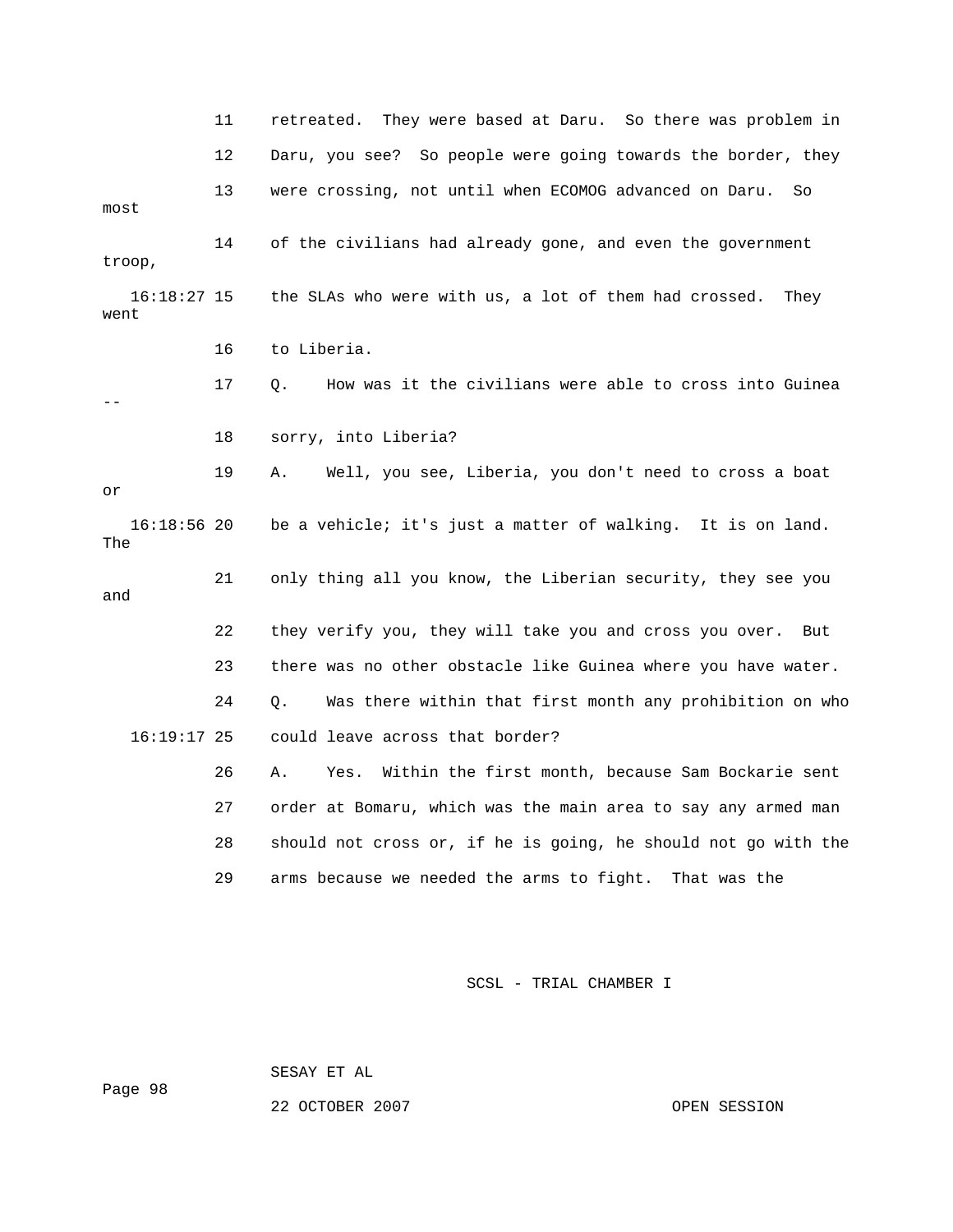1 instructions. 2 Q. What about prohibition in relation to civilians in that 3 first month; was there any? 4 A. No, nobody stopped a civilian. 6 A. Even after that nobody stopped the civilians. They were 7 free to go. 9 A. After Daru had fallen, I retreated. I came to Baima. 16:20:43 10 Q. And did you stay there? 12 Q. Do you know, or were you aware of anything in relation 13 the men being pushed out of Freetown? Did you hear any of it 14 it was happening? 16 Q. Yes. Were you receiving any news as it was happening? 17 A. Yes. At that time the news we heard was from BBC and we 18 heard news from field radio. You will find out that by then were trying to come towards Bo and Kenema but were unable. So they 22 Certain informations were meeting us as things were 16:20:09 5 Q. After the -- 8 Q. And did you stay in Daru or did you go elsewhere? 11 A. Yes, I was there. to as 16:21:11 15 A. Where, in Freetown? we 19 had men, our brothers, who were coming from Freetown, they  $16:21:37$  20 21 had to go -- to go around and then to go and pass by Kono. progressing. 23 Q. Did you hear -- well, can you recall what you heard?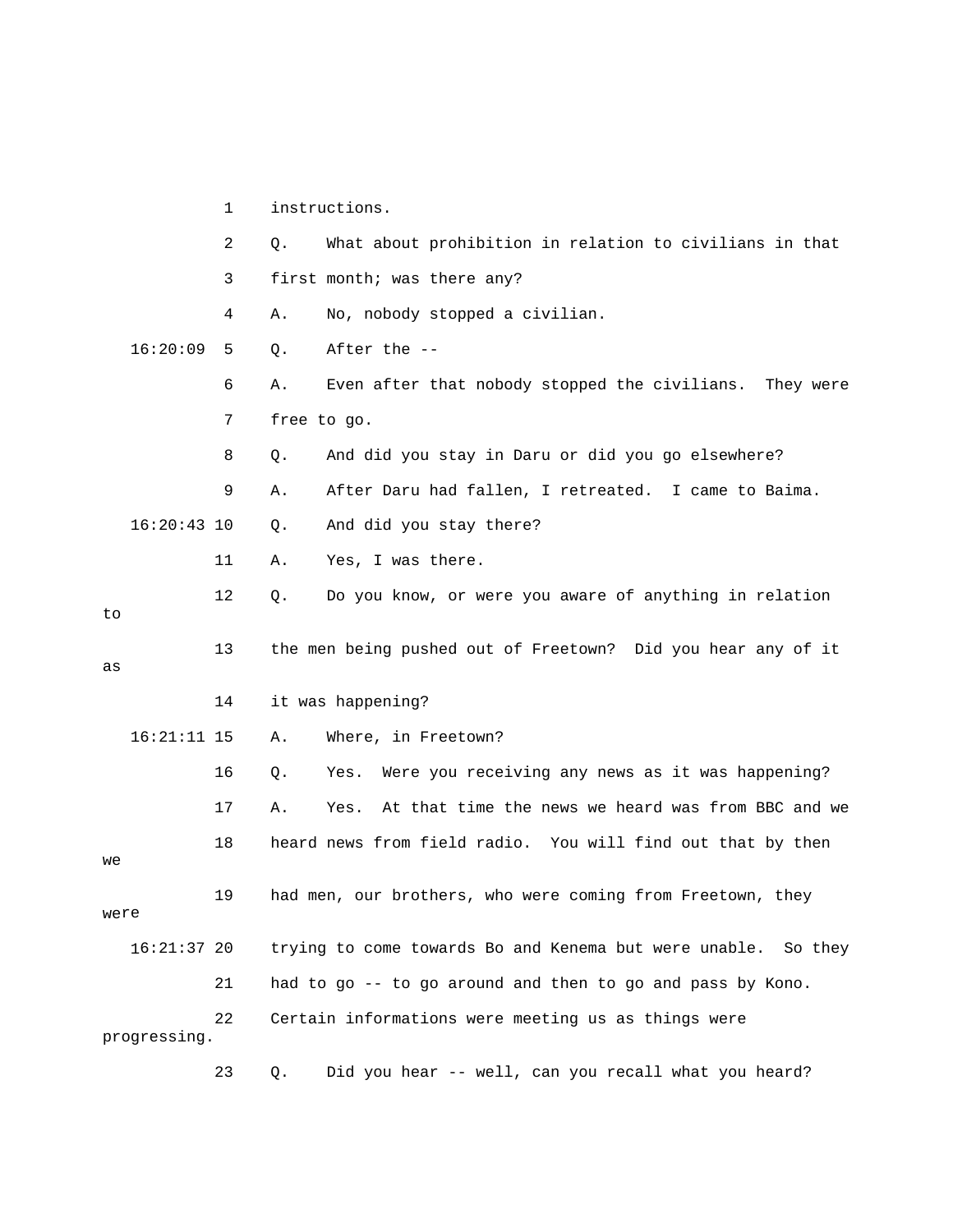24 A. Yes. I remember at one occasion when Kenema fe ll, that was 26 within the interim itself Mr Sesay, he was wounded, so he was 16:22:16 25 the time they said our brothers had already come to Bo, they said 27 trying to come. So he has gone towards the Makeni axis. He went 28 through to Makeni to Kono in trying to come. 29 Q. Did you hear of his arrival in Kailahun?

SCSL - TRIAL CHAMBER I

Page 99 22 OCTOBER 2007 OPEN SESSION SESAY ET AL

 1 A. Yes, I heard about his arrival in Kailahun. 2 Q. Did you hear about where he was in Kailahun, shortly after 16:23:23 5 Q. Did you hear about -- anything about where he went after 7 A. Well, at that particular time really, I only knew that 8 was in Buedu because during that time we were under serious 16:24:00 10 Q. Do you know where he was after Buedu, within 1998? 11 A. Yes. Later I learnt that he was transferred, sent to 12 Pendembu; from Buedu he went to Pendembu. 3 arriving? 4 A. Yes, they said he was in Buedu. 6 Buedu? he 9 pressure from the front line, so I could not tell, really.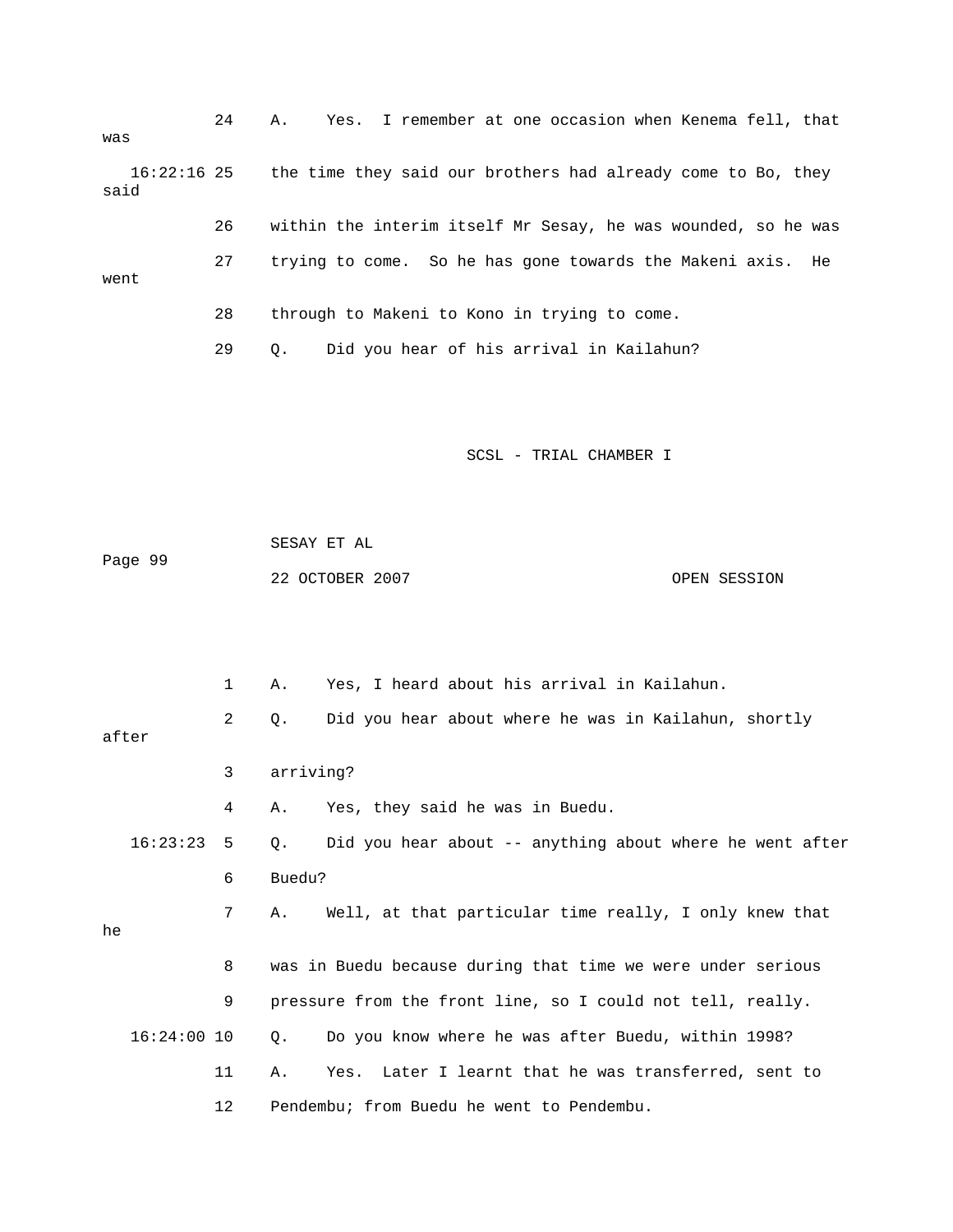|                           | 13 | Now, let's try to understand when this was. You saw Sam<br>Q. |
|---------------------------|----|---------------------------------------------------------------|
| in                        | 14 | Bockarie in early 1998. Do you know when it was you saw him   |
| $16:24:39$ 15             |    | Daru?                                                         |
|                           | 16 | $198 - -$<br>Α.                                               |
|                           | 17 | Do you know the month?<br>Q.                                  |
|                           | 18 | Sam Bockarie?<br>Α.                                           |
|                           | 19 | Yes, the month you saw Sam Bockarie -- bless you.<br>Q.       |
| $16:24:58$ 20<br>Daru,    |    | Sam Bockarie, I saw Sam Bockarie around February in<br>Α.     |
| season                    | 21 | because Daru fell in March. It was at the peak of the dry     |
| Bockarie                  | 22 | that Daru fell. Around February we were there; even Sam       |
| come                      | 23 | came there. Even when he came to base at Buedu, he used to    |
|                           | 24 | to visit Daru once in a while.                                |
| $16:25:23$ 25<br>relation |    | And when did Mr Sesay come to base in Pendembu in<br>О.       |
|                           | 26 | to that?                                                      |
| please                    | 27 | THE INTERPRETER: Your Honours, can learned counsel            |
|                           | 28 | repeat the question?                                          |
|                           | 29 | MR JORDASH:                                                   |

 SESAY ET AL ge 100 Pa 22 OCTOBER 2007

OPEN SESSION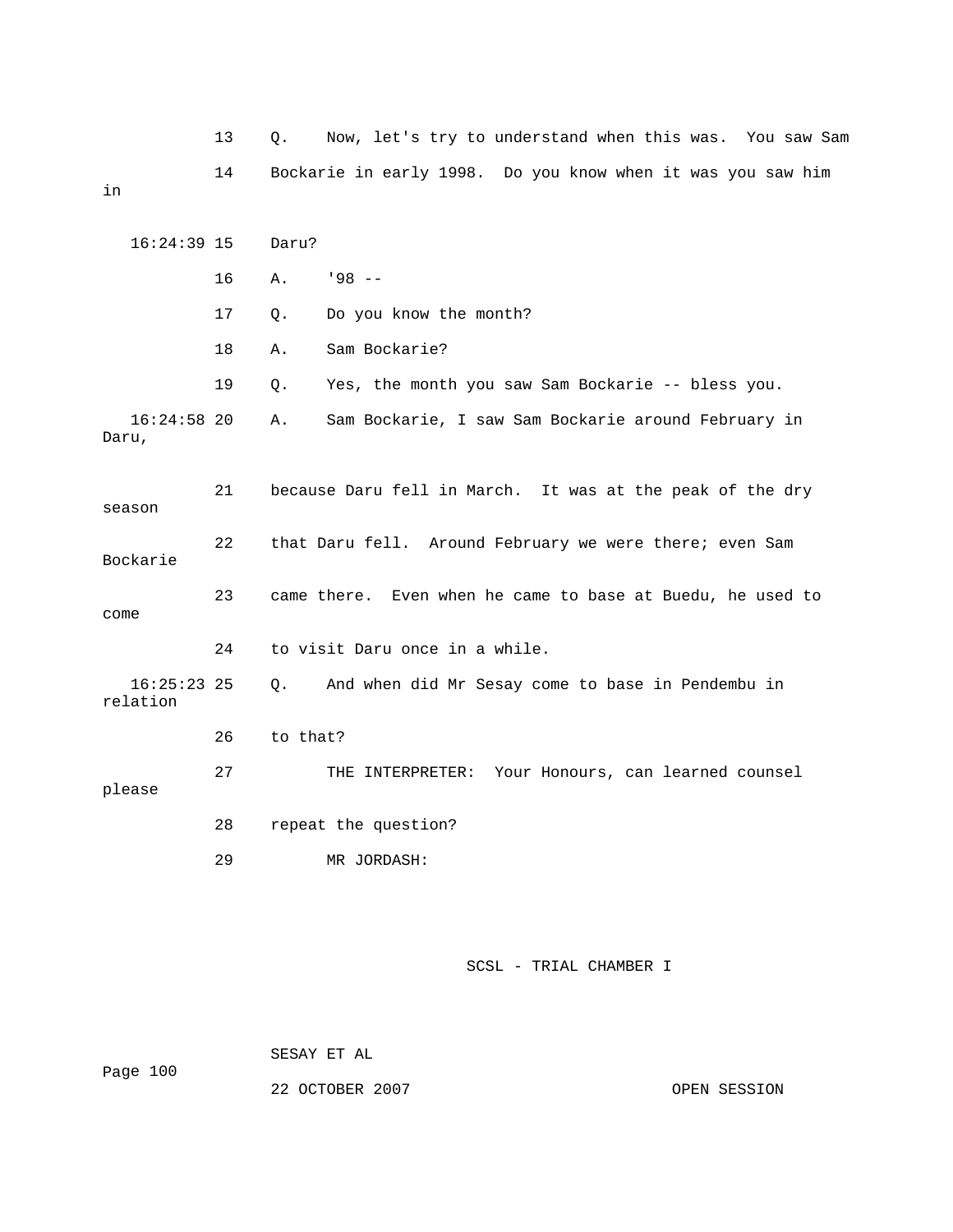| was |               | 1  | Q. | Sorry, Mr Witness, wait there. Do you recall when it            |
|-----|---------------|----|----|-----------------------------------------------------------------|
|     |               | 2  |    | Mr Sesay came to base in Pendembu? Don't guess. If you don't    |
|     |               | 3  |    | know, you don't know.                                           |
|     |               | 4  | Α. | No.                                                             |
|     | 16:26:02      | 5  | Q. | What did he come to Pendembu to do; do you know?                |
|     |               | 6  | Α. | Well, the commander, with whom I was, told us that Issa         |
|     |               | 7  |    | came there on punishment.                                       |
|     |               | 8  | Q. | Who was the commander who told you that?                        |
|     |               | 9  | Α. | My commander, my battalion commander, Kamo Kaneh, or            |
|     | $16:26:34$ 10 |    |    | Colonel Eagle. That was his nickname.                           |
|     |               | 11 | Q. | What, if anything, did Eagle say --                             |
|     |               | 12 |    | PRESIDING JUDGE:<br>Kamo who?                                   |
|     |               | 13 |    | THE WITNESS:<br>Kaneh.                                          |
|     |               | 14 |    | MR JORDASH:                                                     |
|     | $16:26:54$ 15 |    | Q. | What did Kaneh say about this punishment?                       |
|     |               | 16 | Α. | He said Issa was on punishment because Mosquito gave him        |
|     |               | 17 |    | some diamonds to take to Liberia.<br>Issa returned and said the |
|     |               | 18 |    | diamonds had fallen or they were stolen from him. So it was     |
|     |               | 19 |    | based on that grounds that Issa was punished. That was why he   |
|     | 16:27:29 20   |    |    | was sent to the front line                                      |
|     |               | 21 | Q. | And the front line at that point that he was sent to            |
|     |               | 22 |    | encompassed which places?                                       |
|     |               | 23 | Α. | You had Baima, Kuiva, Mobai and later Jojoima.                  |
|     |               | 24 | Q. | Well, did you see Mr Sesay in Pendembu?                         |
|     | $16:28:12$ 25 |    | Α. | Yes; I used to meet him there.                                  |
|     |               | 26 | Q. | Were you close to Issa Sesay as a friend or as a fellow         |

RUF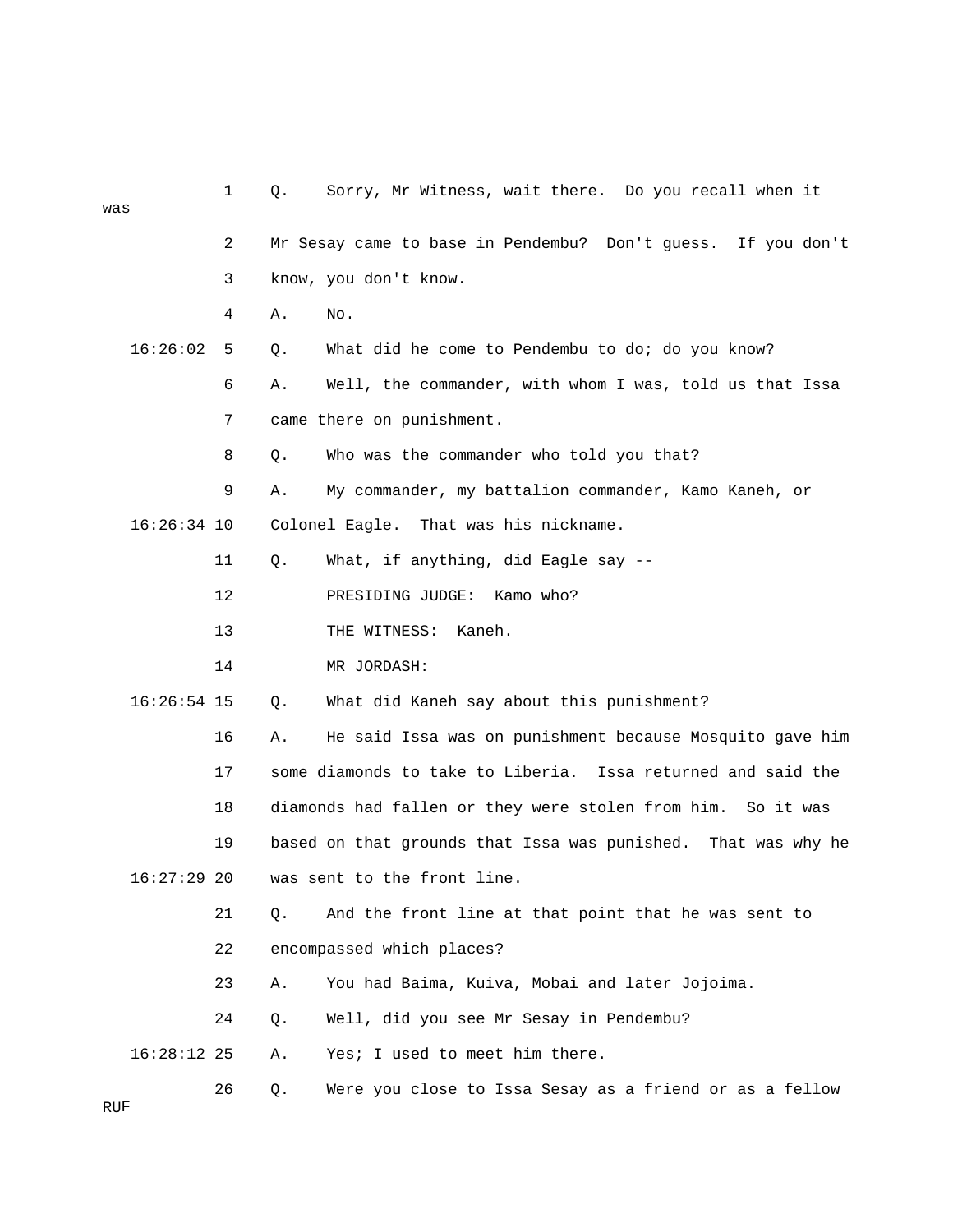27 colleague?

28 A. Yeah. Issa, I was very xxxxx to Issa; more than all the 29 other commanders.

| Page 101 | SESAY ET AL     |              |
|----------|-----------------|--------------|
|          | 22 OCTOBER 2007 | OPEN SESSION |

|                         | 1                 | How often did you see him during this time?<br>Q.             |
|-------------------------|-------------------|---------------------------------------------------------------|
| except                  | 2                 | Well, during that time I don't see him frequently,<br>Α.      |
| was                     | 3                 | if I want to go to the rear, then I will obtain a pass.<br>He |
|                         | 4                 | responsible to approve the pass at Pendembu before I go. That |
| 16:29:14                | 5                 | was how I normally meet him.                                  |
| at                      | 6                 | It may seem obvious to you, but what was it about being<br>0. |
|                         | 7                 | the front line that was a punishment?                         |
|                         | 8                 | Well, in that sense, most of your movement will be<br>Α.      |
|                         | 9                 | curtailed because if you are in the front line your main      |
| $16:29:52$ 10<br>stake. |                   | concentration is at the enemy, you see, so your life is at    |
|                         | 11                | And what was Issa Sesay's assignment title?<br>Q.             |
|                         | $12 \overline{ }$ | While he was in Pendembu?<br>Α.                               |
|                         | 13                | Q.<br>Yes.                                                    |
| those                   | 14                | Well, he was our overall commander for us who were in<br>Α.   |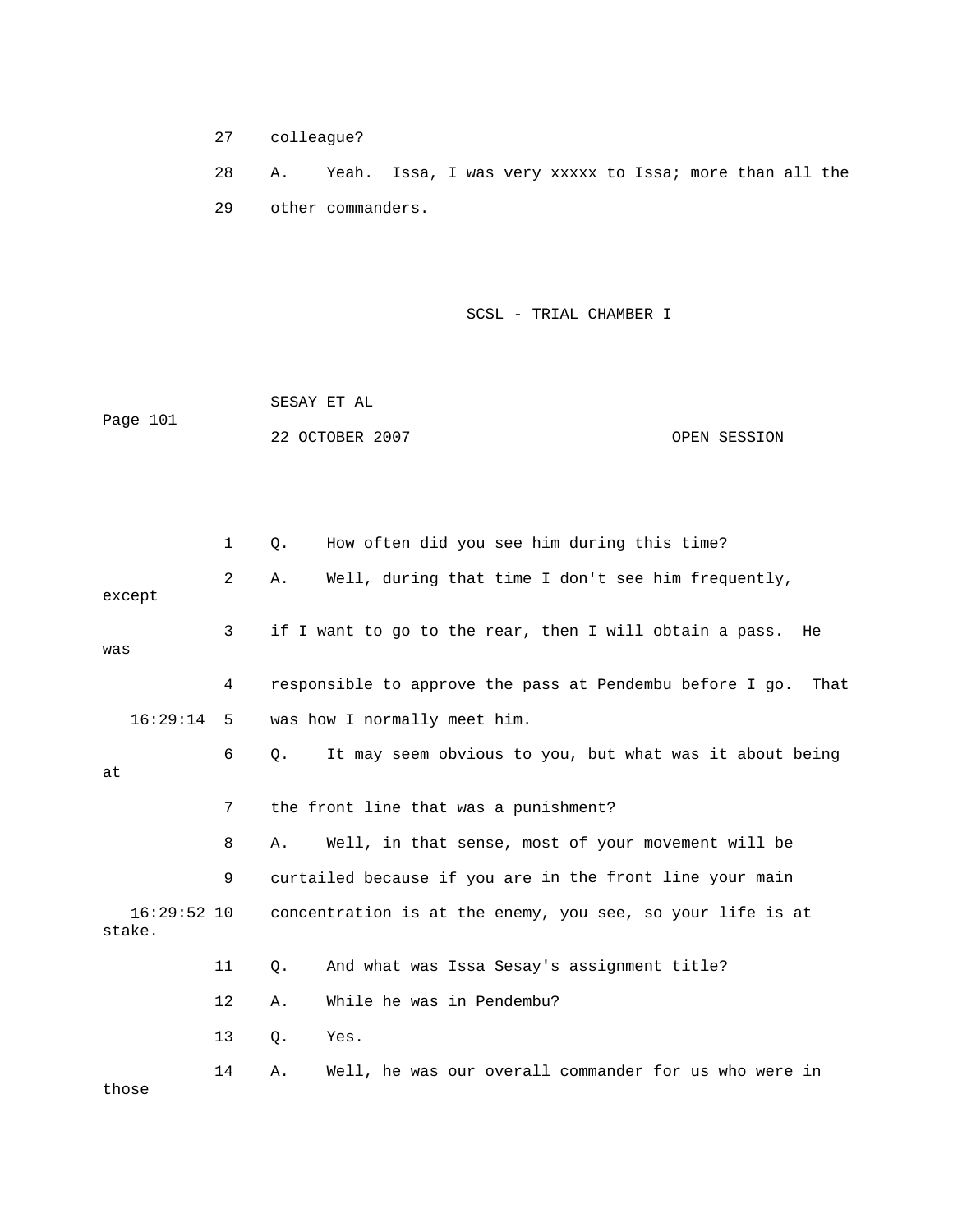16:30:27 15 battalions that I have just called; he was responsible for us 16 directly.

|               | 17 | $\circ$ . | Did he have a title?                                          |
|---------------|----|-----------|---------------------------------------------------------------|
|               | 18 | Α.        | Yes, he had a title.                                          |
|               | 19 | Ο.        | What was his title?                                           |
| $16:30:42$ 20 |    | Α.        | He was BFI.                                                   |
|               | 21 | $Q$ .     | And as you saw his role, what was he doing?                   |
|               | 22 |           | PRESIDING JUDGE: Let me be sure of what BFI --                |
|               | 23 |           | battle-field inspector or instructor? What is it?             |
|               | 24 |           | THE WITNESS: Battle front inspector.                          |
| $16:31:26$ 25 |    |           | MR JORDASH:                                                   |
| it?           | 26 | $Q$ .     | What did his role involve; as you saw it or heard about       |
| targets       | 27 | Α.        | Well, he was responsible for the welfare of those             |
|               | 28 |           | or the particular front line that I've mentioned. He ensured  |
|               | 29 |           | that the fighters are comfortable and they concentrate on the |

SCSL - TRIAL CHAMBER I

|          | SESAY ET AL     |              |
|----------|-----------------|--------------|
| Page 102 |                 |              |
|          | 22 OCTOBER 2007 | OPEN SESSION |

 2 areas. If there are any lapses in the front line or any area, 1 battle, and that the fighters stick in their various assignment

he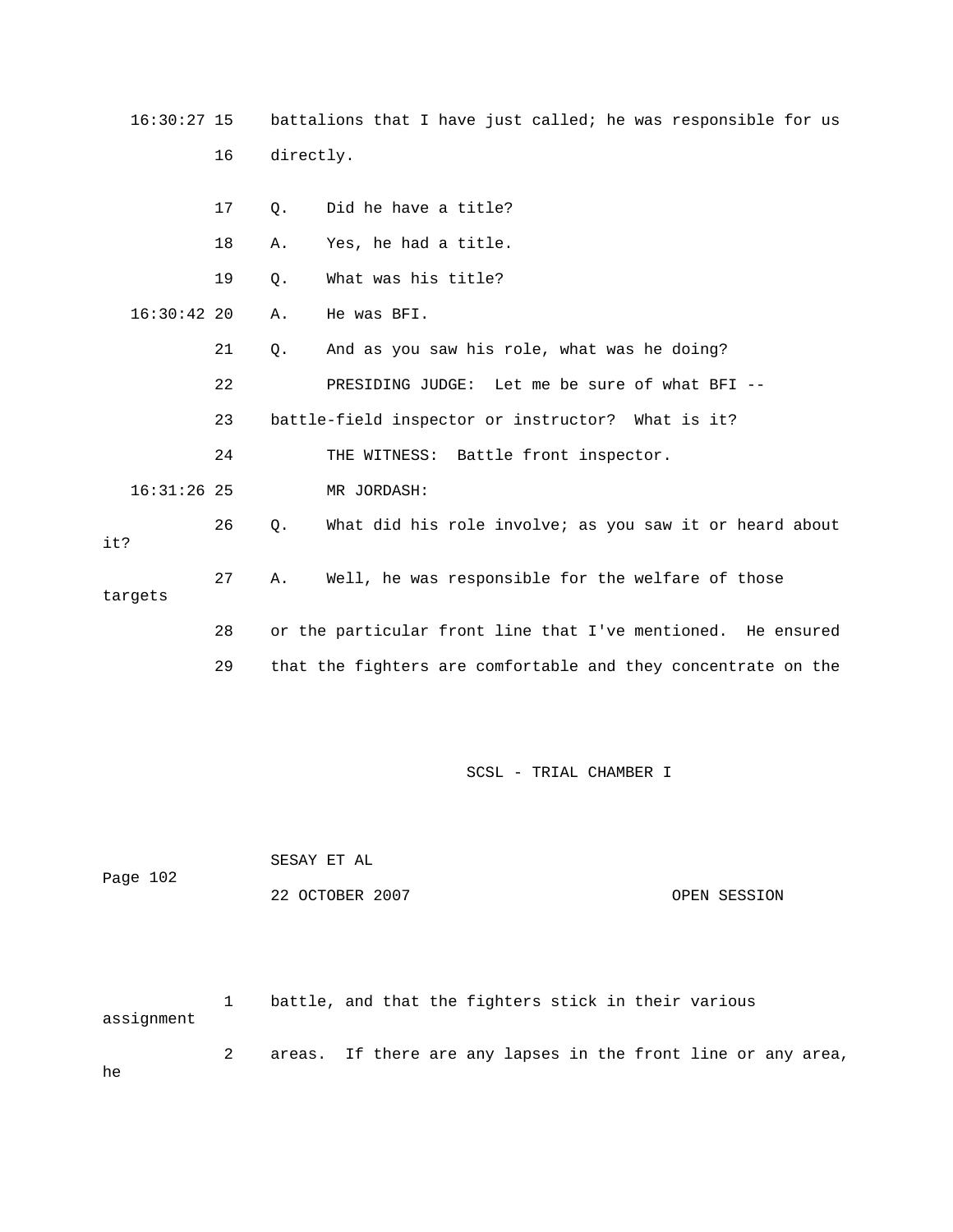| he                      | 3  | ensures that he beefed it up. If there is a lack of manpower    |
|-------------------------|----|-----------------------------------------------------------------|
| really,                 | 4  | will send a reinforcement. He was there to ensure that,         |
| 16:32:32                | -5 | that particular front line keeps on going. So that was his      |
|                         | 6  | responsibility.                                                 |
|                         | 7  | And where were the civilians located around these front<br>Q.   |
|                         | 8  | line areas? Where were the main civilian centres?               |
|                         | 9  | Well, in the areas where we were at Baima, in Baima Town<br>Α.  |
| $16:33:16$ 10           |    | there were no civilians, but we had civilians at Mandu Tawahun  |
|                         | 11 | which was about five miles from Baima and Pendembu; up to       |
|                         | 12 | Kailahun there were civilians.                                  |
|                         | 13 | What about Pendembu?<br>$Q$ .                                   |
|                         | 14 | There were civilians in Pendembu.<br>Α.                         |
| $16:33:47$ 15           |    | Did you go to Pendembu whilst Issa Sesay was there?<br>Q.       |
| а                       | 16 | Yes, I normally go there, especially if I want to obtain<br>Α.  |
|                         | 17 | pass to go and visit my family at Buedu. But I've never left    |
|                         | 18 | Baima to say let me go and visit my commander or friend.<br>No. |
| at                      | 19 | Do you know if Mr Sesay had any other responsibilities<br>Q.    |
| $16:34:24$ 20           |    | that time, besides supervising these front lines?               |
| ensured                 | 21 | Even the civilians within that area, he also<br>Α.<br>Yes.      |
|                         | 22 | that they are comfortable as well as the fighters.<br>He was    |
|                         | 23 | responsible for both civilians and the soldiers at base.        |
|                         | 24 | How do you know this?<br>Q.                                     |
| $16:35:06$ 25<br>report |    | Because even the G5 who was there, he normally would<br>Α.      |
|                         | 26 | to him.                                                         |
|                         | 27 | So were there units within the Pendembu front line area<br>Q.   |
|                         | 28 | commanded by Sesay?                                             |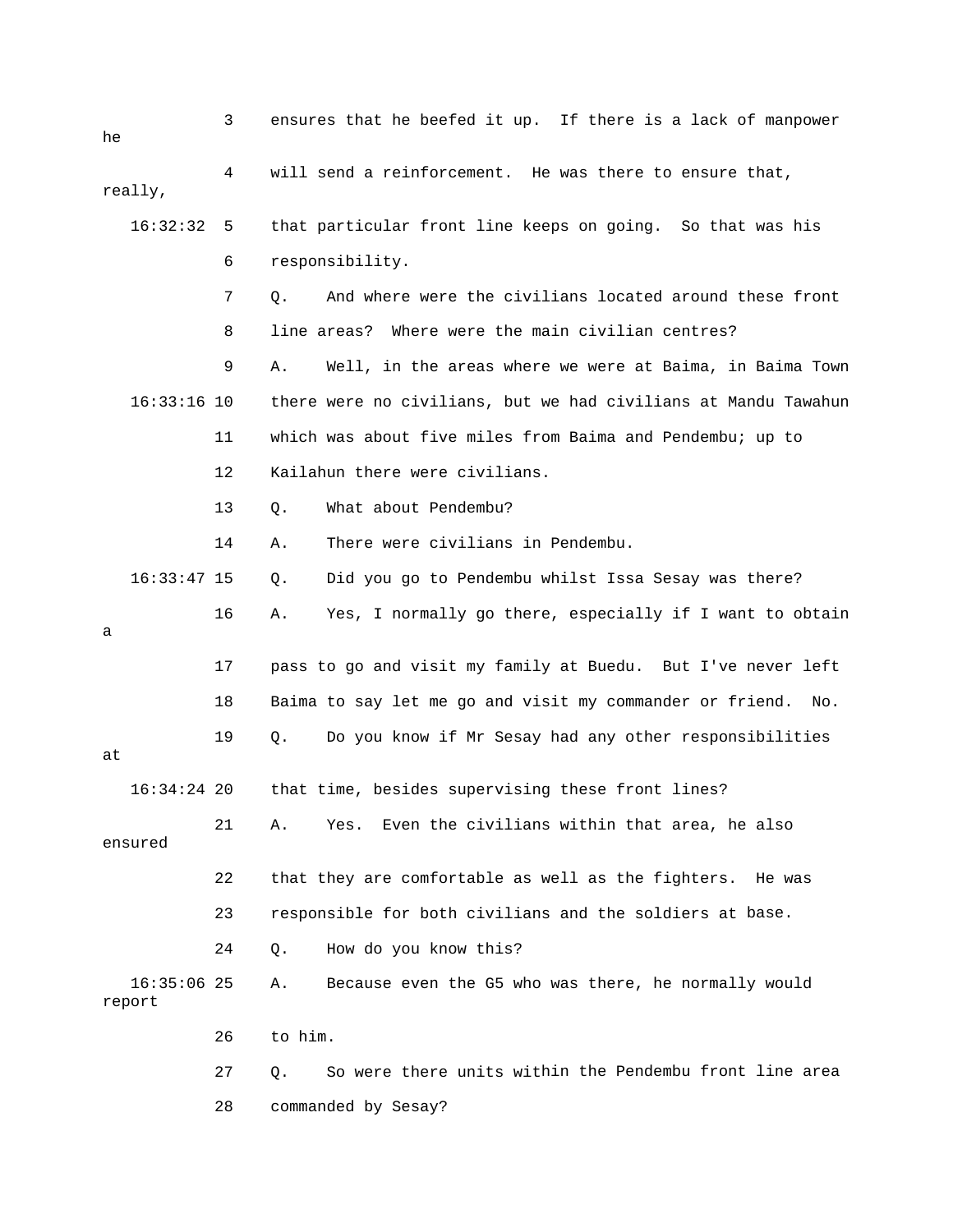29 A. Yes, sir.

| Page 103 | SESAY ET AL     |              |
|----------|-----------------|--------------|
|          | 22 OCTOBER 2007 | OPEN SESSION |

|      |               | 1              | Q.        | What were the units?                                         |
|------|---------------|----------------|-----------|--------------------------------------------------------------|
|      | IDUs.         | $\overline{2}$ | Α.        | We had almost all the units: G5, IO, you have MPs,           |
|      |               | 3              |           | They were all there.                                         |
|      |               | 4              | Q.        | Where was MP Jalloh?                                         |
|      | 16:35:37      | 5              | Α.        | MP Jalloh was based in Pendembu.                             |
| that |               | 6              | Q.        | Are you able to say anything about -- no, before I ask       |
| were |               | 7              |           | question, Baima, Kuiva and Mobai and these front line areas, |
|      |               | 8              |           | there units there or any agents of the unit?                 |
|      |               | 9              | Α.        | Yes, they had agents there. All the units had agents on      |
|      | $16:36:08$ 10 |                |           | the various front lines.                                     |
| they |               | 11             | $\circ$ . | And these agents in these front lines, do you know who       |
|      |               | 12             |           | reported to?                                                 |
|      |               | 13             | Α.        | They were reporting directly to their immediate bosses,      |
| had  |               | 14             |           | their immediate commanders. Like, while we were in Baima, we |
|      | $16:36:37$ 15 |                |           | MP commander for Baima, but he was reporting directly to     |
|      |               | 16             | O'Jalley. |                                                              |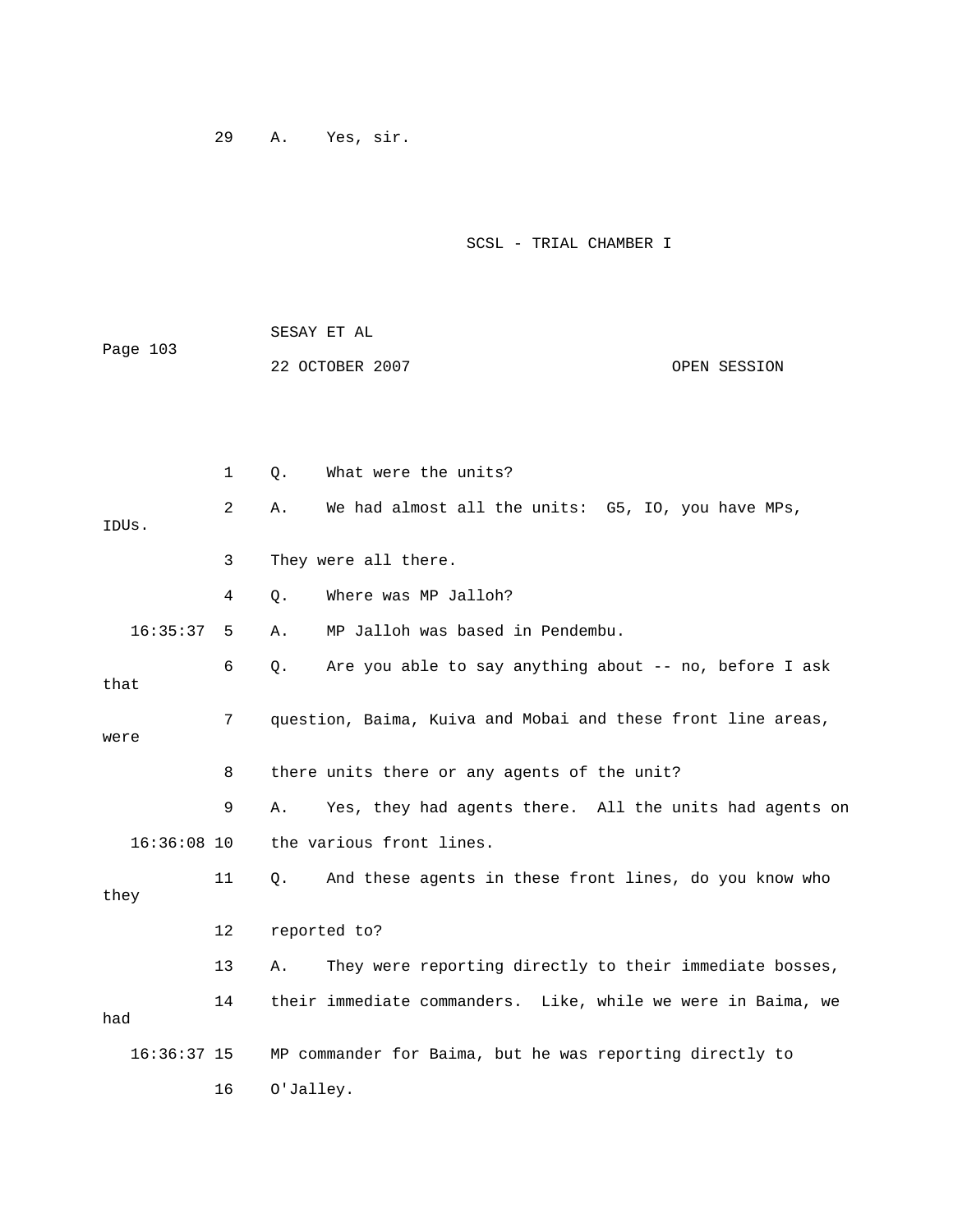|       |               | 17 | Q. | O'Jalley? MP O'Jalloh?                                  |
|-------|---------------|----|----|---------------------------------------------------------|
|       |               | 18 | Α. | MP O'Jalloh, yes, at Pendembu, Pendembu headquarters.   |
|       |               | 19 |    | PRESIDING JUDGE: MP O'Jalley reported to who?           |
|       | $16:36:59$ 20 |    |    | THE WITNESS: Then O'Jalley will report to Issa while he |
|       |               | 21 |    | was at base.                                            |
|       |               | 22 |    | MR JORDASH:                                             |
|       |               | 23 | 0. | Where was the overall G5?                               |
|       |               | 24 |    | MR JORDASH: Oh, I notice the time, Your Honour.         |
| time. | 16:37:34 25   |    |    | THE WITNESS: The overall G5 was in Buedu during that    |
|       |               | 26 |    | We shall rise for the short break.<br>PRESIDING JUDGE:  |

The

| 27 | Chamber will rise, please. |
|----|----------------------------|
| 28 | [Break taken at 4.34 p.m.] |
| つの | $[RUF220CT07d - MD]$       |

| Page 104 | SESAY ET AL     |              |
|----------|-----------------|--------------|
|          | 22 OCTOBER 2007 | OPEN SESSION |

|            | [Upon resuming at 5.06 p.m.]                                            |
|------------|-------------------------------------------------------------------------|
| 2          | PRESIDING JUDGE: Yes, Mr Jordash.                                       |
| 3          | MR JORDASH: Thank you.                                                  |
| $4\degree$ | Q. You told us that the overall G5 commander was in Buedu               |
|            | 17:11:15 5 during the time that Sesay was in Pendembu; is that correct? |
| 6          | Yes.<br><b>A.</b>                                                       |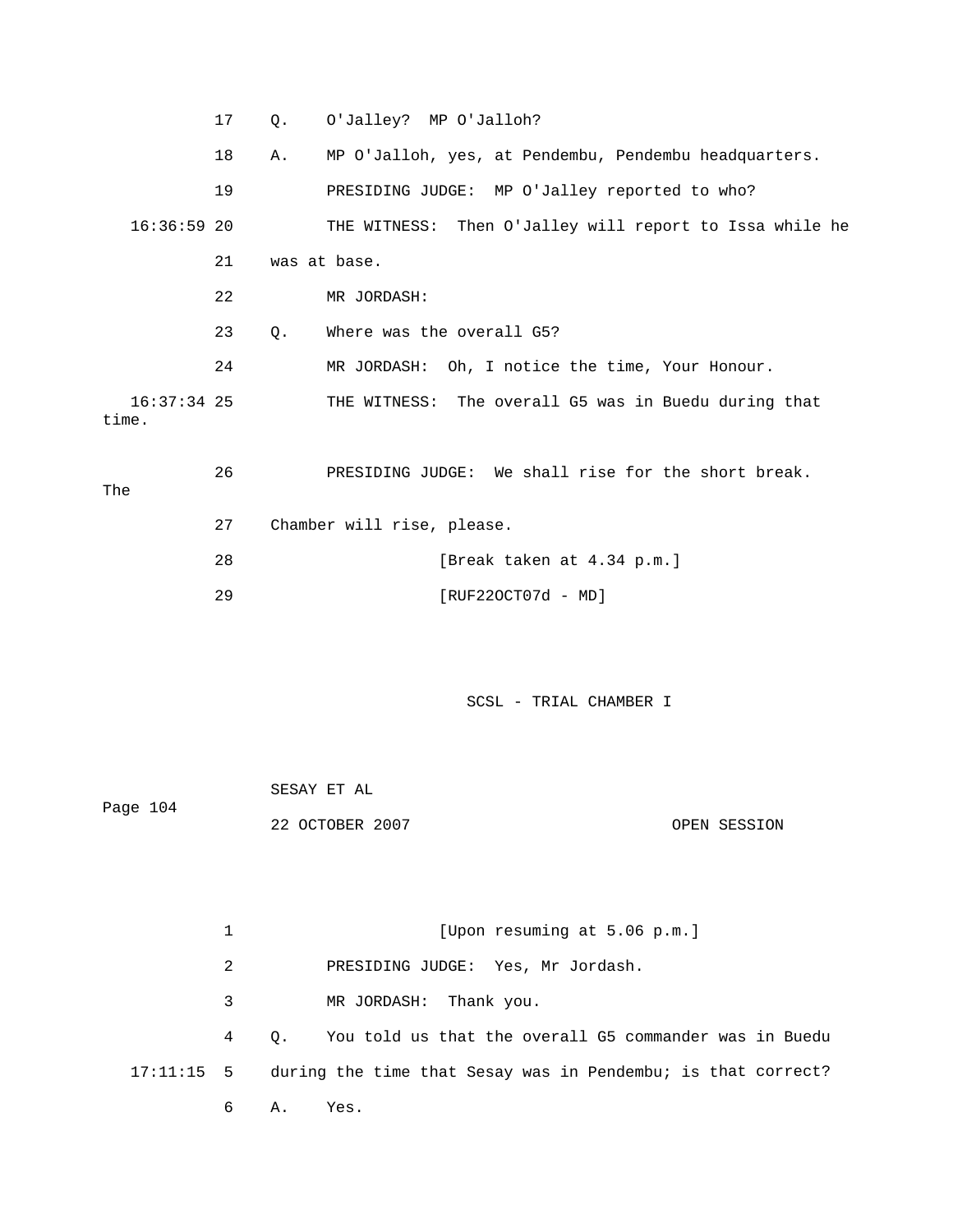|                         | 7  | Q.       | And the overall IDU commander, where was he?               |
|-------------------------|----|----------|------------------------------------------------------------|
|                         | 8  | Α.       | He was in Kailahun but later he came to Pendembu.          |
|                         | 9  | Q.       | And where was the other overall unit commanders, G1, for   |
| $17:11:53$ 10           |    | example? |                                                            |
|                         | 11 | Α.       | G1 Kosia was in Buedu.<br>Then the overall MP commander    |
|                         | 12 |          | himself was in Buedu.                                      |
|                         | 13 | Q.       | Who was that, please?                                      |
|                         | 14 | Α.       | It was Kaisuku.                                            |
| $17:12:11$ 15           |    | Q.       | And who did, as far as you are aware, the overall unit     |
|                         | 16 |          | commanders report to, during this period of time?          |
|                         | 17 | Α.       | They were reporting to Sam Bockarie.                       |
|                         | 18 | Q.       | How do you know that?                                      |
|                         | 19 | Α.       | They were based with him directly, and according to his    |
| $17:12:46$ 20<br>junior |    |          | administration, he had more or less to do with the overall |
|                         | 21 | men.     |                                                            |
| do                      | 22 | Q.       | Sorry, it didn't come through very clearly that.<br>What   |
|                         | 23 |          | you mean about the junior men?                             |
| than                    | 24 | Α.       | What I meant, he had more dealings with the overalls,      |
| $17:13:14$ 25           |    |          | the other commanders. That is the unit commanders.         |
| know                    | 26 | Q.       | Do you know if the unit commanders reported -- do you      |
|                         | 27 |          | if the overall unit commanders reported?                   |
|                         | 28 | Α.       | Once more.                                                 |
|                         | 29 | Q.       | Do you know if the overall unit commanders reported to     |
|                         |    |          |                                                            |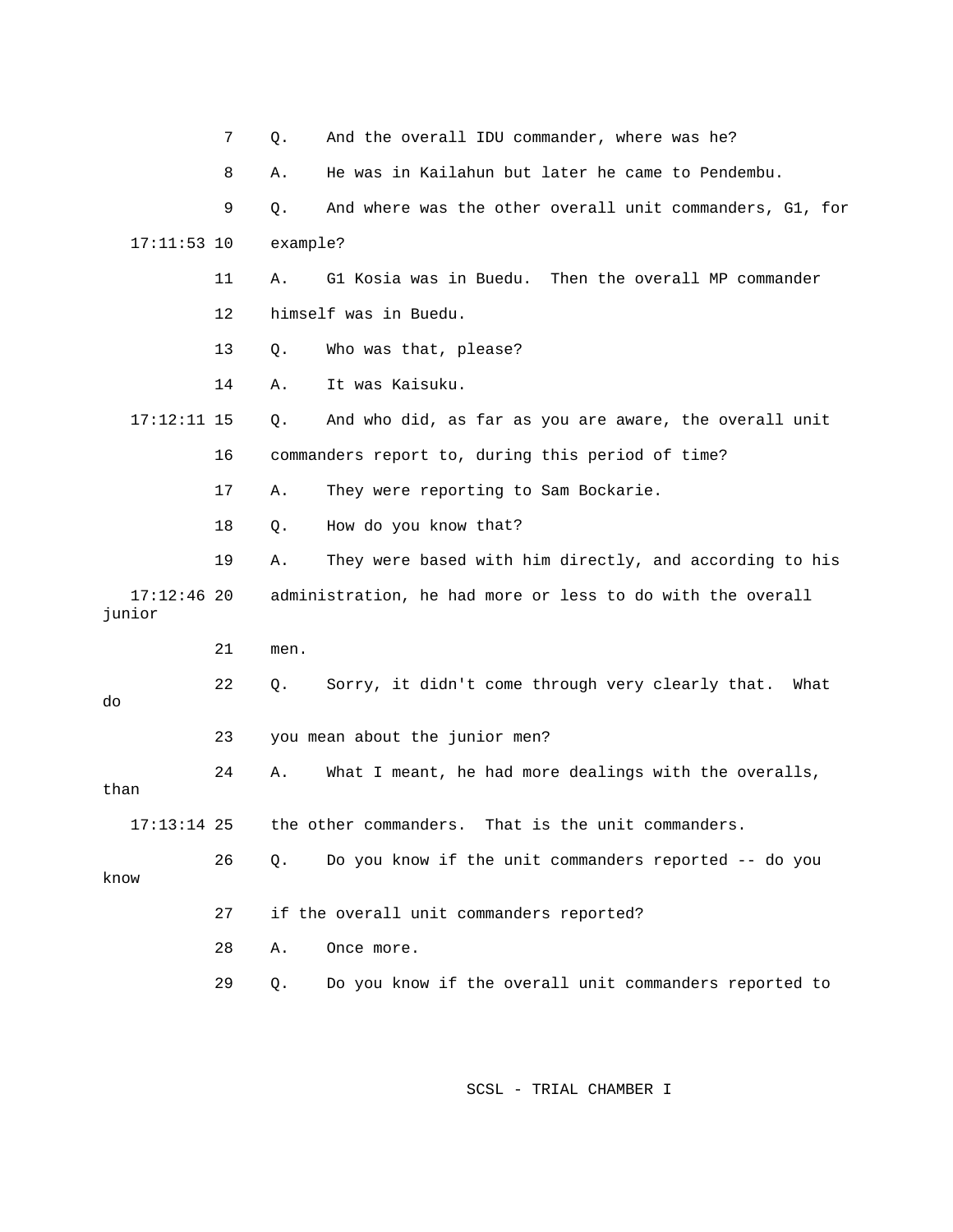| Page 105                   |    |            | SESAY ET AL                                                   |              |
|----------------------------|----|------------|---------------------------------------------------------------|--------------|
|                            |    |            | 22 OCTOBER 2007                                               | OPEN SESSION |
|                            |    |            |                                                               |              |
|                            |    |            |                                                               |              |
|                            | 1  |            | anyone else, in this period?                                  |              |
| the                        | 2  | А.         | Well, Sam Bockarie was the commander by then.                 | He was       |
| 3                          |    |            | overall commander for RUF, so they were reporting directly to |              |
|                            | 4  | him.       |                                                               |              |
| 17:14:18<br>any            | 5  |            | PRESIDING JUDGE: Do you know whether they reported to         |              |
|                            | 6  |            | other person?                                                 |              |
|                            | 7  |            | THE WITNESS: No.                                              |              |
|                            | 8  |            | PRESIDING JUDGE: Please answer the question.                  | Listen to    |
| they                       | 9  |            | the question and answer it. You have already told us that     |              |
| $17:14:29$ 10<br>preferred |    |            | reported directly to Sam Bockarie because Sam Bockarie        |              |
|                            | 11 |            | to work directly with them than to pass through other         |              |
|                            | 12 |            | subordinates or other commanders.                             |              |
|                            | 13 |            | MR JORDASH:                                                   |              |
| he                         | 14 | О.         | You've told us about Eagle being your commander; who did      |              |
| $17:14:54$ 15              |    | report to? |                                                               |              |
|                            | 16 | Α.         | He was reporting to Mr Issa Sesay, who was the immediate      |              |
|                            | 17 |            | commander by then.                                            |              |
|                            | 18 | $Q$ .      | Do you know who the commander from Kuiva reported?            |              |
| Wе                         | 19 | Α.         | Well, we were all at the same reporting channel.<br>BFI.      |              |
| $17:15:17$ 20              |    |            | all report to BFI; that is Issa.                              |              |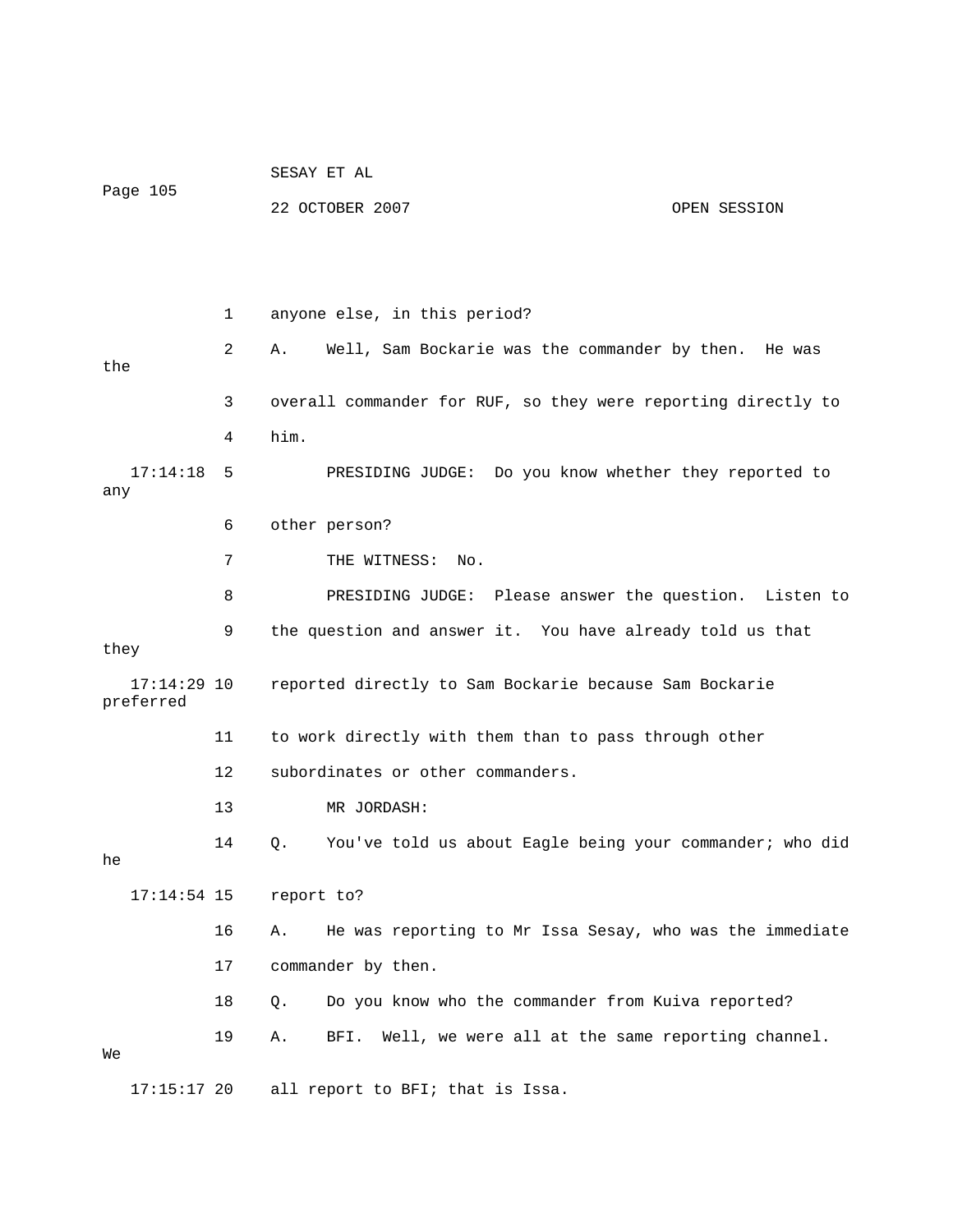| personally?   | 21 | Q.         | Thank you. Did you have access to a radio; you                |
|---------------|----|------------|---------------------------------------------------------------|
| use           | 22 | Α.         | I don't have direct access to a radio but I sometimes         |
| to            | 23 |            | my influence with the operator, if I wanted to send a message |
|               | 24 | my family. |                                                               |
| $17:15:51$ 25 |    | Q.         | Do you know where Superman was at this point in time?         |
|               | 26 | Α.         | Superman was in Kono.                                         |
| time?         | 27 | Q.         | Do you know who the top commander was in Kono at this         |
|               | 28 | Α.         | It was Superman. He was the top commander.                    |
|               | 29 | Q.         | Do you know who Superman reported to?                         |

|              |                |    | SESAY ET AL                                                 |
|--------------|----------------|----|-------------------------------------------------------------|
| Page 106     |                |    | 22 OCTOBER 2007<br>OPEN SESSION                             |
|              |                |    |                                                             |
|              |                |    |                                                             |
|              | $\mathbf{1}$   | Α. | Yes, he reported to Sam Bockarie at Buedu.                  |
|              | $\overline{2}$ | Q. | Did he report to anyone else?                               |
|              | 3              | Α. | No.                                                         |
|              | 4              | Q. | You said that with confidence; why do you say it with       |
| $17:16:53$ 5 |                |    | confidence?                                                 |
| Sam          | 6              | Α. | Because Superman had no direct link with anyone, except     |
| come         | 7              |    | Bockarie. Because at times Sam Bockarie would invite him to |

8 to Buedu and only two of them will meet and discuss in camera.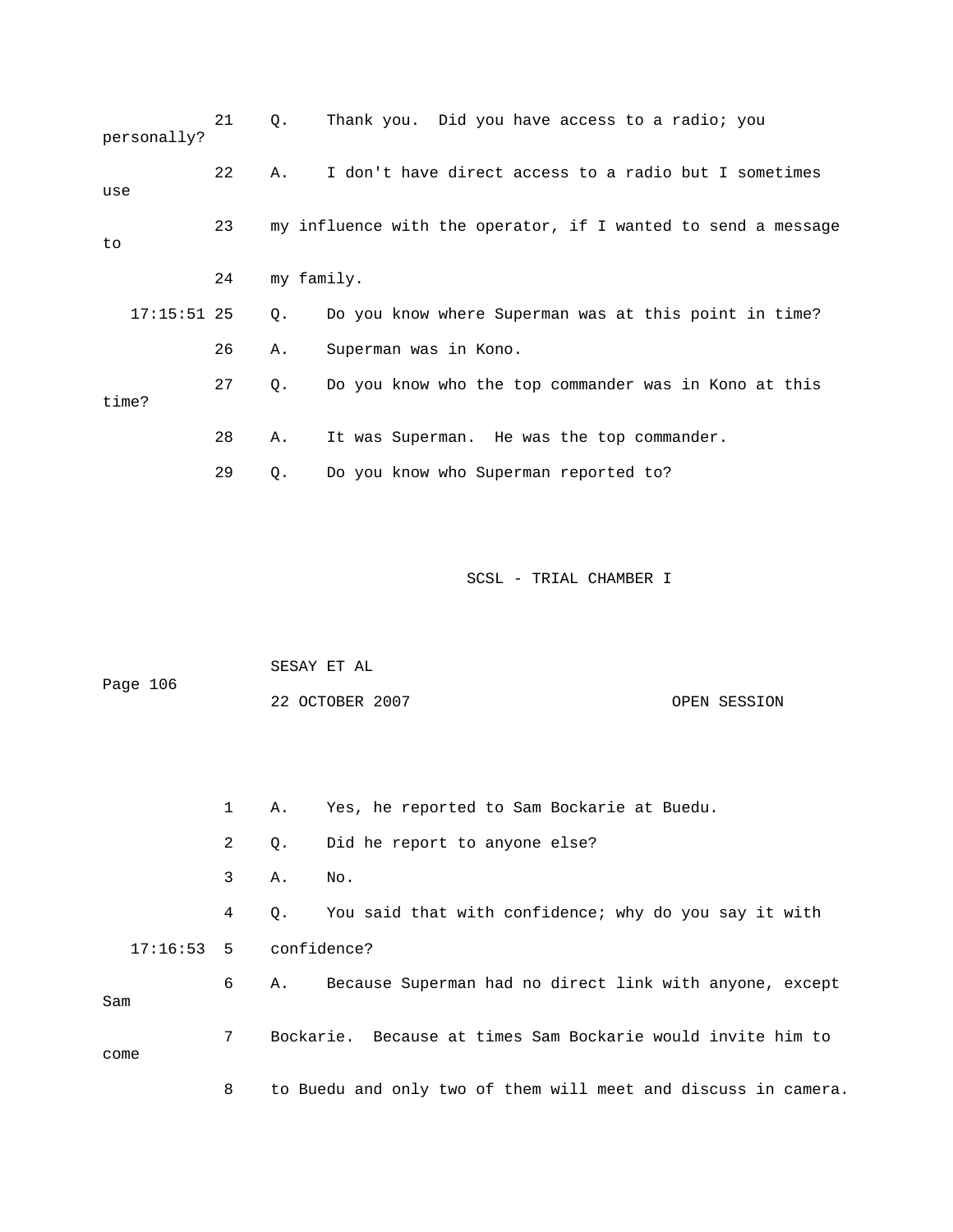|                       | 9  |            | So that is why I have the confidence to say this.              |
|-----------------------|----|------------|----------------------------------------------------------------|
| $17:17:25$ 10         |    | Q.         | Did you hear any communications between Sam Bockarie and       |
|                       | 11 |            | Superman on the radio?                                         |
|                       | 12 | Α.         | At one time I monitored while he was asking the<br>Yes.        |
| Guineans,             | 13 |            | opinion of Superman concerning the enemies, that is the        |
|                       | 14 |            | while they were launching in our own area. So he asked         |
| $17:18:00$ 15         |    |            | Superman's opinion, so they discussed directly.                |
| Superman?             | 16 | Q.         | Did you hear any communication between Sesay and               |
|                       | 17 | Α.         | No, I never heard that.                                        |
|                       | 18 | Q.         | Did you know or were you told that they were or were not       |
|                       | 19 |            | communicating?                                                 |
| $17:18:31$ 20<br>have |    | Α.         | Never had the operator told me that Issa and Superman          |
|                       | 21 |            | communicated.                                                  |
| officially,           | 22 | О.         | Do you know if Mr Sesay had anything to do with                |
|                       | 23 |            | on an official level, with any RUF or SLA commander in Kono at |
|                       | 24 | this time? |                                                                |
| $17:19:03$ 25         |    | Α.         | No idea about that.                                            |
|                       | 26 | Q.         | Did you ever speak to Mr Sesay about anything to do with       |
|                       | 27 | that?      |                                                                |
|                       | 28 | Α.         | No.                                                            |
|                       | 29 | Q.         | Do you know whether Sesay went to Buedu after he'd been        |

SESAY ET AL

ge 107 Pa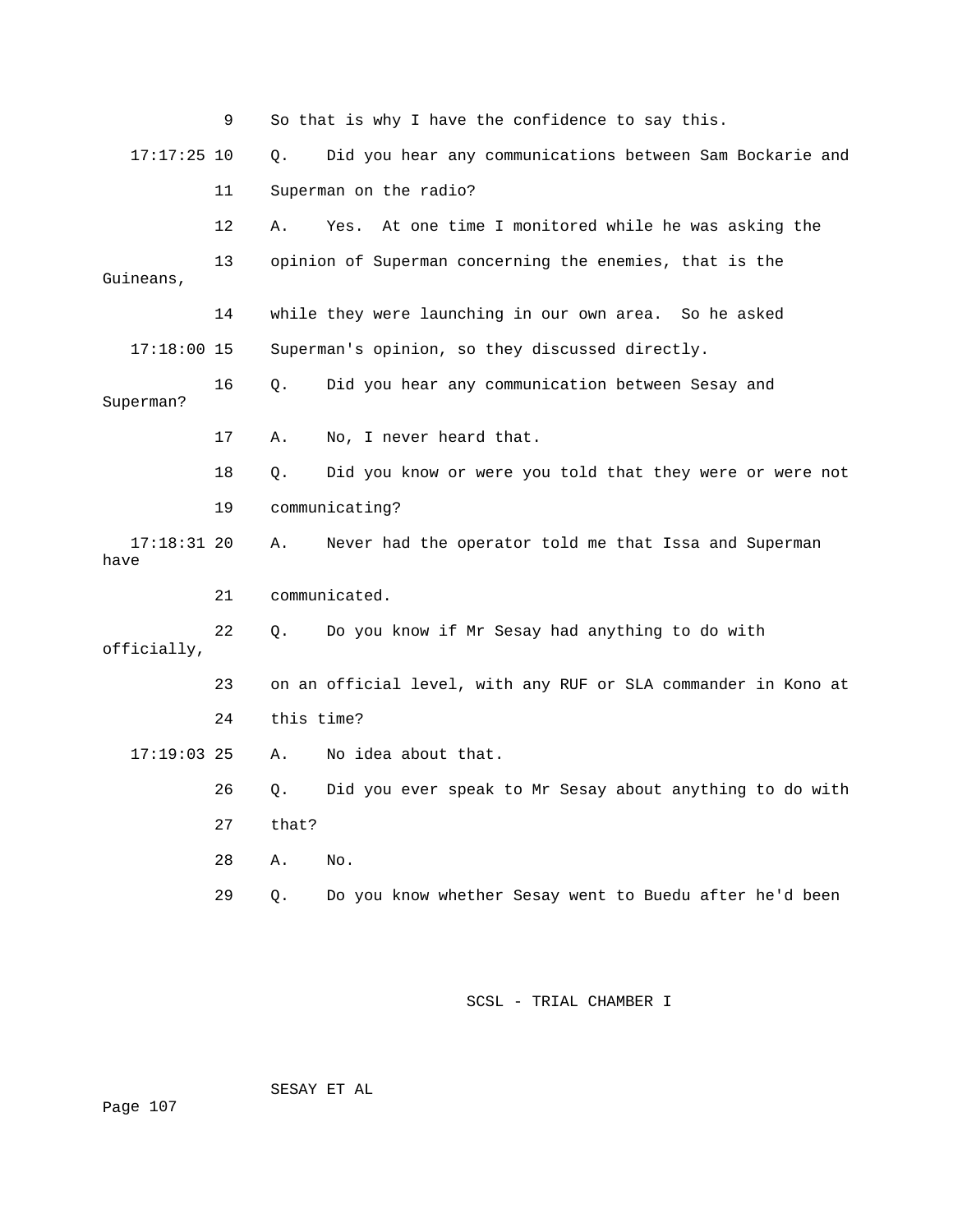2 A. No, I have no idea about that. He was just there in 3 Pendembu, undergoing his punishment. 4 Q. Did you hear Sesay communicating with anyone on the 17:20:20 5 besides those commanders you've told us about, during this 7 A. No, I never heard anything like that, except for my own 9 Q. Did you attend any meetings in Buedu during this period 17:20:50 10 Sesay's punishment? 11 A. No, I never attended any meeting there. 12 Q. You spoke about MP Jalloh reporting to Sesay. Do you 13 what the contents of those reports were? 14 A. Well, he usually report to him about the day-to-day 17:21:42 15 security observations that he made within Mr Issa's 16 areas, and -- 18 A. -- and even if at times, if there is anyone who has done 9 something bad, that individual will be investigated, and Jalloh 17:22:26 20 is responsible to give this report about the findings, about 1 sent to Pendembu as a punishment? radio, period 6 of punishment? 8 commanders. of know operational 17 Q. And? 1 what 21 that person has done.

22 Q. Now, in relation to Kono and the events in Kono, did you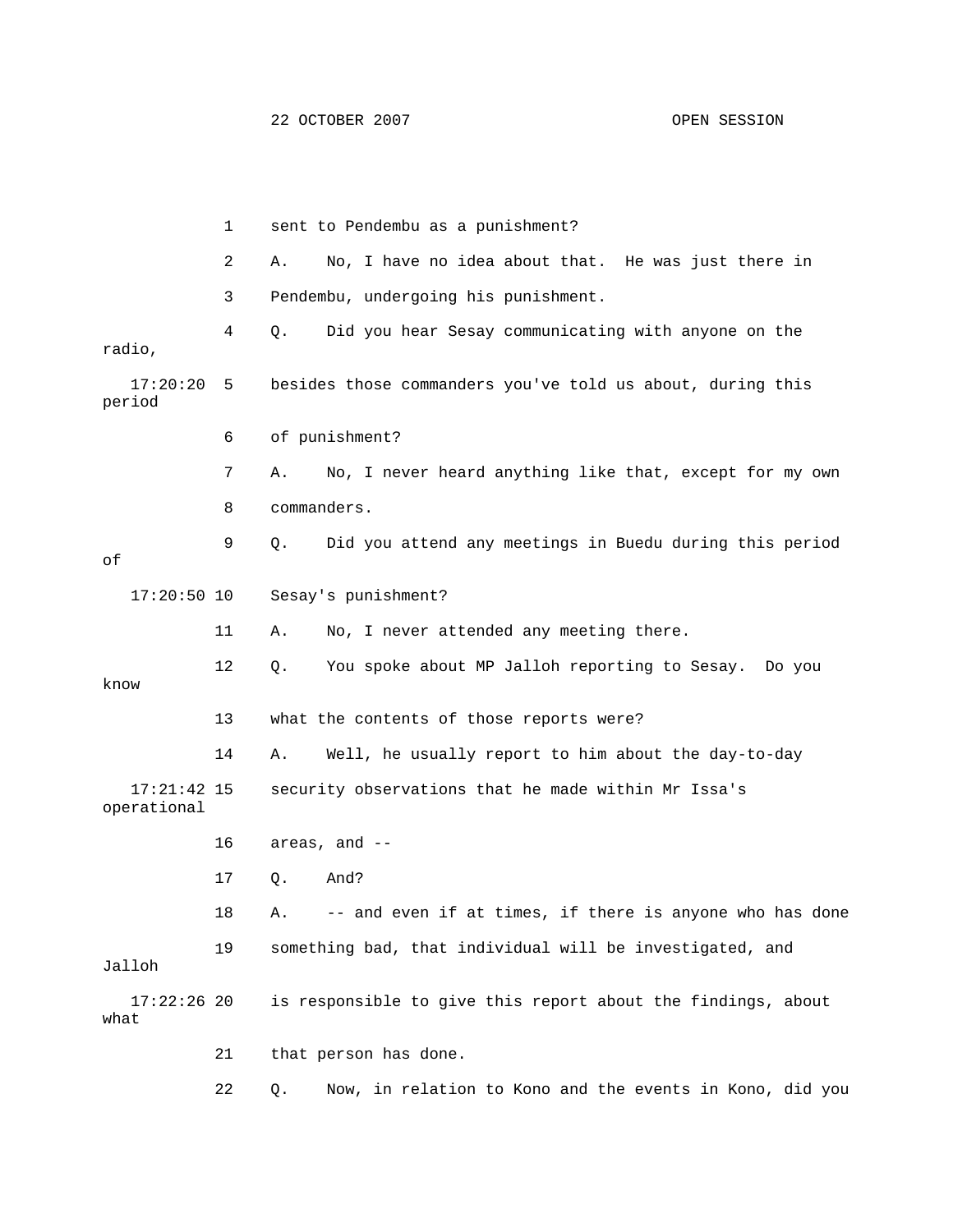| time                       | 23 | receive any news about what was happening in Kono during the        |
|----------------------------|----|---------------------------------------------------------------------|
|                            | 24 | of Sesay's punishment?                                              |
| $17:22:44$ 25<br>operators |    | Well, actually, the -- except by news, the radio<br>Α.              |
| we                         | 26 | would tell us what obtains in those areas at times. Sometimes       |
|                            | 27 | would gather information about that.                                |
| want                       | 28 | Did you hear anything about a man called Savage, and I<br>$\circ$ . |
|                            | 29 | you to think carefully about what you heard at that time.<br>Did    |

 SESAY ET AL Page 108 22 OCTOBER 2007 OPEN SESSION

2 A. Yes, I heard about Savage in Kono. That is when they 3 were -- it was Savage who was responsible for the SLAs in Kono. 4 They were the top commanders in Kono. When they burnt down 6 a jungle in Kabala. So that was the time I heard about him, 7 he led the troop to Kabala. 1 you hear about Savage? Kono, 17:23:47 5 on their way retreating, going towards Kabala axis, so as to open that 8 Q. Did you hear anything else about Savage during the time of

9 Sesay's punishment in Pendembu?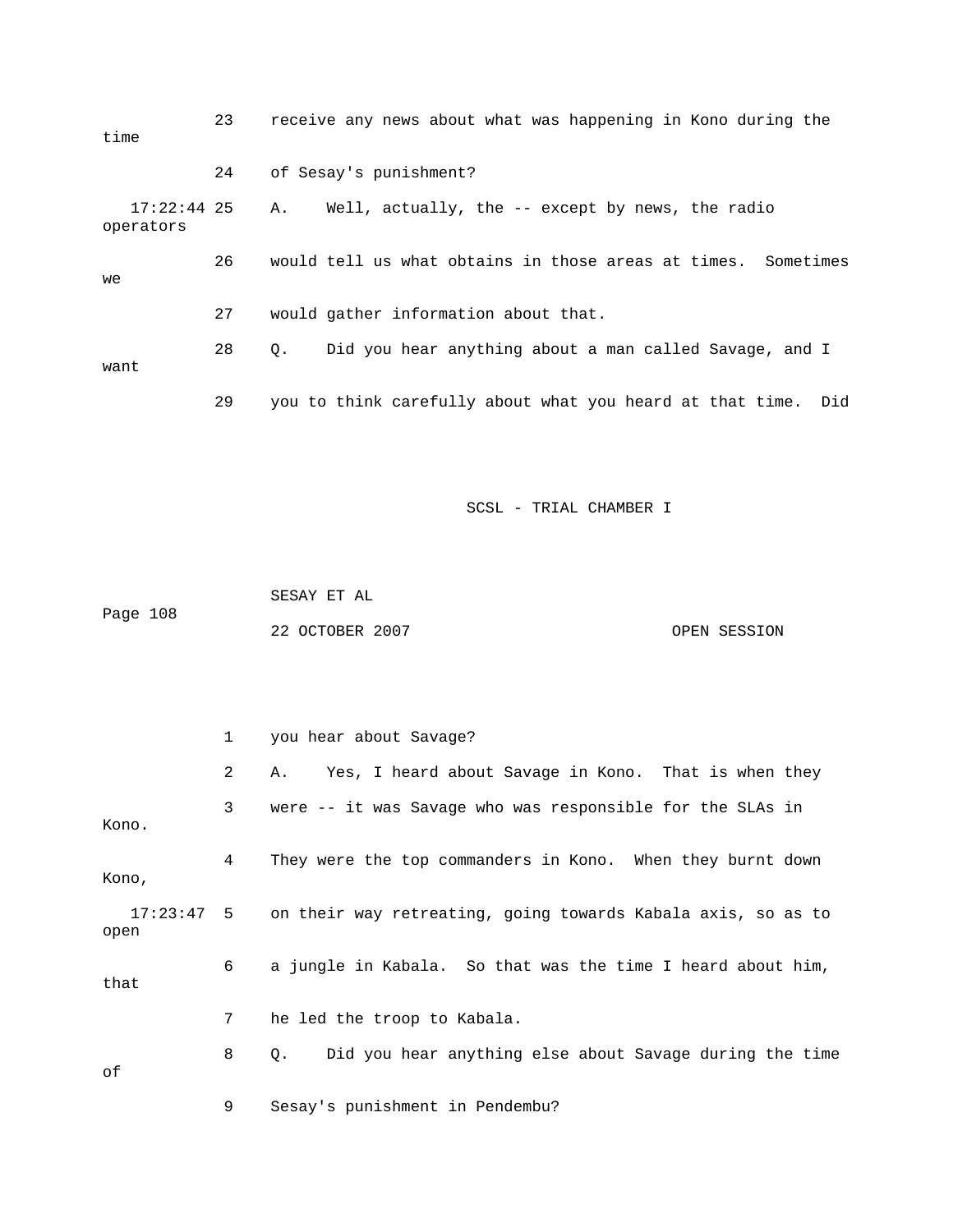| $17:24:17$ 10 |    | Α.        | Well, yes, because in the interim, they said while they       |
|---------------|----|-----------|---------------------------------------------------------------|
|               | 11 |           | were going they opened the bank in Kono. Those were the few   |
|               | 12 |           | things that I heard. We never heard the full detailed         |
|               | 13 |           | information about Kono.                                       |
| Bockarie?     | 14 | О.        | Did you become aware of Superman coming to visit              |
| $17:25:03$ 15 |    | Α.        | Yes.                                                          |
|               | 16 | Q.        | Were you present during that meeting?                         |
|               | 17 | Α.        | No, I was not present.                                        |
|               | 18 | Q.        | Do you know who was present?                                  |
| by            | 19 | Α.        | Well, really, I cannot tell because I was not in Buedu        |
|               |    |           |                                                               |
| $17:25:24$ 20 |    |           | that time; I was in Baima.                                    |
|               | 21 | Q.        | Do you know where Sesay was around that time?                 |
|               | 22 | Α.        | Sesay was in Pendembu.                                        |
|               | 23 | Q.        | Sorry, if you can just give me a moment, I've lost            |
|               | 24 |           | something. Yes.<br>Let me ask you this: In Pendembu, did Issa |
| $17:26:33$ 25 |    |           | Sesay have any sexual relationships, that you knew about?     |
|               | 26 | Α.        | Apart from his wife, no.                                      |
| alleged       | 27 | Q.        | Did you hear about the killing of a large number of           |
|               | 28 | Kamajors? |                                                               |

SESAY ET AL

ge 109 Pa

22 OCTOBER 2007 CONSIDER 2007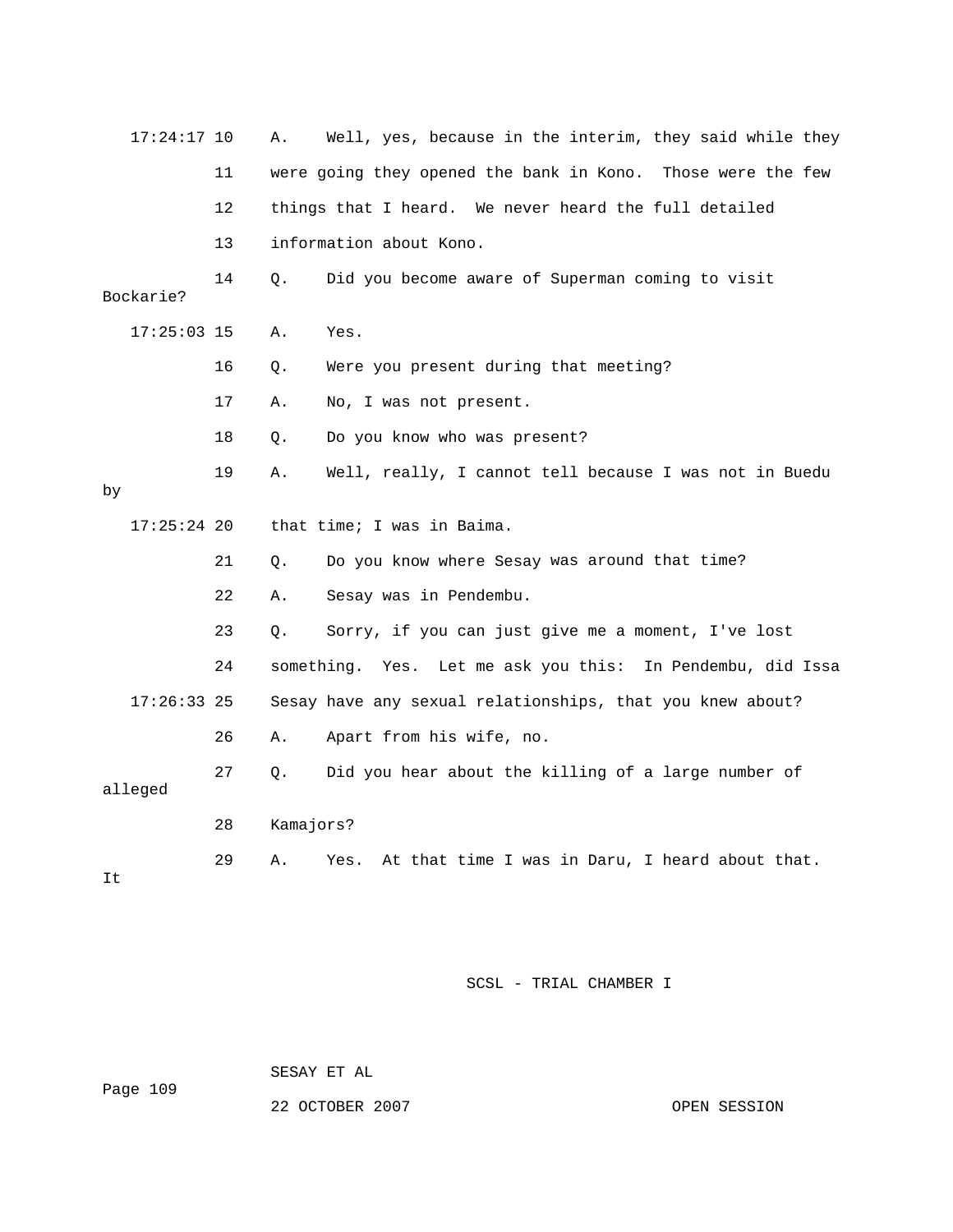1 took place in Kailahun.

| that          | 2  | Do you know where Sesay was at the time when you heard<br>Q.       |
|---------------|----|--------------------------------------------------------------------|
|               | 3  | news?                                                              |
| Sesay         | 4  | At that time, Sesay was in Freetown. At that time,<br>Α.           |
| 17:27:46      | 5  | was in Freetown axis. Sam Bockarie was in Kenema by then.          |
| do            | 6  | During the time Sesay was in Pendembu as a punishment,<br>Q.       |
|               | 7  | you know if he left the country or not?                            |
|               | 8  | I can't recall that he left the country, no.<br>Α.                 |
| role          | 9  | What did the G1 do, Mr Witness, in 1998; what was the<br>Q.        |
| $17:28:20$ 10 |    | of the G1?                                                         |
| same          | 11 | Well, the G1 was responsible for the base and, at the<br>Α.        |
| the           | 12 | time, they formed the War Council and the G1 was a member of       |
| оf            | 13 | War Council. So he had a role that he played. These are some       |
|               | 14 | the roles that he played. They were there to advise Sam            |
| $17:28:48$ 15 |    | Bockarie, their leader.                                            |
|               | 16 | Was there a training base in Kailahun in 1998?<br>Q.               |
| Bunumbu.      | 17 | Yes, there was a training base. It was located at<br>Α.            |
|               | 18 | Do you know who the training commandant was?<br>Q.                 |
|               | 19 | It was CO Monica Pearson.<br>Α.                                    |
| $17:29:16$ 20 |    | And do you know who she reported to?<br>Q.                         |
|               | 21 | Well, they were reporting to the key $1 - - G1$ .<br>If they<br>Α. |
|               | 22 | encounter any problem, the G1 would order to Sam.                  |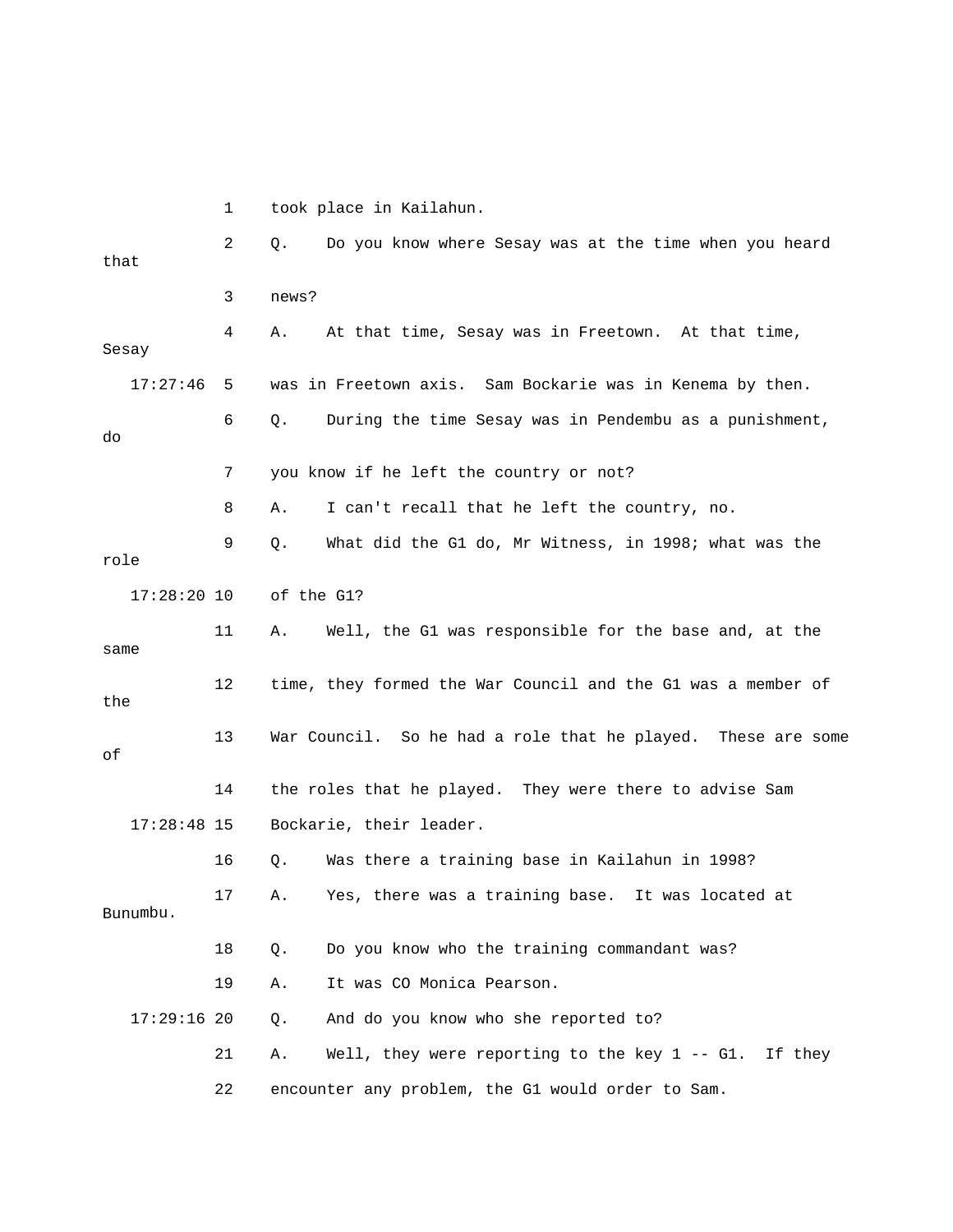23 Q. Sorry? If they encountered any problem --

 24 PRESIDING JUDGE: You said Monica Pearson was the commander

17:29:41 25 of what?

- 26 MR JORDASH:
- 27 Q. The training base.
- 28 A. The training base, yes, sir.
- 29 PRESIDING JUDGE: At Bunumbu?

| Page 110 | SESAY ET AL     |              |
|----------|-----------------|--------------|
|          | 22 OCTOBER 2007 | OPEN SESSION |

|                    | 1  | THE WITNESS: Yes, sir. Bunumbu, yes, sir.                |
|--------------------|----|----------------------------------------------------------|
| the                | 2  | MR JORDASH: Sorry, there was a problem, I think, with    |
| happened;          | 3  | translation, or maybe not. If there was a problem what   |
|                    | 4  | what did you just say?                                   |
| $17:30:20$ 5<br>to |    | PRESIDING JUDGE: She was answerable to? She reported     |
|                    | 6  | who, to use your language?                               |
|                    | 7  | THE WITNESS: She was reporting to the G1.                |
|                    | 8  | MR JORDASH:                                              |
|                    | 9  | Who did the G1 report to?<br>Q.                          |
| $17:30:25$ 10      |    | The G1 will then forward the case to Sam Bockarie.<br>Α. |
|                    | 11 | How do you know this?<br>Q.                              |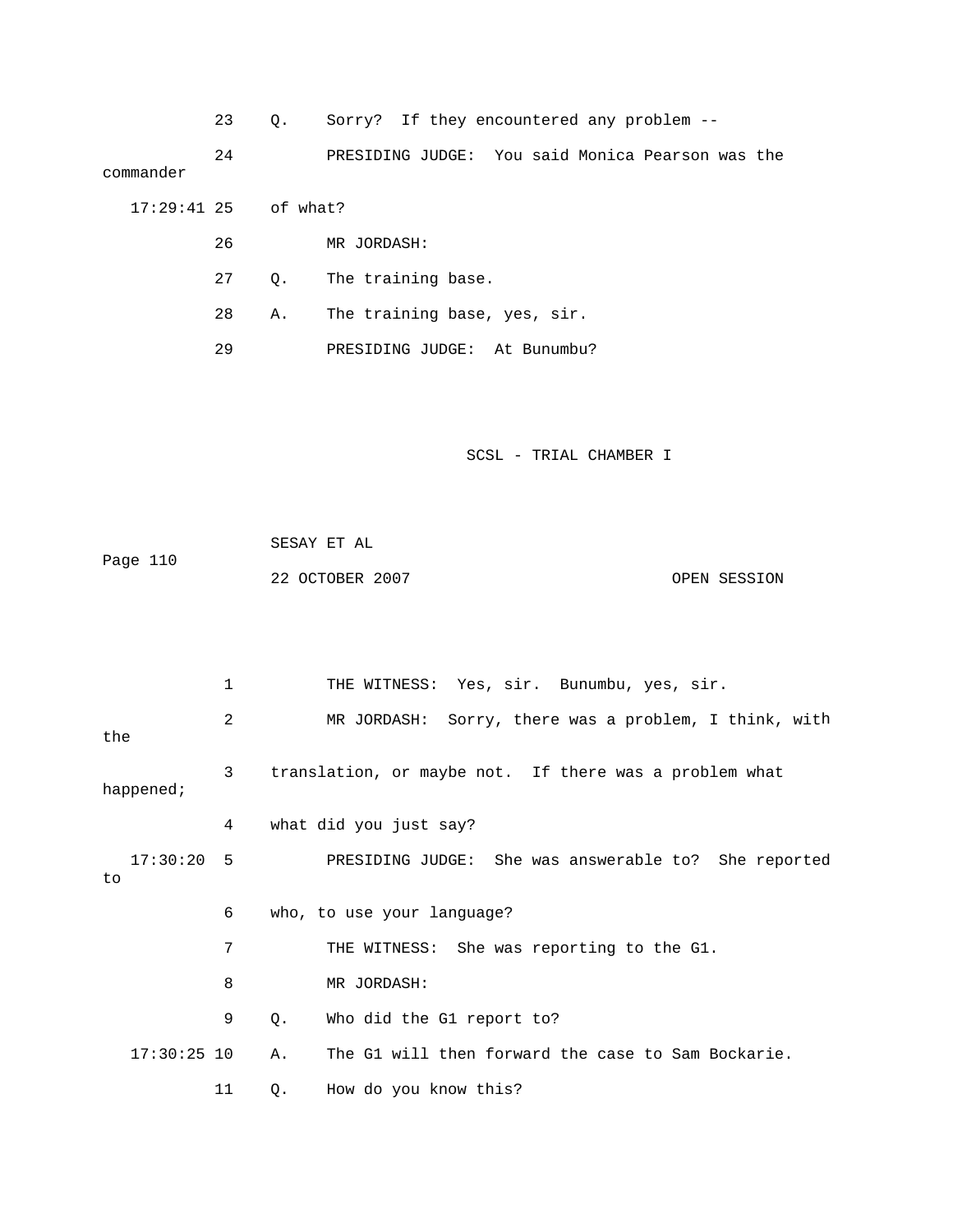|                      | 12 | Α.                                                           | That chain of command existed since the start of the         |
|----------------------|----|--------------------------------------------------------------|--------------------------------------------------------------|
| the                  | 13 |                                                              | revolution. It's an ongoing process. That was why the base,  |
|                      | 14 |                                                              | G1 and the leader, who was there by then, they were solely   |
| $17:30:54$ 15        |    | responsible for the training base.                           |                                                              |
|                      | 16 | Q.                                                           | And you say this existed throughout; is that right?          |
|                      | 17 | Α.                                                           | Well, up until 1999, yes, they were there.                   |
| leader?              | 18 | Q.                                                           | And why was it that the G1 reported directly to the          |
|                      | 19 |                                                              | Was there a reason for that? Do you know of a reason?        |
| $17:31:36$ 20<br>the |    | Α.                                                           | Really, I don't have much idea on that. I don't know         |
|                      | 21 |                                                              | reason why.                                                  |
|                      | 22 | Q.                                                           | Do you know what was happening on the Bunumbu base?          |
|                      | 23 | Α.                                                           | Well, at times, whatever obtains there, we will know.        |
|                      | 24 | Q.                                                           | And how would you know that?                                 |
| $17:32:05$ 25<br>at  |    | Α.                                                           | Well, in most cases, like, I can recall a case we were       |
|                      | 26 |                                                              | Baima, CO Mosquito sent for the commander. He said he should |
|                      | 27 |                                                              | send one person to represent our battalion, on a case that   |
| the                  | 28 | happened at the base which was under investigation, and that |                                                              |
| he                   | 29 | people were to be court-martialed, so they sent a person and |                                                              |

 SESAY ET AL ge 111 22 OCTOBER 2007 CPEN SESSION Pa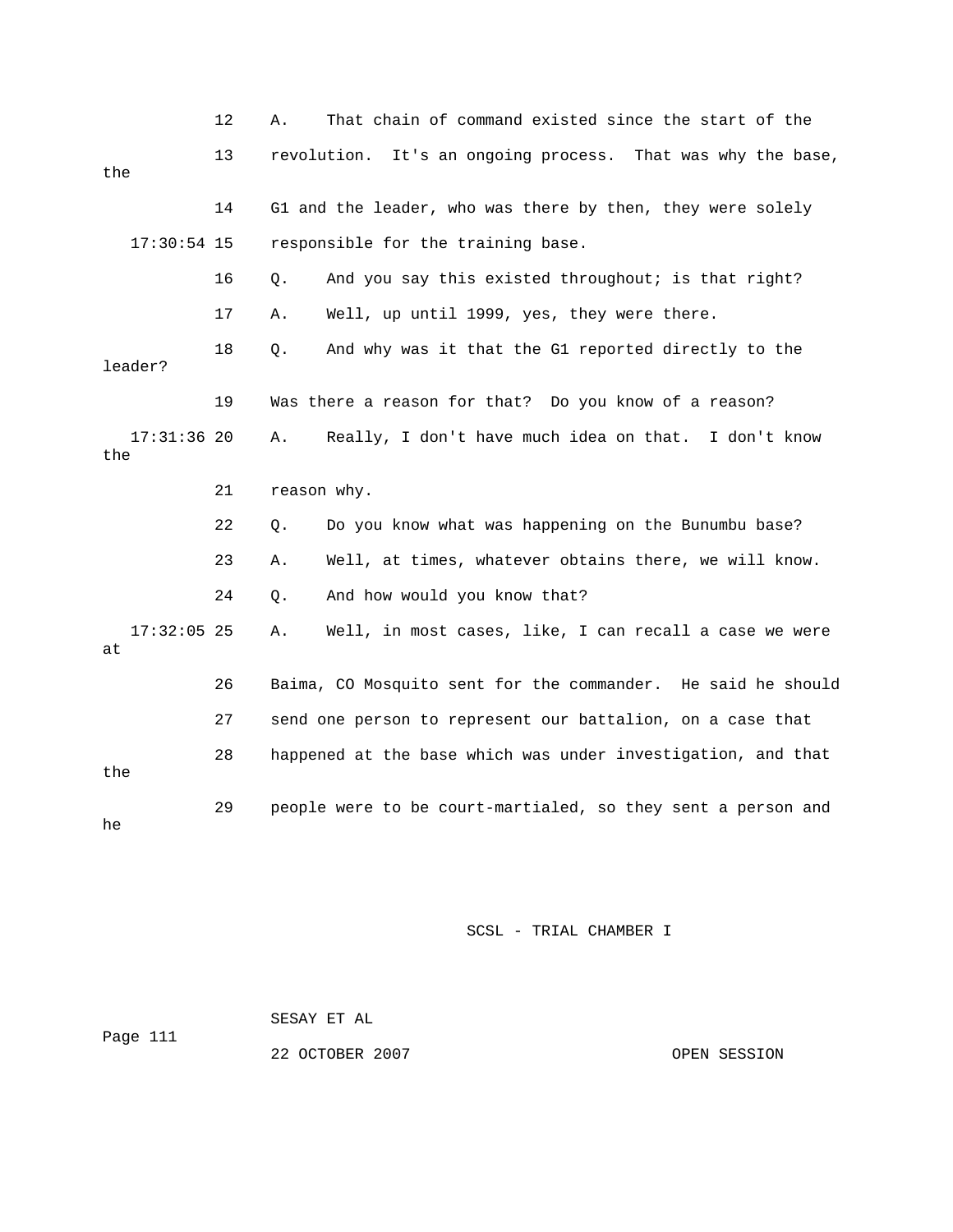1 went there and he gave the report and, on return, he too would 2 report to us at the battalion. So, that was how we came to 3 what obtains at the base. 17:33:05 5 A. Yes, the Black Guards were the securities to Foday 6 They are his bodyguards. That is the name of his bodyguard 7 Black Guards. 8 Q. And when Foday Sankoh was out of the country, in 1998 9 1999, who did the Black Guards -- what did the Black Guards 17:33:40 10 A. Well, they are a special unit, on their own, trained by 11 Pa. They were directly reporting to him. Sometimes the Black 12 Guards could stay with commanders to monitor the activities, 13 in the absence of the Pa, they were on their own. That was 14 they, too, had their overall commander, and he will assign 17 Well, let's start with 1998? 18 A. Well, in '98, they were not reporting to anyone. Like, 19 they will only report to the overall, their overall commander. 17:34:51 20 That was his own role because there was no one who they will 21 forward a report to because, like, Sam Bockarie, who was there know 4 Q. Do you know what the Black Guards were? Sankoh. unit; and do? the so, why them 17:34:17 15 to their various targets, so that was how they operated. 16 Q. Do you know if they reported to anyone in 1998 or 1999? by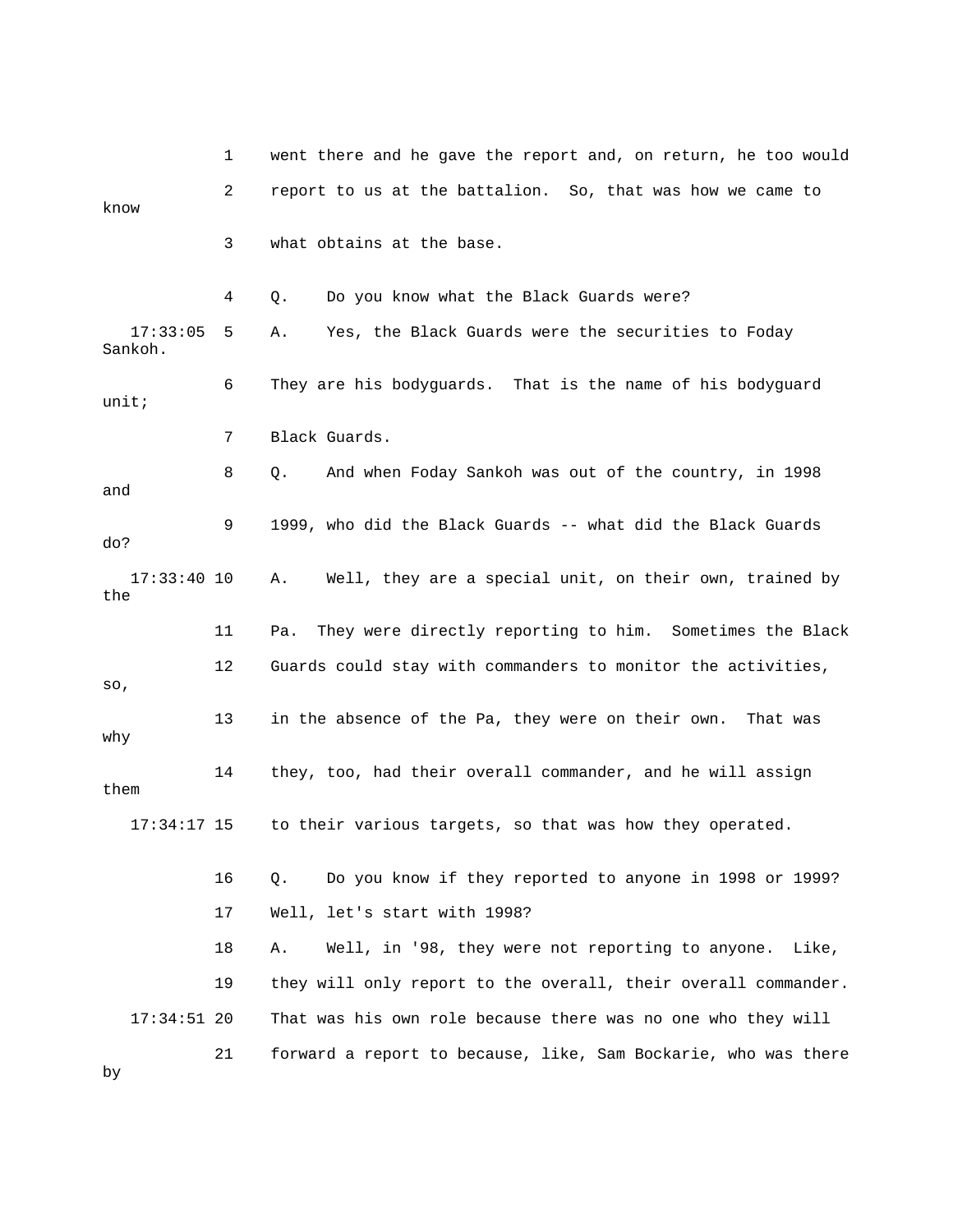| Black | 22 |    | then, he had his own securities. Except the overall, the       |
|-------|----|----|----------------------------------------------------------------|
|       | 23 |    | Guard overall commander, if he observed that there is anything |
| So,   | 24 |    | that he could advise Sam Bockarie on, then he would do that.   |
|       |    |    | 17:35:29 25 that was the role that they played.                |
|       | 26 | О. | Do you know where Peleto was in 1998?                          |
|       | 27 | Α. | Peleto, the last time I saw him, was in Freetown.              |
|       | 28 | Q. | No, in 1998, do you know where he was?                         |
|       | 29 | Α. | No. Really, no.                                                |
|       |    |    |                                                                |

SCSL - TRIAL CHAMBER I

 SESAY ET AL Page 112

22 OCTOBER 2007 CPEN SESSION

 3 THE INTERPRETER: Can the learned counsel please repeat his 4 question? 17:36:16 5 MR JORDASH: 998, did you hear Peleto reporting on the radio to 6 Q. In 1 7 anyone in Kailahun? 8 A. He was not speaking over the radio in 1998. GE: Right, Mr Jordash, I'm afraid it's 9 PRESIDING JUD 1 Q. In 1998, did you ever hear him reporting to anyone in 2 Kailahun? 5.30. 17:37:02 10 MR JORDASH: If it assists, I've got about 20 minutes left.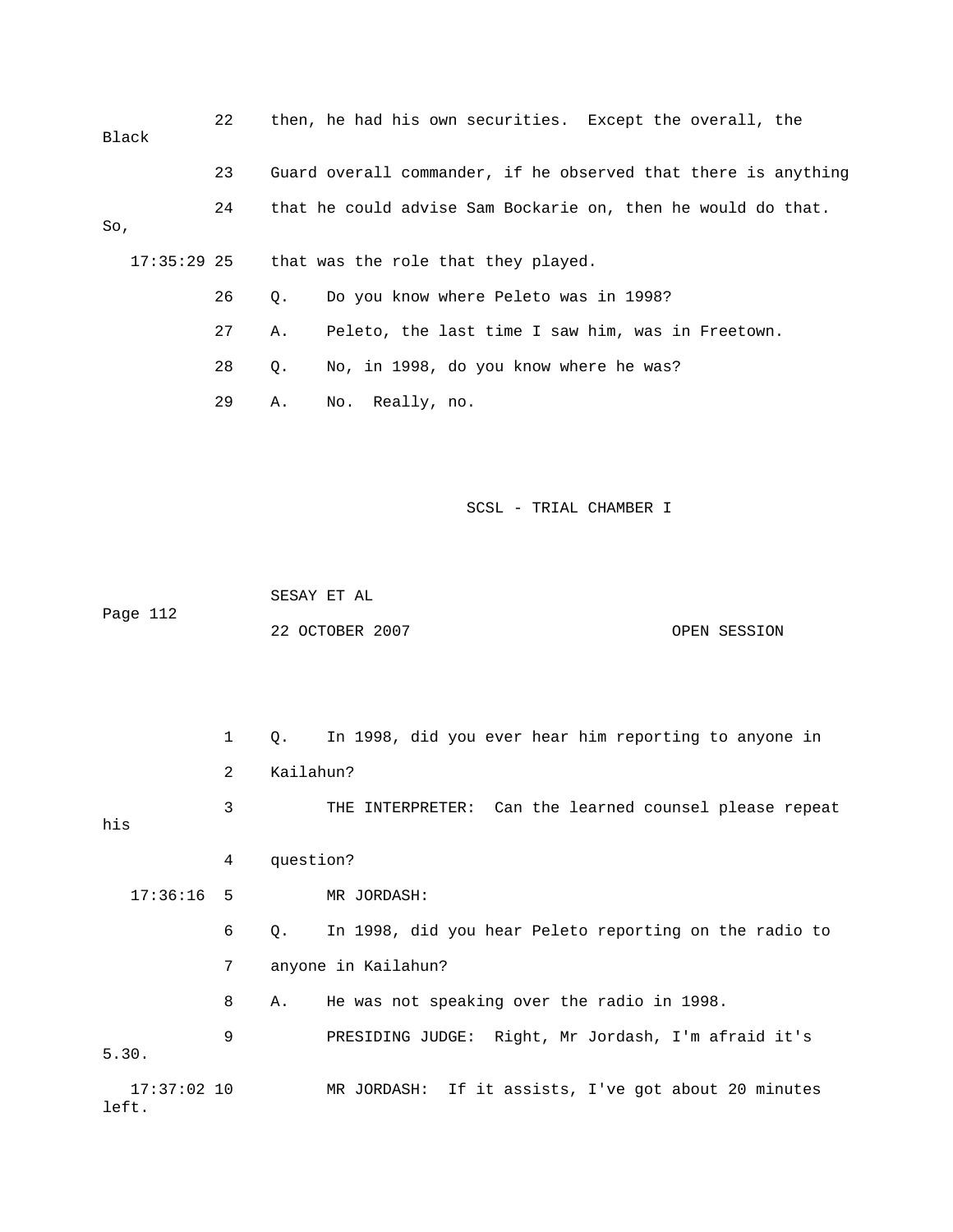|      | $11\,$      | PRESIDING JUDGE: No, no, no.                       |  |  |  |  |  |  |
|------|-------------|----------------------------------------------------|--|--|--|--|--|--|
|      | $12\,$      | MR JORDASH: I mean for tomorrow.                   |  |  |  |  |  |  |
|      | 13          | PRESIDING JUDGE: Yes. The Chamber will rise. We'll |  |  |  |  |  |  |
|      | 14          | resume the session tomorrow at 9.30.               |  |  |  |  |  |  |
| p.m. | $15$        | [Whereupon the hearing adjourned at 5.30           |  |  |  |  |  |  |
|      |             |                                                    |  |  |  |  |  |  |
|      | 16          | to be reconvened on Tuesday, the 23rd day of       |  |  |  |  |  |  |
|      | $17$        | October 2007 at 9.30 a.m.]                         |  |  |  |  |  |  |
|      | 18          |                                                    |  |  |  |  |  |  |
|      | 19          |                                                    |  |  |  |  |  |  |
|      | 20          |                                                    |  |  |  |  |  |  |
|      | $2\sqrt{1}$ |                                                    |  |  |  |  |  |  |
|      | 22          |                                                    |  |  |  |  |  |  |
|      | 23          |                                                    |  |  |  |  |  |  |
|      | 24          |                                                    |  |  |  |  |  |  |
|      | 25          |                                                    |  |  |  |  |  |  |
|      | 26          |                                                    |  |  |  |  |  |  |
|      | 27          |                                                    |  |  |  |  |  |  |
|      | 28          |                                                    |  |  |  |  |  |  |
|      | 29          |                                                    |  |  |  |  |  |  |

SCSL - TRIAL CHAMBER I